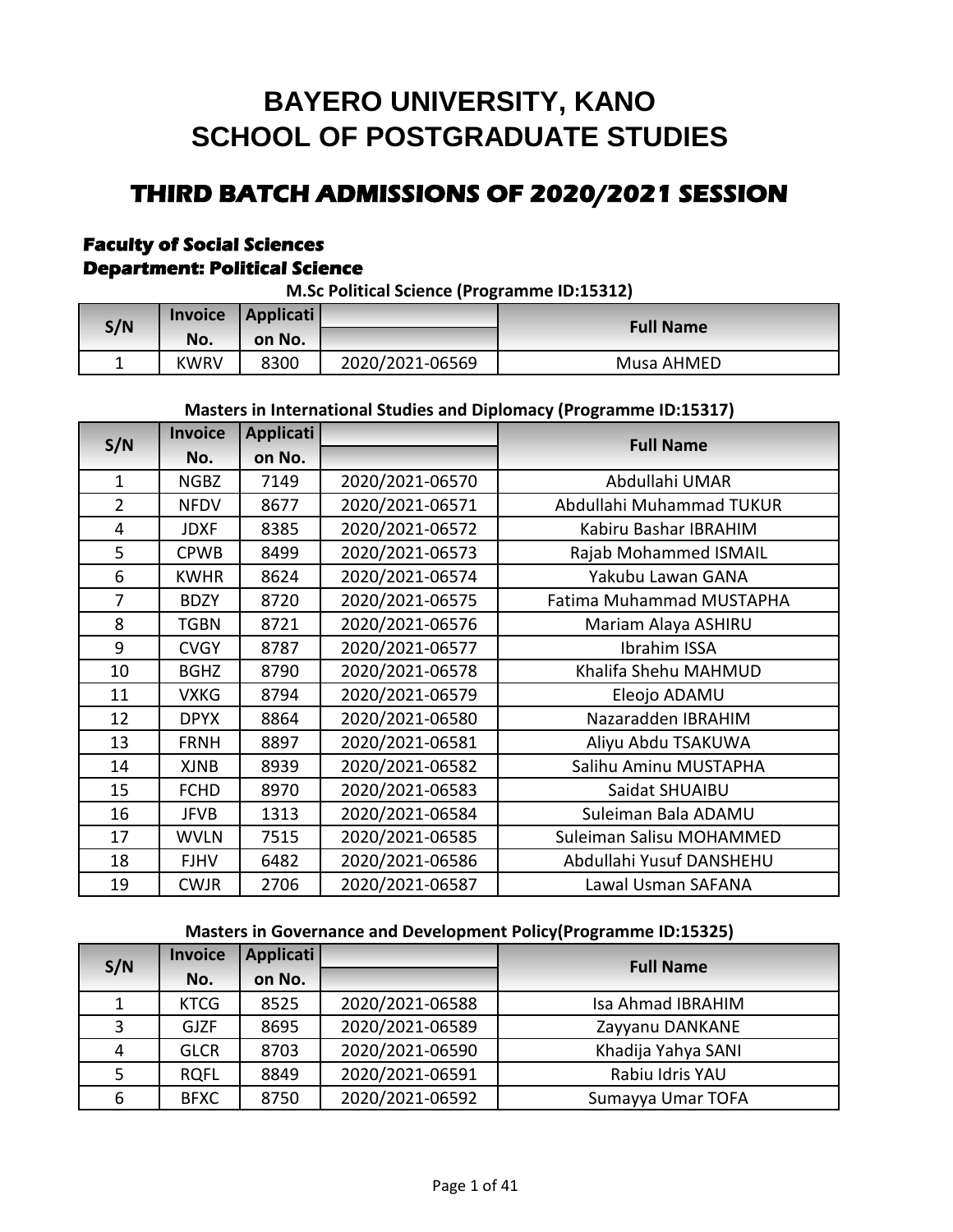| S/N          | <b>Invoice</b> | Applicati |                 | <b>Full Name</b>          |
|--------------|----------------|-----------|-----------------|---------------------------|
|              | No.            | on No.    |                 |                           |
|              | <b>BKFV</b>    | 8378      | 2020/2021-06593 | Jafaru Ribado SULEIMAN    |
|              | <b>CNRZ</b>    | 8519      | 2020/2021-06594 | Muhammad Radhi AMINU      |
| $\mathbf{a}$ | <b>WVFY</b>    | 8596      | 2020/2021-06595 | Abdussamad Shuaibu SAMINU |

### **Masters in Conflict and Security Studies(Programme ID:15326)**

### **Postgraduate Diploma in International Relations(Programme ID:15327)**

| S/N            | <b>Invoice</b> | Applicati |                 | <b>Full Name</b>         |
|----------------|----------------|-----------|-----------------|--------------------------|
|                | No.            | on No.    |                 |                          |
|                | <b>NLFD</b>    | 8798      | 2020/2021-07147 | Nasir Suleiman MUHAMMED  |
| $\overline{2}$ | <b>MXCR</b>    | 8819      | 2020/2021-07148 | Nuraddeen Aliyu MUHAMMAD |
| 2              | LPGZ           | 8644      | 2020/2021-07149 | <b>Abashe ABDULKADIR</b> |
| 4              | <b>TWPC</b>    | 8738      | 2020/2021-07150 | Aminu USMAN              |

### **Department: Economics**

**Ph.D Economics(Programme ID:15211)**

| S/N            | <b>Invoice</b> | Applicati |                 | <b>Full Name</b>             |
|----------------|----------------|-----------|-----------------|------------------------------|
|                | No.            | on No.    |                 |                              |
| $\mathbf{1}$   | <b>VPFG</b>    | 595       | 2020/2021-06481 | Abubakar Danlami UMAR        |
| $\overline{2}$ | <b>XBRT</b>    | 4709      | 2020/2021-06482 | <b>Mohammed ALKALI</b>       |
| 3              | <b>JTCY</b>    | 4791      | 2020/2021-06483 | <b>Isah Funtua ABUBAKAR</b>  |
| 4              | <b>BTDM</b>    | 4086      | 2020/2021-06484 | Opeyemi Oluwole ADEGBORO     |
| 5              | <b>DGBR</b>    | 4689      | 2020/2021-06485 | Shuaibu MUHAMMAD             |
| 6              | <b>TMKF</b>    | 5058      | 2020/2021-06486 | Yusuf Mukhtar YUSUF          |
| 7              | <b>LRBZ</b>    | 6349      | 2020/2021-06487 | <b>Abdussamad SANUSI</b>     |
| 8              | <b>FMVJ</b>    | 7605      | 2020/2021-06488 | Yahaya ABDULKADIR            |
| 9              | <b>GBQT</b>    | 7878      | 2020/2021-06489 | Nadani Abdulrahman ABDULLAHI |
| 10             | <b>BWNR</b>    | 7938      | 2020/2021-06490 | Haruna Hassan GUSAU          |
| 11             | <b>MDBV</b>    | 8291      | 2020/2021-06491 | Paulinus Okhumode OZEMEDE    |
| 12             | <b>RFPG</b>    | 1305      | 2020/2021-06492 | Aisha ADAMU                  |
| 13             | <b>FPTK</b>    | 8511      | 2020/2021-06493 | Muhammad Sagir DUTSINMA      |

### **M.Phil/Ph.D Economics(Programme ID:15201)**

| S/N | <b>Invoice</b> | Applicati |                 | <b>Full Name</b>         |
|-----|----------------|-----------|-----------------|--------------------------|
|     | No.            | on No.    |                 |                          |
|     | <b>NBFR</b>    | 2008      | 2020/2021-06494 | Mustapha Abubakar SADIQ  |
|     | <b>RFJX</b>    | 5939      | 2020/2021-06495 | Rugayyah Abubakar ISMAIL |

### **M.Sc Economics(Programme ID:15202)**

| S/N | <b>Invoice</b> | Applicati |                 | <b>Full Name</b>    |
|-----|----------------|-----------|-----------------|---------------------|
|     | No.            | on No.    |                 |                     |
|     | <b>ZDNP</b>    | 73        | 2020/2021-06596 | Maryam Gatawa IDRIS |
|     | <b>FBWM</b>    | 1309      | 2020/2021-06597 | Tijjani ABDULLAHI   |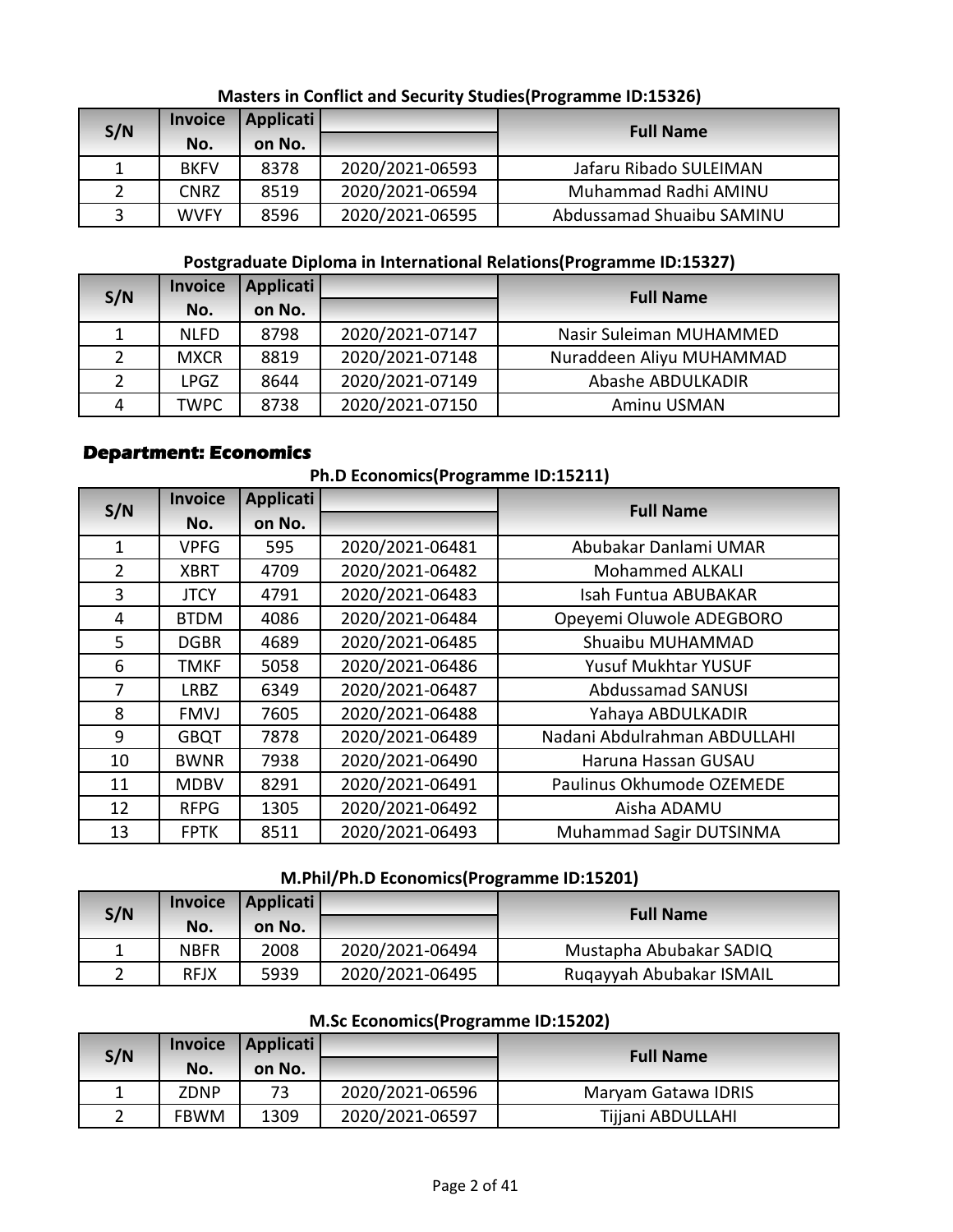| 3  | <b>JQHP</b> | 4721 | 2020/2021-06598 | Asmau Suleiman MUSA    |
|----|-------------|------|-----------------|------------------------|
| 4  | <b>FQVM</b> | 2345 | 2020/2021-06599 | Baffa AMINU            |
| 5  | <b>NPJY</b> | 2393 | 2020/2021-06600 | Hafsat Yusra ABUBAKAR  |
| 6  | <b>QVRY</b> | 8533 | 2020/2021-06601 | <b>Bishir MAGU</b>     |
|    | <b>DVQK</b> | 8580 | 2020/2021-06602 | <b>Umar GARBA</b>      |
| 8  | <b>XDJM</b> | 8804 | 2020/2021-06603 | Salman Adnan SALMAN    |
| 9  | <b>NXVM</b> | 8941 | 2020/2021-06604 | Amina Ibrahim MOHAMMED |
| 10 | <b>BMXW</b> | 6424 | 2020/2021-06605 | Umar Isah BUTUBUTU     |

# **Masters in Health Economics (Programme ID:15205)**

| S/N            | Invoice     | Applicati |                 | <b>Full Name</b>             |
|----------------|-------------|-----------|-----------------|------------------------------|
|                | No.         | on No.    |                 |                              |
| $\mathbf{1}$   | <b>YWLJ</b> | 8877      | 2020/2021-06606 | Gambo GARBA                  |
| $\overline{2}$ | <b>BYMC</b> | 8762      | 2020/2021-06607 | Maryam Muhammad TAHIR        |
| 3              | <b>NVLC</b> | 8531      | 2020/2021-06608 | Mustapha SAAD                |
| 4              | <b>KNPM</b> | 9001      | 2020/2021-06609 | Sagir Adamu NASKO            |
| 5              | <b>FQNV</b> | 9000      | 2020/2021-06610 | <b>Habeeb BASHIR</b>         |
| 6              | <b>QCBF</b> | 8641      | 2020/2021-06611 | Katugwa Favour EGISOKO       |
| $\overline{7}$ | <b>PKJT</b> | 8389      | 2020/2021-06612 | Abubakar Sadiq ABDULQADEER   |
| 8              | <b>TJGH</b> | 8411      | 2020/2021-06613 | Victoria Agommuo ADANMA      |
| 9              | <b>CLTN</b> | 8463      | 2020/2021-06614 | Maazza Muhyiddeen ABDALLAH   |
| 10             | <b>HWTY</b> | 8441      | 2020/2021-06615 | Michael Babatunde PEDRO      |
| 11             | <b>HMTX</b> | 8388      | 2020/2021-06616 | Saratu SUFYAN                |
| 12             | PHMY        | 8370      | 2020/2021-06617 | Wabu Mallam BISALLA          |
| 13             | <b>GVBX</b> | 8402      | 2020/2021-06618 | Hajir Ismail MUHAMMAD        |
| 14             | <b>DFCX</b> | 8431      | 2020/2021-06619 | <b>Fatima Mohammed MAINA</b> |
| 15             | <b>GVMY</b> | 8468      | 2020/2021-06620 | Aliyu Abdulkadir SHINKAFI    |
| 16             | <b>BQLJ</b> | 8456      | 2020/2021-06621 | Olufunmilayo Abosede         |
|                |             |           |                 | ADEMIDOYINADEBAMBO           |
| 17             | <b>JZLB</b> | 8513      | 2020/2021-06622 | Abubakar Abubakar IBRAHIM    |
| 18             | <b>CPTD</b> | 8487      | 2020/2021-06623 | Umar Bala MAGAJI             |
| 19             | <b>YHQL</b> | 8510      | 2020/2021-06624 | Fegge Kabiru M               |
| 20             | <b>NVLC</b> | 8531      | 2020/2021-06625 | Mustapha SAAD                |
| 21             | XKJZ        | 8586      | 2020/2021-06626 | Fatima Lawal AUWAL           |
| 22             | <b>WGRN</b> | 8585      | 2020/2021-06627 | Zulaihat Lawal AUWAL         |
| 23             | <b>LMYF</b> | 8632      | 2020/2021-06628 | Aminu IBRAHIM                |
| 24             | <b>YJLR</b> | 8743      | 2020/2021-06629 | Selimat Oluwakemi OYEWO      |
| 25             | <b>BYMC</b> | 8762      | 2020/2021-06630 | Maryam Muhammad TAHIR        |
| 26             | <b>BVYG</b> | 8771      | 2020/2021-06631 | Abdulkadir HASSAN            |
| 27             | <b>HZWC</b> | 8832      | 2020/2021-06632 | Saadu Hassan ISMAILA         |
| 28             | QRYL        | 8825      | 2020/2021-06633 | Samuel Wale AKINGBESOTE      |
| 29             | <b>PCNB</b> | 8830      | 2020/2021-06634 | Agatha Ene NWACHUKWU         |
| 30             | <b>HXBK</b> | 8865      | 2020/2021-06635 | Fatima SHITTU                |
| 31             | <b>YWLJ</b> | 8877      | 2020/2021-06636 | Gambo GARBA                  |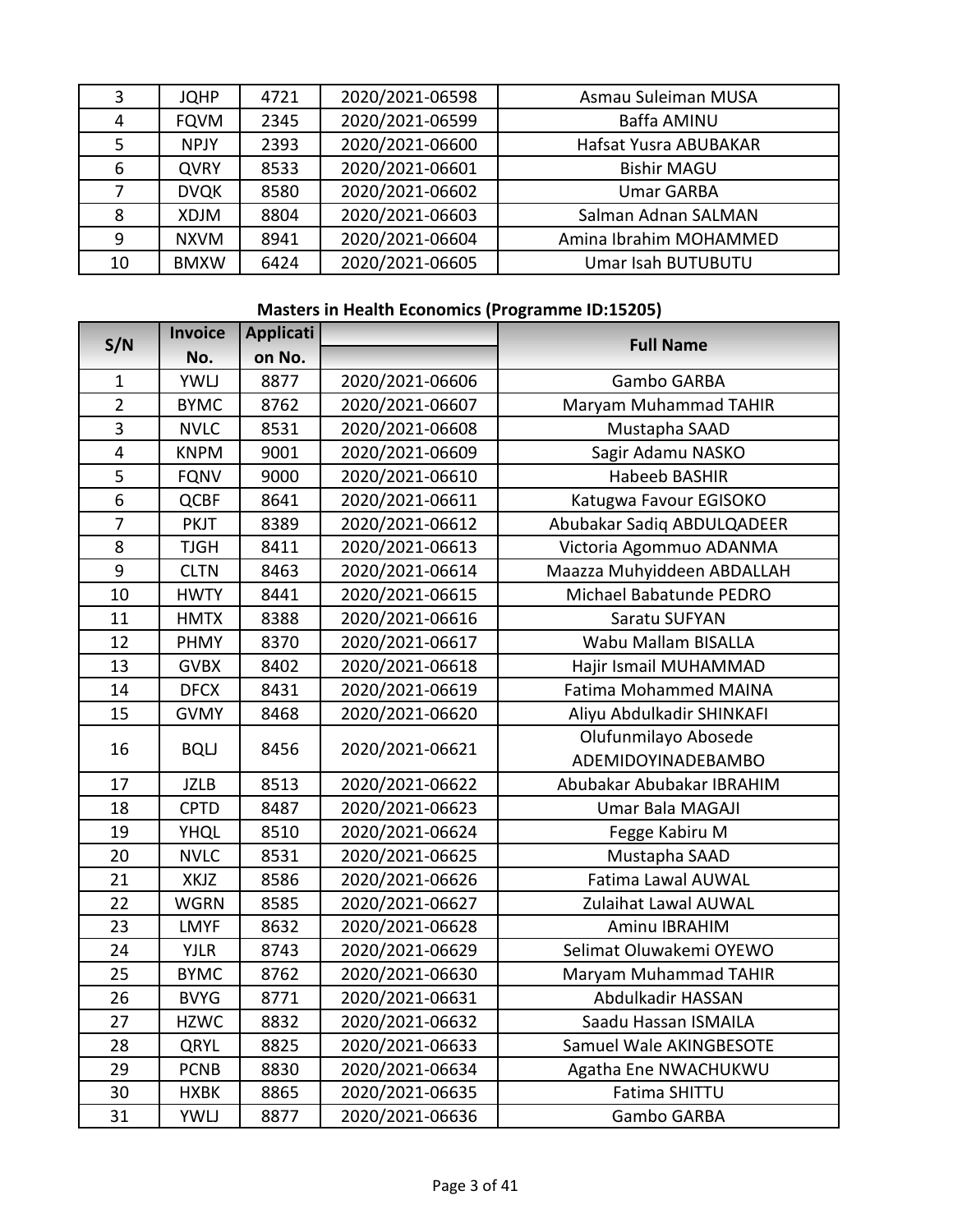| 32 | <b>GLMW</b> | 8966 | 2020/2021-06637 | Qurratu Muazzam HAIDO       |
|----|-------------|------|-----------------|-----------------------------|
| 33 | <b>KNPM</b> | 9001 | 2020/2021-06638 | Sagir Adamu NASKO           |
| 34 | <b>FQNV</b> | 9000 | 2020/2021-06639 | Habeeb BASHIR               |
| 35 | <b>GDBY</b> | 5970 | 2020/2021-06640 | Hauwa Musa SHUAIBU          |
| 36 | <b>RQNX</b> | 730  | 2020/2021-06641 | <b>Idris SULEIMAN</b>       |
| 37 | VRBJ        | 8133 | 2020/2021-06642 | <b>Mohammed Umar MANJIS</b> |
| 38 | <b>BXPF</b> | 8490 | 2020/2021-06643 | Fatima Omowumi ABDULKADIR   |

### **Postgraduate Diploma in Health Economics (Programme ID:15208)**

| S/N            | <b>Invoice</b> | Applicati |                 | <b>Full Name</b>       |
|----------------|----------------|-----------|-----------------|------------------------|
|                | No.            | on No.    |                 |                        |
|                | <b>ZHFQ</b>    | 8514      | 2020/2021-07151 | Ibrahim Usman YAHAYA   |
|                | <b>NYWX</b>    | 8747      | 2020/2021-07152 | Ahmad ZAHRAU           |
| $\overline{4}$ | <b>JRZF</b>    | 8775      | 2020/2021-07153 | Aisha Salisu           |
|                | <b>PDFQ</b>    | 8885      | 2020/2021-07154 | Habiba Abubakar BEBEJI |

# **Department: Sociology**

**Ph.D Sociology(Programme ID:15415)**

| S/N | <b>Invoice</b> | Applicati |                 | <b>Full Name</b>     |
|-----|----------------|-----------|-----------------|----------------------|
|     | No.            | on No.    |                 |                      |
|     | 'TFL           | 8828      | 2020/2021-06496 | Abdullahi Aminu MUDI |

### **M.Sc Sociology(Programme ID:15407)**

| S/N | <b>Invoice</b> | Applicati |                 | <b>Full Name</b>            |
|-----|----------------|-----------|-----------------|-----------------------------|
|     | No.            | on No.    |                 |                             |
|     | <b>BVGT</b>    | 8475      | 2020/2021-06644 | Abdulazeez Rex UMESI        |
|     | YDLV           | 325       | 2020/2021-06645 | Ismail Ayatullah NASIRUDEEN |

#### **Masters in Crime Management Prevention and Control (Programme ID:15411)**

| S/N            | <b>Invoice</b> | <b>Applicati</b> |                 | <b>Full Name</b>               |
|----------------|----------------|------------------|-----------------|--------------------------------|
| on No.<br>No.  |                |                  |                 |                                |
| $\mathbf{1}$   | <b>QGYN</b>    | 8754             | 2020/2021-06646 | Nasiru MOHAMMED                |
| $\overline{2}$ | <b>RMGK</b>    | 8727             | 2020/2021-06647 | Mohammed USMAN                 |
| 3              | <b>ZJTH</b>    | 8555             | 2020/2021-06648 | Hauwah Ahmad SAID              |
| 4              | <b>TVXP</b>    | 8728             | 2020/2021-06649 | Yusuf Aminu MAITAMA            |
| 5              | <b>MNXF</b>    | 8603             | 2020/2021-06650 | Abdulrauf Balarabe SULEIMAN    |
| 6              | <b>FLKT</b>    | 8614             | 2020/2021-06651 | <b>Bashir Nasir ABDULHAMID</b> |
| $\overline{7}$ | <b>JQWN</b>    | 8652             | 2020/2021-06652 | Shehu DAHIRU                   |
| 8              | <b>CLNB</b>    | 8737             | 2020/2021-06653 | Ademola Kayode FATOYE          |
| 9              | <b>WCBV</b>    | 8901             | 2020/2021-06654 | Kabiru Muhammad YAKASAI        |
| 10             | <b>LNKH</b>    | 8891             | 2020/2021-06655 | <b>Umar Mona ZAINAB</b>        |
| 11             | <b>NWDX</b>    | 8944             | 2020/2021-06656 | <b>Adamu Ahmed WABI</b>        |
| 12             | ZQTV           | 8916             | 2020/2021-06657 | Sani JAAFAR                    |
| 13             | QJWV           | 8988             | 2020/2021-06658 | Aliyu Muhammad AHMAD           |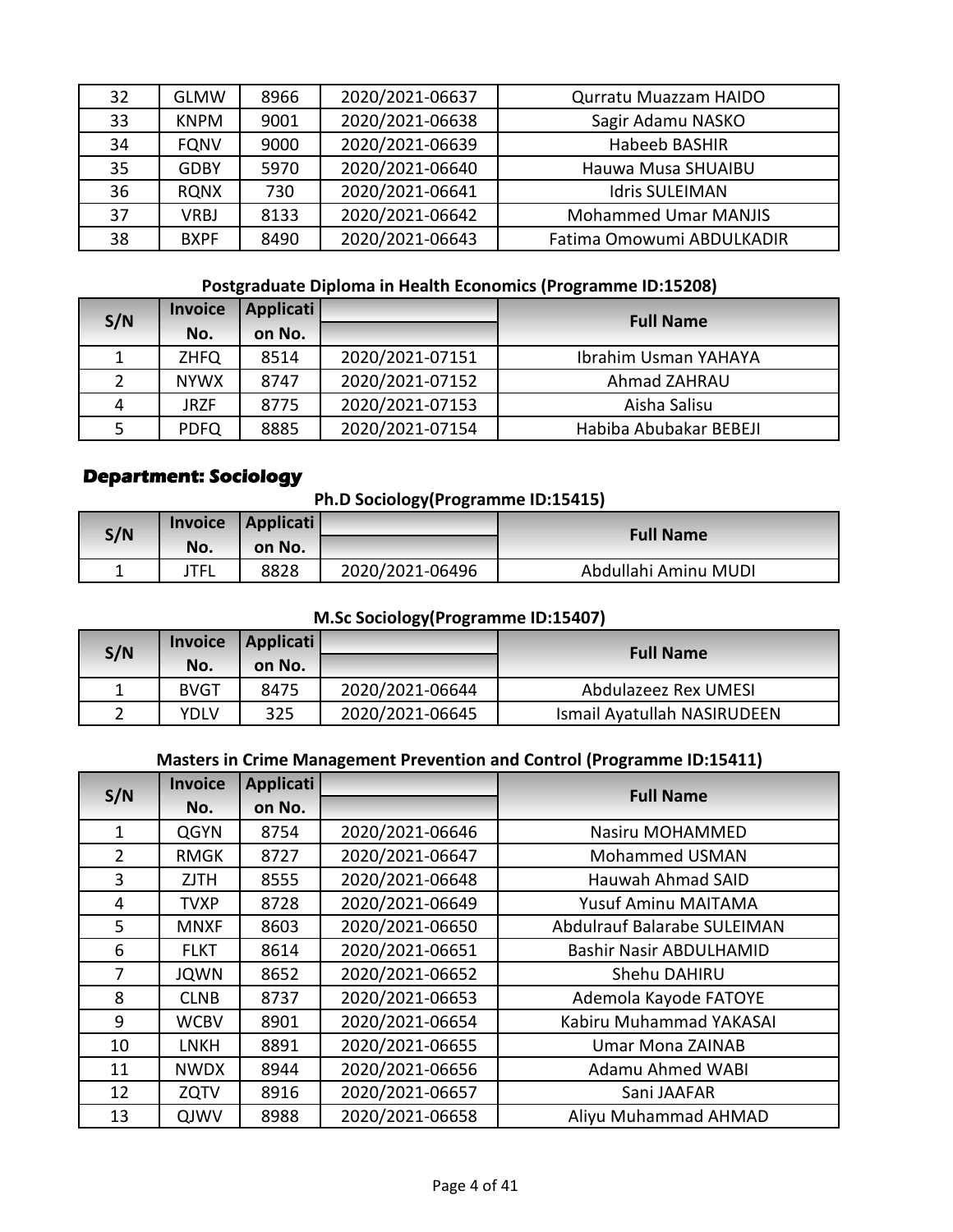|     | <b>Invoice</b> | Applicati |                 | <b>Full Name</b>          |
|-----|----------------|-----------|-----------------|---------------------------|
| S/N | No.            | on No.    |                 |                           |
|     | ZWQP           | 8360      | 2020/2021-06659 | Zakariyya Umar ADAM       |
| 2   | <b>MWZC</b>    | 8410      | 2020/2021-06660 | Abdulrahman Bankole ISIAQ |
| 3   | <b>KBFQ</b>    | 8853      | 2020/2021-06661 | Simon IBRAHIM             |
| 4   | <b>CVFQ</b>    | 3350      | 2020/2021-06662 | <b>Esther IBRAHIM</b>     |
| 5.  | <b>VJLP</b>    | 4408      | 2020/2021-06663 | Joyce OMOKHUALE           |
| 6   | VGJH           | 4322      | 2020/2021-06664 | <b>Muhammed SULEIMAN</b>  |
| 7   | <b>NLVW</b>    | 2326      | 2020/2021-06665 | <b>Ahmed ISMAIL</b>       |
| 8   | <b>BCWT</b>    | 1779      | 2020/2021-06666 | Mohammad Idris BELLO      |

#### **Masters in Social Work(Programme ID:15419)**

### **Postgraduate Diploma in Crime Management Prevention and Control (Programme ID:15413)**

| S/N            | <b>Invoice</b> | <b>Applicati</b> |                 | <b>Full Name</b>               |
|----------------|----------------|------------------|-----------------|--------------------------------|
|                | No.            | on No.           |                 |                                |
| 1              | VDQZ           | 8843             | 2020/2021-07155 | Muftahu Yusif DANJAJI          |
| $\overline{2}$ | <b>JBCZ</b>    | 8253             | 2020/2021-07156 | Saadatu Bello SHEHU            |
| 3              | <b>FKGJ</b>    | 8450             | 2020/2021-07157 | Suleiman UMAR                  |
| 4              | <b>KQGJ</b>    | 8409             | 2020/2021-07158 | Hafsat Abduljabbar ABDULKAREEM |
| 5              | <b>YKMR</b>    | 805              | 2020/2021-07159 | Kabiru Datti ABDULLAHI         |
| 6              | <b>KDWT</b>    | 6444             | 2020/2021-07160 | Sulaiman UBA                   |

### **Faculty of Management Sciences Department: Accounting**

#### **Ph.D Accounting(Programme ID:15009)**

| S/N | <b>Invoice</b> | Applicati |                 | <b>Full Name</b> |
|-----|----------------|-----------|-----------------|------------------|
|     | No.            | on No.    |                 |                  |
|     | <b>BCRK</b>    | 6846      | 2020/2021-06497 | Nura IBRAHIM     |

#### **M.Phil/Ph.D Accounting(Programme ID:15001)**

| S/N | <b>Invoice</b> | Applicati |                 | <b>Full Name</b>       |
|-----|----------------|-----------|-----------------|------------------------|
|     | No.            | on No.    |                 |                        |
|     | ZJCF           | 8800      | 2020/2021-06498 | Ali Ciroma ABDULLAHI   |
|     | <b>DCGX</b>    | 8991      | 2020/2021-06499 | Ahmad Garba BASAKKWACE |

#### **M.Sc Accounting(Programme ID:15002)**

| S/N | <b>Invoice</b> | Applicati |                 | <b>Full Name</b> |
|-----|----------------|-----------|-----------------|------------------|
|     | No.            | on No.    |                 |                  |
| л   | <b>NDMC</b>    | 8150      | 2020/2021-06667 | Aminu UMAR       |

#### **Masters in Accounting and Financial Management (Programme ID:15005)**

| S/N | <b>Invoice</b> | <b>Applicati</b> | <b>Full Name</b> |
|-----|----------------|------------------|------------------|
|     | No.            | on No.           |                  |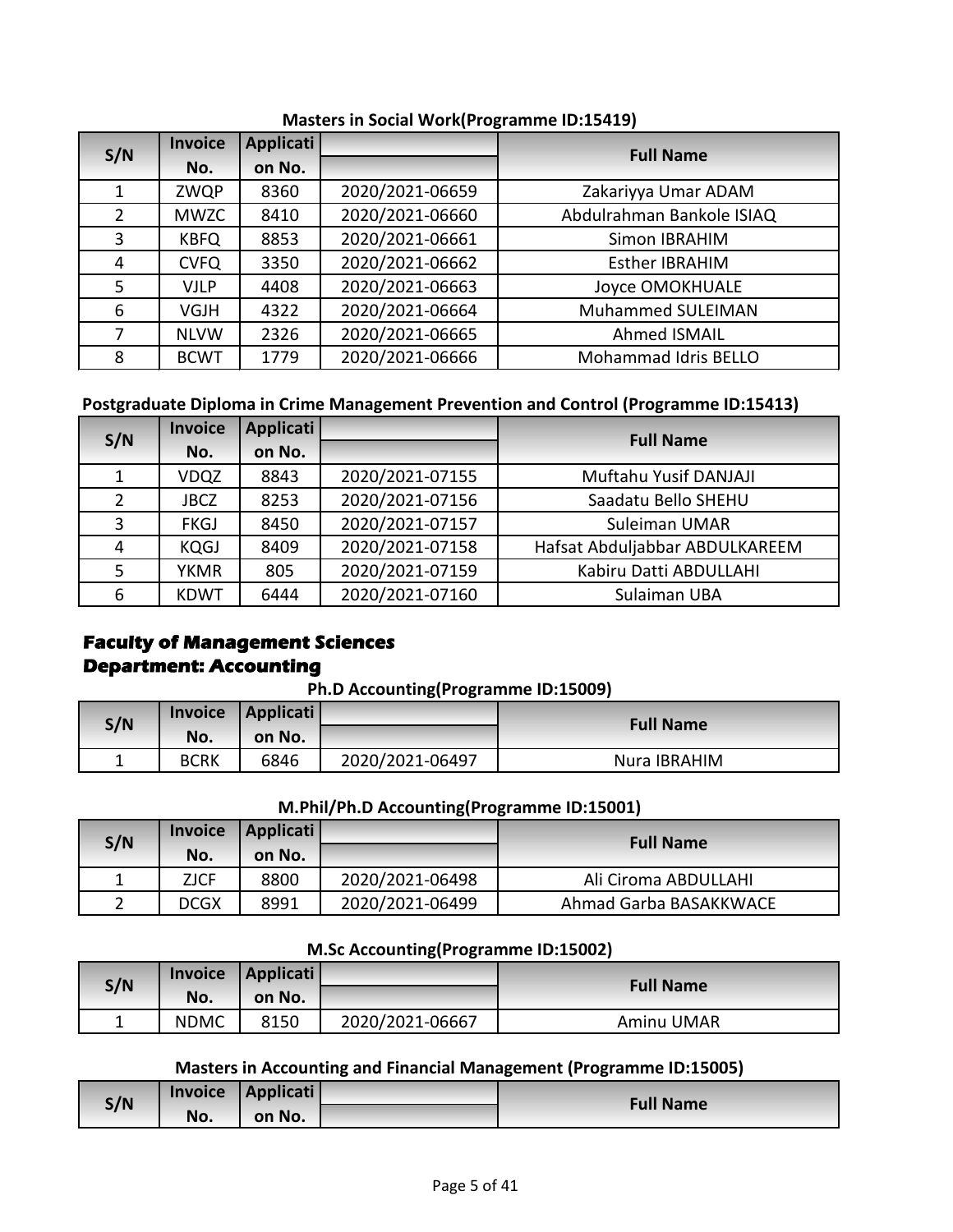| 1              | <b>CMQR</b> | 8610 | 2020/2021-06668 | Olasunkanmi David JAMES      |
|----------------|-------------|------|-----------------|------------------------------|
| $\overline{2}$ | <b>NHKF</b> | 8873 | 2020/2021-06669 | Zubairu Suleiman ADAMU       |
| 3              | <b>MPCL</b> | 6824 | 2020/2021-06670 | Sani Muhammad SANI           |
| 4              | <b>CGMQ</b> | 8935 | 2020/2021-06671 | Abubakar Muhammad ZANGO      |
| 5.             | <b>FJDV</b> | 8368 | 2020/2021-06672 | Jamilu RABE                  |
| 6              | <b>DPGN</b> | 8466 | 2020/2021-06673 | Ismail Mustapha ABDULRASHEED |
| 7              | <b>VMRG</b> | 8668 | 2020/2021-06674 | Usman Kwatalo IBRAHIM        |
| 8              | <b>NWCM</b> | 8839 | 2020/2021-06675 | Abubakar Sani YAHAYA         |
| 9              | <b>RCPF</b> | 8904 | 2020/2021-06676 | Omika MUSA                   |
| 10             | <b>YWVT</b> | 7261 | 2020/2021-06677 | Nasir Usman AHMAD            |
| 11             | <b>FPJD</b> | 8462 | 2020/2021-06678 | Ibrahim Bala IBRAHIM         |
| 12             | <b>HTNX</b> | 6223 | 2020/2021-06679 | Ada Ogijo ABRAHAM            |

### **Masters in Taxation and Revenue Administration (Programme ID:15006)**

| S/N            | <b>Invoice</b> | Applicati |                 | <b>Full Name</b>             |
|----------------|----------------|-----------|-----------------|------------------------------|
|                | No.            | on No.    |                 |                              |
|                | <b>CQVJ</b>    | 8619      | 2020/2021-06680 | Aisha Ladi SHUAIBU           |
| $\overline{2}$ | <b>MDNT</b>    | 8620      | 2020/2021-06681 | Sani Imran ABUBAKAR          |
| 3              | <b>ZCPB</b>    | 8829      | 2020/2021-06682 | Mustapha Abubakar JEGA       |
| 4              | <b>DQTW</b>    | 8977      | 2020/2021-06683 | <b>Faisal Dahiru IBRAHIM</b> |
|                | <b>XMTH</b>    | 8928      | 2020/2021-06684 | AliAkilu Nil MUHAMMADDAMA    |

# **Postgraduate Diploma in Accounting and Finance (Programme ID:15008)**

| S/N            | <b>Invoice</b> | Applicati |                 | <b>Full Name</b>         |
|----------------|----------------|-----------|-----------------|--------------------------|
|                | No.            | on No.    |                 |                          |
| $\mathbf{1}$   | <b>DQKR</b>    | 8142      | 2020/2021-07161 | Kabir Muhammed KABIR     |
| $\overline{2}$ | <b>TZQH</b>    | 8361      | 2020/2021-07162 | <b>Faruk UMAR</b>        |
| 3              | <b>LZVR</b>    | 8428      | 2020/2021-07163 | Aminu Musa IBRAHIM       |
| 4              | <b>JVNL</b>    | 8654      | 2020/2021-07164 | Imam Muktar BELLO        |
| 5              | <b>DCGH</b>    | 8522      | 2020/2021-07165 | Hajara Faisal HASSAN     |
| 6              | <b>XRFT</b>    | 8681      | 2020/2021-07166 | <b>Favour Ruth PETER</b> |
| 7              | <b>MNQT</b>    | 8637      | 2020/2021-07167 | <b>Gali Ahmad MANSUR</b> |
| 8              | <b>RFDB</b>    | 8899      | 2020/2021-07168 | <b>Bilkisu MAHMUD</b>    |
| 9              | <b>KTZF</b>    | 8933      | 2020/2021-07169 | Abba A GARBA             |
| 10             | <b>FPJD</b>    | 8462      | 2020/2021-07170 | Ibrahim Bala IBRAHIM     |
| 11             | <b>ZKNT</b>    | 8630      | 2020/2021-07171 | Umar Sulaiman MUHAMMAD   |
| 12             | <b>VFLC</b>    | 8640      | 2020/2021-07172 | Badala IBRAHIM           |
| 13             | <b>LGKX</b>    | 8497      | 2020/2021-07173 | Lawan MAMMAN             |

# **Department: Banking and Finance**

### **Ph.D Banking and Finance(Programme ID:17301)**

| S/N | <b>Invoice</b> | Applicati |                 | <b>Full Name</b>          |
|-----|----------------|-----------|-----------------|---------------------------|
|     | No.            | on No.    |                 |                           |
|     | YLRG           | 463       | 2020/2021-06500 | Muhammad Kamaluddeen SANI |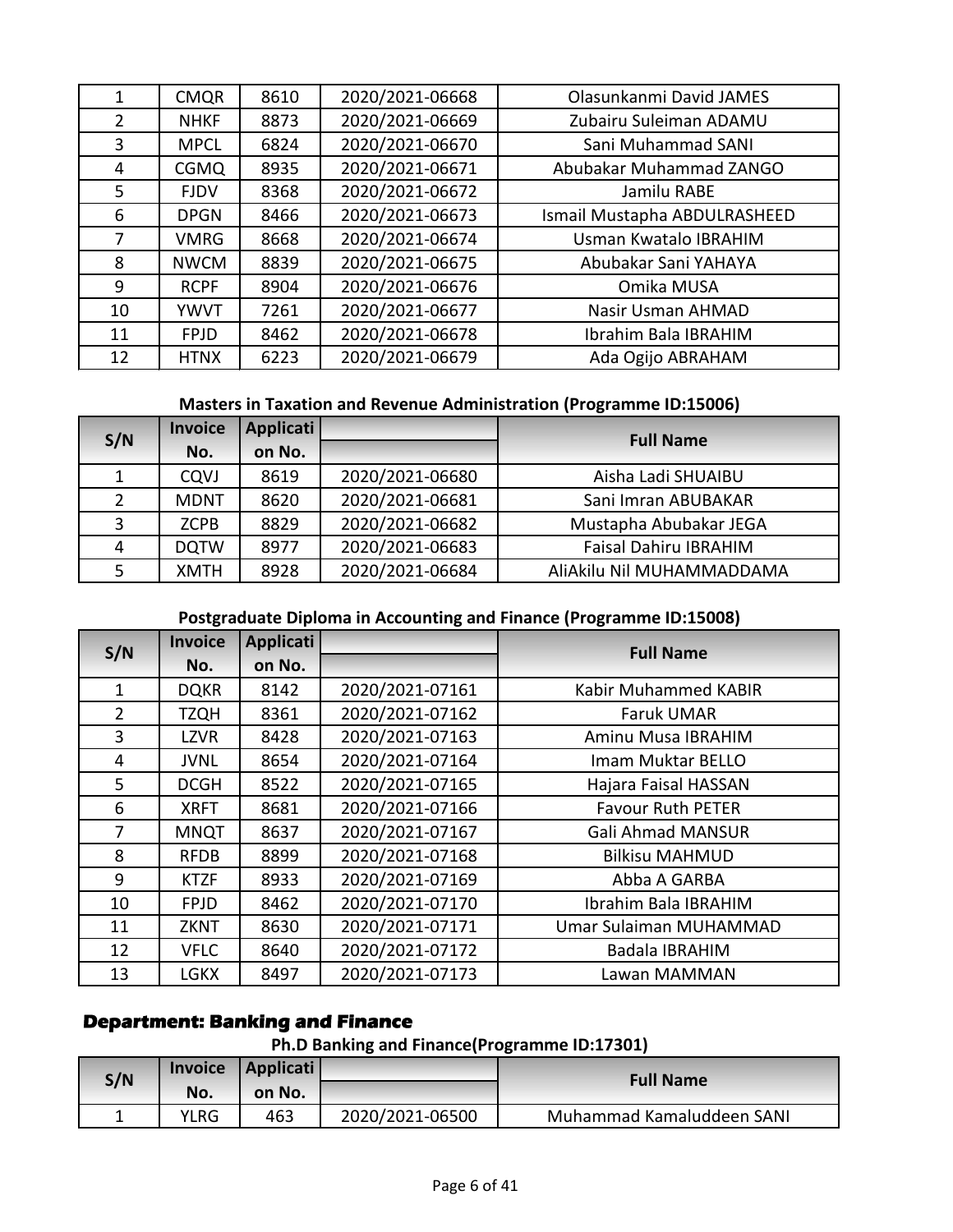| <b>NYBX</b> | 4717 | 2020/2021-06501 | Nuraddeen Mohammed LAWAL    |
|-------------|------|-----------------|-----------------------------|
| <b>KBNM</b> | 7403 | 2020/2021-06502 | Baraatu Bala ADAMU          |
| <b>NHPM</b> | 6826 | 2020/2021-06503 | Maurice Chukwuemeka EZEOCHA |
| <b>BNXL</b> | 8108 | 2020/2021-06504 | Sirajo LADAN                |

#### **M.Sc Banking and Finance(Programme ID:17302)**

| S/N |             | Invoice   Applicati |                 | <b>Full Name</b>   |
|-----|-------------|---------------------|-----------------|--------------------|
|     | No.         | on No.              |                 |                    |
|     | <b>RHWB</b> | 8553                | 2020/2021-06685 | Salaha Yusuf LAWAL |

#### **Masters in Banking and Finance(Programme ID:17304)**

| S/N | <b>Invoice</b> | Applicati |                 | <b>Full Name</b>               |
|-----|----------------|-----------|-----------------|--------------------------------|
|     | No.            | on No.    |                 |                                |
|     | <b>FXKZ</b>    | 8489      | 2020/2021-06686 | <b>Muhammad Sunusi DALHATU</b> |

### **Postgraduate Diploma in Banking and Finance(Programme ID:17305)**

| S/N                   | <b>Invoice</b> | Applicati |                 | <b>Full Name</b>           |
|-----------------------|----------------|-----------|-----------------|----------------------------|
|                       | No.            | on No.    |                 |                            |
| $\mathbf{2}^{\prime}$ | <b>MGKH</b>    | 8424      | 2020/2021-07174 | Abdullahi Yau ADAMU        |
| 3                     | <b>MDFJ</b>    | 8758      | 2020/2021-07175 | Zainab Muhammad DABA       |
| 4                     | <b>ZQJX</b>    | 8848      | 2020/2021-07176 | Victor Oluwole ESAN        |
| 6                     | <b>NZCV</b>    | 8929      | 2020/2021-07177 | Bintu Yahaya ISAH          |
| 3                     | <b>XYWR</b>    | 8702      | 2020/2021-07178 | Ridwan Muhammad ABDULWASIU |

### **Department: Public Administration**

### **M.Sc in Public Administration(Programme ID:17201)**

| S/N | <b>Invoice</b> | Applicati |                 | <b>Full Name</b>              |
|-----|----------------|-----------|-----------------|-------------------------------|
|     | No.            | on No.    |                 |                               |
|     | <b>XFJB</b>    | 8660      | 2020/2021-06687 | <b>Biodun Mukhtar BALOGUN</b> |
|     | <b>VBGX</b>    | 8120      | 2020/2021-06688 | Hamdan Muhammad ABDULRAUF     |
|     | <b>HKGN</b>    | 7443      | 2020/2021-06689 | <b>Adam Muhammed KIRFI</b>    |

#### **Masters in Public Policy and Administration(Programme ID:15315)**

| S/N          | <b>Invoice</b> | <b>Applicati</b> |                 | <b>Full Name</b>       |
|--------------|----------------|------------------|-----------------|------------------------|
|              | No.            | on No.           |                 |                        |
| $\mathbf{1}$ | <b>PMKG</b>    | 7959             | 2020/2021-06690 | Rabi Mani YAKUBU       |
| 2            | <b>PNTH</b>    | 8374             | 2020/2021-06691 | <b>Muhammed YUSUF</b>  |
| 3            | <b>HWKG</b>    | 8810             | 2020/2021-06692 | Abdulrazaq SULAIMAN    |
| 4            | <b>XBDR</b>    | 8423             | 2020/2021-06693 | Lubabatu Bako MOHAMMED |
| 5            | <b>MTWV</b>    | 8430             | 2020/2021-06694 | <b>Bitrus SALEH</b>    |
| 6            | <b>CJLT</b>    | 8392             | 2020/2021-06695 | Abubakar Bakura BAABA  |
|              | <b>KGFH</b>    | 8437             | 2020/2021-06696 | Ado SHEHU              |
| 8            | <b>QLHV</b>    | 8482             | 2020/2021-06697 | Halima TAFIDA          |
| 9            | <b>FCGT</b>    | 8502             | 2020/2021-06698 | Nafisa Mahmood BAFFA   |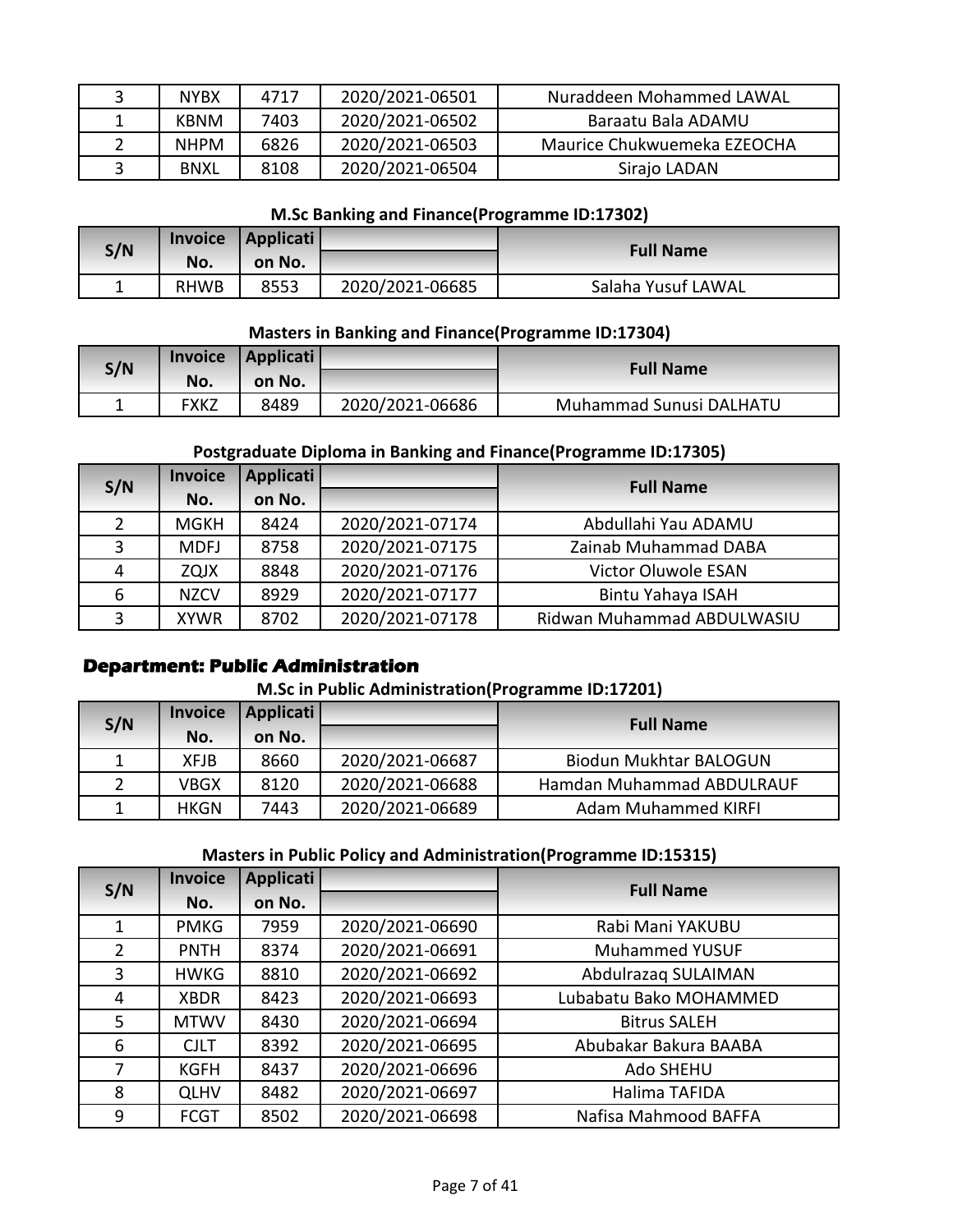| 10 | <b>MWRP</b> | 8538 | 2020/2021-06699 | Aliyu Yahaya SAID                 |
|----|-------------|------|-----------------|-----------------------------------|
| 11 | <b>BMNY</b> | 8532 | 2020/2021-06700 | <b>Oheri Blessing VIOLET</b>      |
| 12 | <b>KPLD</b> | 8777 | 2020/2021-06701 | Abubakar Adam ABUBAKAR            |
| 13 | <b>ZNLB</b> | 8926 | 2020/2021-06702 | Najibu MUDASSIR                   |
| 14 | <b>NBHK</b> | 8870 | 2020/2021-06703 | <b>Nura YUSUF</b>                 |
| 15 | <b>LKZR</b> | 8861 | 2020/2021-06704 | <b>Bashir Nasiru ALIKOKOKI</b>    |
| 16 | <b>CGNY</b> | 8958 | 2020/2021-06705 | Baraatu Bello OTHMAN              |
| 17 | <b>KFBR</b> | 8952 | 2020/2021-06706 | <b>Bashir Muhammad TANKO</b>      |
| 18 | <b>JWHY</b> | 8968 | 2020/2021-06707 | Adamu KABIR                       |
| 19 | <b>BRLJ</b> | 8576 | 2020/2021-06708 | Muhammad Ado HAMZA                |
| 20 | <b>BMGH</b> | 6702 | 2020/2021-06709 | Shehu Haruna BASHIRU              |
| 21 | <b>LWFX</b> | 7820 | 2020/2021-06710 | <b>Mohammed Auwal UBA</b>         |
| 22 | <b>KJDB</b> | 3987 | 2020/2021-06711 | Abdulaziz Dangiwa ALIYU           |
| 23 | <b>MYHQ</b> | 2899 | 2020/2021-06712 | <b>Ismaila Bashir BABA</b>        |
| 24 | <b>QLKW</b> | 8615 | 2020/2021-06713 | Shitu ABUBAKAR                    |
| 25 | <b>MHYG</b> | 8664 | 2020/2021-06714 | Favour Chinomso CHUKWUOCHA        |
| 26 | ZBVH        | 8768 | 2020/2021-06715 | <b>Imran ABBAS</b>                |
| 27 | <b>JZGH</b> | 4124 | 2020/2021-06716 | Firdausi Adam YAKUBU              |
| 28 | QGJC        | 6426 | 2020/2021-06717 | Sagir Munkaila GABARI             |
| 29 | <b>CDZH</b> | 3786 | 2020/2021-06718 | Aliyu Adamu RILWAN                |
| 30 | <b>RVPQ</b> | 263  | 2020/2021-06719 | Umarsant21yahoocom Umar SANTURAKI |

### **Postgraduate Diploma in Public Policy and Administration (Programme ID:15316)**

| S/N            | <b>Invoice</b> | <b>Applicati</b> |                 | <b>Full Name</b>                |
|----------------|----------------|------------------|-----------------|---------------------------------|
|                | No.            | on No.           |                 |                                 |
| $\mathbf{1}$   | <b>XWTQ</b>    | 8536             | 2020/2021-07179 | Jennifer BALA                   |
| $\overline{2}$ | <b>DHJN</b>    | 8373             | 2020/2021-07180 | Nafisa Isyaku FASKARI           |
| 3              | <b>DWCZ</b>    | 8371             | 2020/2021-07181 | Maryam Isyaku FASKARI           |
| 4              | <b>MHJW</b>    | 8372             | 2020/2021-07182 | Fahad Danlami RIMI              |
| 5              | <b>HKVD</b>    | 8397             | 2020/2021-07183 | Abdullahi MUAZU                 |
| 6              | <b>HTBP</b>    | 8398             | 2020/2021-07184 | Muhammed ABDULKADRI             |
| 7              | <b>LGBW</b>    | 8404             | 2020/2021-07185 | Alkali BARDE                    |
| 8              | <b>PVKQ</b>    | 8537             | 2020/2021-07186 | Saadiyya Aminchi ABDULLAHI      |
| 9              | <b>MWJV</b>    | 8636             | 2020/2021-07187 | Abdulwahab IBRAHIM              |
| 10             | <b>BDGT</b>    | 8559             | 2020/2021-07188 | Yusuf Nabahani IBRAHIM          |
| 11             | <b>JGMW</b>    | 8756             | 2020/2021-07189 | <b>Asmau Yusuf SULAIMAN</b>     |
| 12             | <b>WDXJ</b>    | 8627             | 2020/2021-07190 | Habibu Abdullahi TOFA           |
| 13             | <b>MHWT</b>    | 8646             | 2020/2021-07191 | Adisan Adara AYAH               |
| 14             | <b>LDJY</b>    | 8694             | 2020/2021-07192 | <b>Williams Odaudu LAWRENCE</b> |
| 15             | <b>MHCD</b>    | 8888             | 2020/2021-07193 | Abdulazeez AHMED                |
| 16             | <b>WFJP</b>    | 8943             | 2020/2021-07194 | Halima MOHAMMED                 |
| 17             | <b>NLCB</b>    | 8960             | 2020/2021-07195 | Hardo Abubakar ISAH             |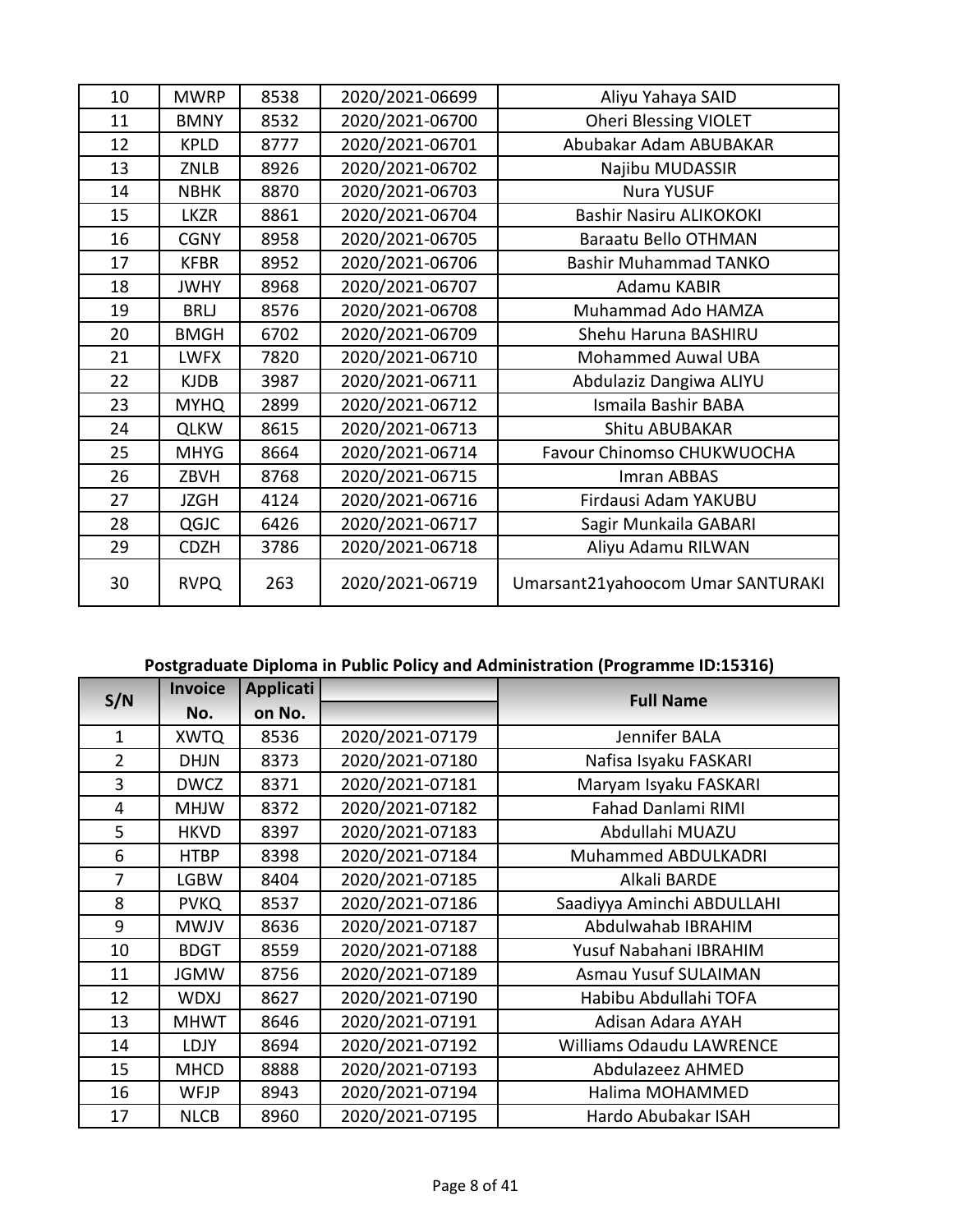| 18 | MQGH        | 8962 | 2020/2021-07196 | Muhammad Sani DAHIRU        |
|----|-------------|------|-----------------|-----------------------------|
| 19 | <b>DQXB</b> | 8978 | 2020/2021-07197 | <b>Ibrahim Yusif SALISU</b> |
| 20 | ZGWJ        | 7094 | 2020/2021-07198 | Muhammad Tajudeen YUSUF     |

### **Faculty of Law**

### **Department: Private and Commercial Law**

#### **LL.M Private and Commercial Law(Programme ID:12003)**

|                | <b>Applicati</b><br><b>Invoice</b><br>S/N |        | <b>Full Name</b> |                        |
|----------------|-------------------------------------------|--------|------------------|------------------------|
|                | No.                                       | on No. |                  |                        |
| 1              | <b>LIYD</b>                               | 6299   | 2020/2021-06730  | Abdurrahman YUNUSA     |
| 2              | <b>DJXW</b>                               | 8736   | 2020/2021-06731  | Yusuf MUSTAPHA         |
| 3              | QWCX                                      | 8484   | 2020/2021-06732  | Salma Lawal AHMAD      |
| 4              | <b>RTJC</b>                               | 8367   | 2020/2021-06733  | Muhammed Baba SAIDU    |
| 5.             | <b>DJXW</b>                               | 8736   | 2020/2021-06734  | Yusuf MUSTAPHA         |
| 6              | <b>FLGJ</b>                               | 8707   | 2020/2021-06735  | Amina Abubakar IDRIS   |
| $\overline{7}$ | <b>MGPH</b>                               | 191    | 2020/2021-06736  | Sadiya Waba BASHIR     |
| 8              | <b>RPBC</b>                               | 2181   | 2020/2021-06737  | Halima Abdullahi BELLO |
| 9              | <b>WBCL</b>                               | 1197   | 2020/2021-06738  | Garba Ibrahim ABUBAKAR |
| 10             | <b>BNRZ</b>                               | 8526   | 2020/2021-06739  | Hamisu SADAM           |

**Masters in Business and Commercial Law(Programme ID:12006)**

| S/N            | <b>Invoice</b> | Applicati |                 | <b>Full Name</b>               |
|----------------|----------------|-----------|-----------------|--------------------------------|
|                | No.            | on No.    |                 |                                |
| 1              | <b>ZFKG</b>    | 8365      | 2020/2021-06058 | <b>Abbah TUKUR</b>             |
| $\overline{2}$ | <b>HWZX</b>    | 8590      | 2020/2021-06720 | Abubakar Sadiq MUKHTAR         |
| 3              | <b>TQRC</b>    | 8628      | 2020/2021-06721 | <b>Usman Mohammed JANKOLI</b>  |
| 4              | <b>PRTX</b>    | 8682      | 2020/2021-06722 | Rakiya Umar BASHIRWALI         |
| 5              | <b>TWDN</b>    | 8945      | 2020/2021-06723 | <b>Muhammad Nasir MUSTAPHA</b> |
| 6              | <b>WXNH</b>    | 8971      | 2020/2021-06724 | Mohammad Saifudeen AUWAL       |
| 7              | <b>CFJQ</b>    | 8983      | 2020/2021-06725 | UmmuKulthum Hassan MUHAMMAD    |
| 8              | <b>XZMN</b>    | 3717      | 2020/2021-06726 | Medina Aliyu ALHASSAN          |
| 9              | <b>FLGJ</b>    | 8707      | 2020/2021-06727 | Amina Abubakar IDRIS           |
| 10             | <b>GNRZ</b>    | 7709      | 2020/2021-06728 | Maryam Nura WAZIRI             |
| 11             | <b>HZVK</b>    | 7185      | 2020/2021-06729 | Ummi Habib ALMAJIR             |

### **Masters in International Legal Studies(Programme ID:12009)**

| S/N          | <b>Invoice</b> | Applicati |                 | <b>Full Name</b>        |
|--------------|----------------|-----------|-----------------|-------------------------|
|              | No.            | on No.    |                 |                         |
| $\mathbf{1}$ | GTBK           | 8612      | 2020/2021-06740 | Lawan SALISU            |
|              | TGVP           | 8726      | 2020/2021-06741 | <b>AbuHurairah MUSA</b> |
| $\mathbf{3}$ | <b>KHWZ</b>    | 8485      | 2020/2021-06742 | Hauwa Lawan MINJIBIR    |
| 4            | <b>VXRC</b>    | 8645      | 2020/2021-06743 | Sani Rabiu SANI         |

### **Faculty of Communication**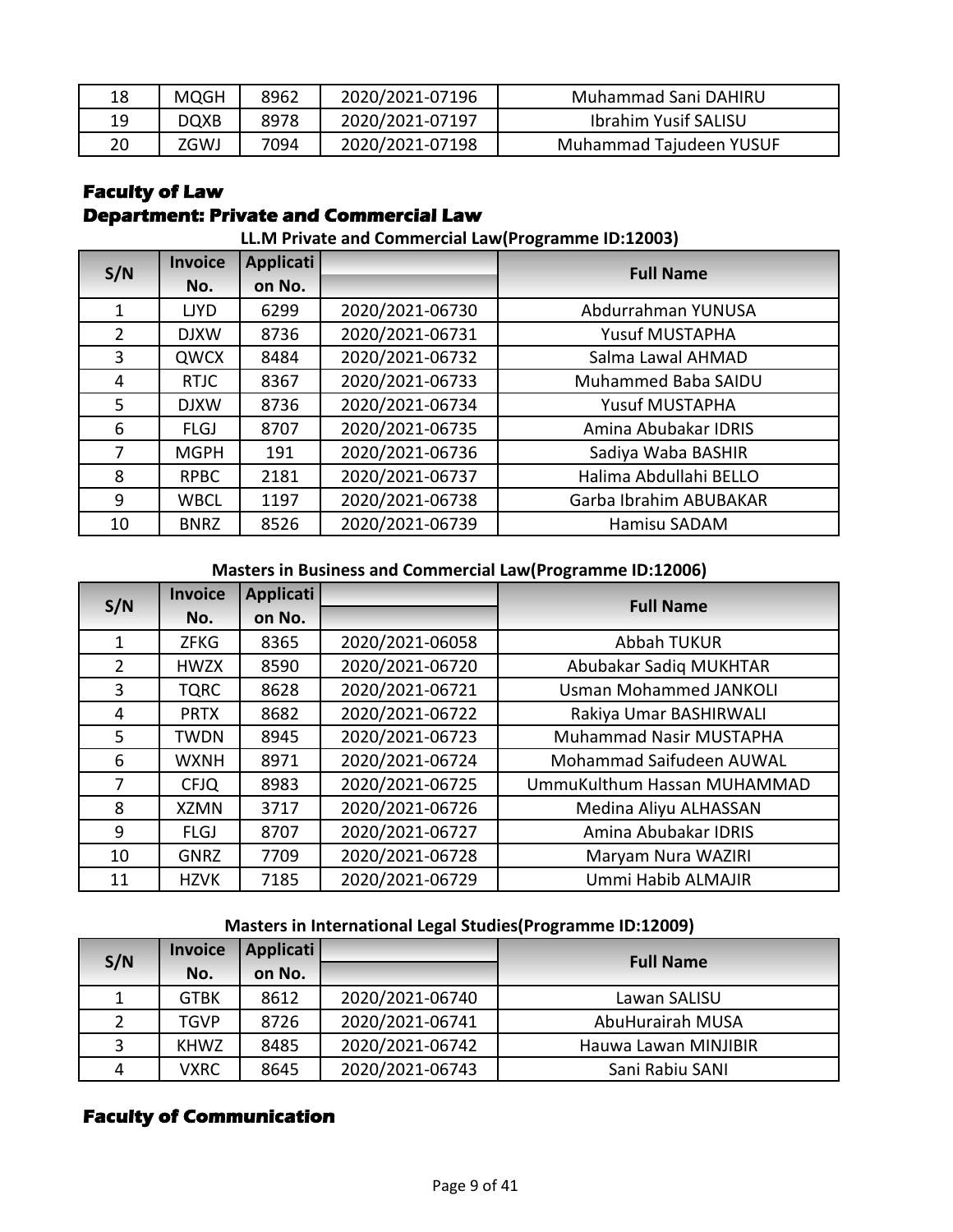### **Department: Mass Communication**

| S/N           | <b>Invoice</b> | Applicati |                 | <b>Full Name</b>            |
|---------------|----------------|-----------|-----------------|-----------------------------|
|               | No.            | on No.    |                 |                             |
|               | <b>BCTJ</b>    | 8540      | 2020/2021-06744 | Abbas ZAINAB                |
| $\mathcal{P}$ | <b>RNFP</b>    | 8543      | 2020/2021-06745 | Sagir Muhammad SANI         |
| 3             | <b>NTPH</b>    | 8583      | 2020/2021-06746 | Zannira Lawal ABDULLAHI     |
| 4             | <b>GKZB</b>    | 8809      | 2020/2021-06747 | Habib Zangina DISO          |
| 5             | <b>WXDK</b>    | 8906      | 2020/2021-06748 | Hauwa Mohammed SARKINKASUWA |
| 40            | <b>BWMC</b>    | 3646      | 2020/2021-06749 | Hannatu Haruna DOGO         |

#### **Masters in Communication Studies (Programme ID:6004)**

#### **Masters in Public Relations (Programme ID:6003)**

| S/N | <b>Invoice</b> | Applicati |                 | <b>Full Name</b>        |
|-----|----------------|-----------|-----------------|-------------------------|
|     | No.            | on No.    |                 |                         |
|     | <b>RCTF</b>    | 8415      | 2020/2021-06750 | Danlami MOHAMMED        |
|     | <b>DMGZ</b>    | 8907      | 2020/2021-06751 | Yazid Abdulhamid ZAYYAD |
|     | TDJZ           | 2220      | 2020/2021-06752 | Olayinka NATHANIEL      |

#### **Postgraduate Diploma in Mass Communication (Programme ID:6005)**

| S/N            | <b>Invoice</b> | Applicati |                 | <b>Full Name</b>             |
|----------------|----------------|-----------|-----------------|------------------------------|
|                | No.            | on No.    |                 |                              |
|                | <b>KFDR</b>    | 8387      | 2020/2021-07199 | Toluwalope Arinola OYEBADE   |
| $\overline{2}$ | <b>MNQB</b>    | 8472      | 2020/2021-07200 | Hafiz BABAUMAR               |
| 3              | <b>ZCJK</b>    | 8730      | 2020/2021-07201 | Yahaya LAWAL                 |
| 4              | <b>ZVHG</b>    | 8785      | 2020/2021-07202 | Ashiru Shehu KACHAKO         |
| 5              | ZMDG           | 8932      | 2020/2021-07203 | Abubakar TANIMU              |
| 6              | <b>JDNM</b>    | 8498      | 2020/2021-07204 | Alhassan Sule MAMADO         |
| 7              | RWZJ           | 8679      | 2020/2021-07205 | Nworgu Chukwuagoziem MIRACLE |
| 8              | <b>QCXR</b>    | 2390      | 2020/2021-07206 | <b>Bridget HASSAN</b>        |

### **International Institute of Islamic Banking and Finance Department: Islamic Banking and Finance**

**M.Sc Islamic Banking and Finance(Programme ID:11001)**

| S/N |             | Invoice   Applicati |                 | <b>Full Name</b> |
|-----|-------------|---------------------|-----------------|------------------|
|     | No.         | on No.              |                 |                  |
|     | <b>WZPL</b> | 8781                | 2020/2021-06753 | Yakubu AHMAD     |

### **Masters in Islamic Banking and Finance (Programme ID:11002)**

| S/N            | <b>Invoice</b> | Applicati |                 | <b>Full Name</b>          |
|----------------|----------------|-----------|-----------------|---------------------------|
|                | No.            | on No.    |                 |                           |
| $\mathbf{1}$   | <b>FTDX</b>    | 8400      | 2020/2021-06754 | Usman Adamu BUBA          |
|                | <b>MNQF</b>    | 8745      | 2020/2021-06755 | Muhammad Sunusi ABDULLAHI |
| $\overline{3}$ | <b>PWFG</b>    | 8760      | 2020/2021-06756 | <b>Mariam IBRAHIM</b>     |
| 4              | QBGX           | 8946      | 2020/2021-06757 | Musa DAHIRU               |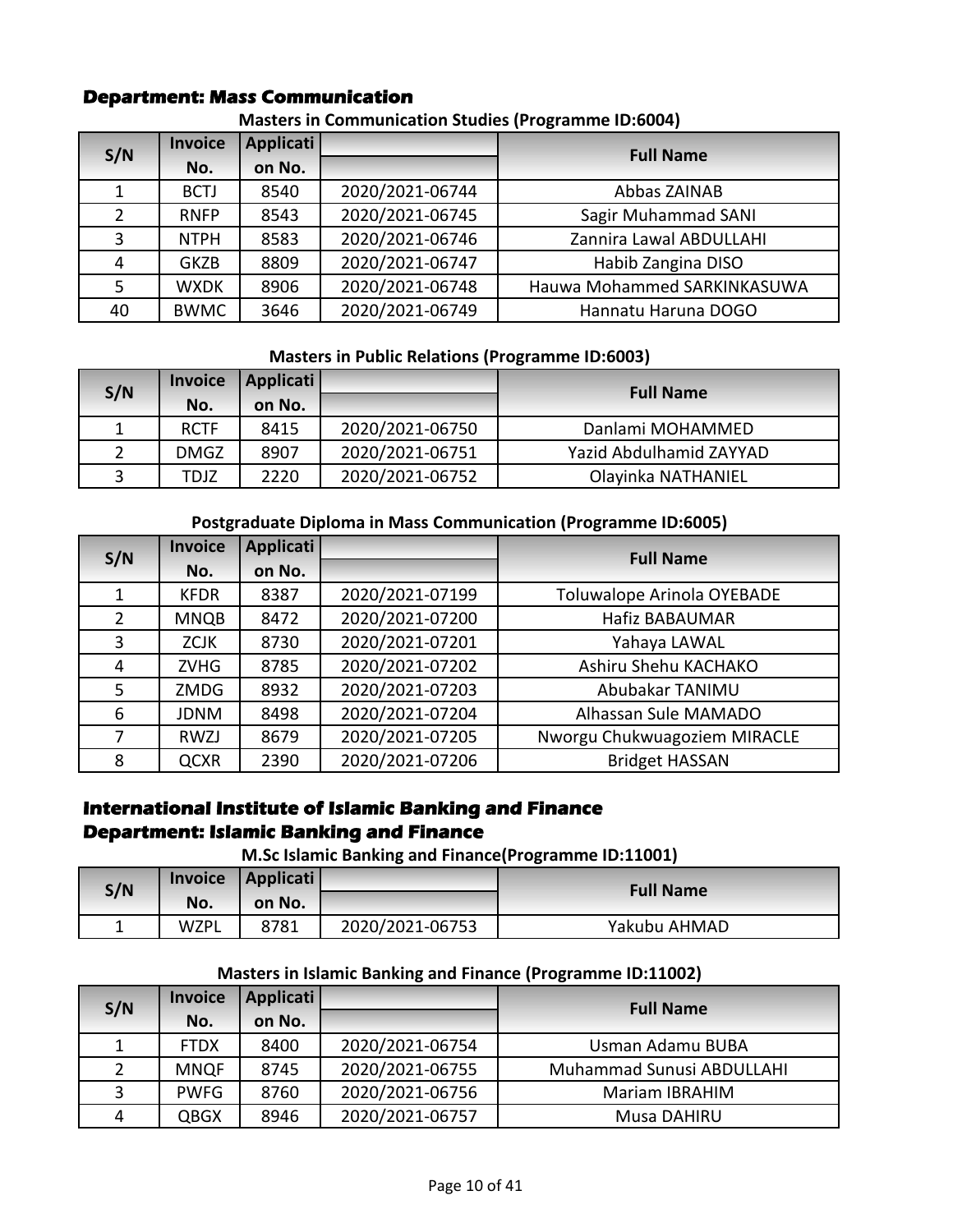|   | <b>ZXPW</b> | 8976 | 2020/2021-06758 | Rahma AHMAD                      |
|---|-------------|------|-----------------|----------------------------------|
| 6 | <b>XVZL</b> | 6383 | 2020/2021-06759 | <b>Ahmad Abbas HANAFI</b>        |
|   | VGJR        | 3654 | 2020/2021-06760 | Fatima Aminu ZAKARI              |
|   | LIWV        | 3901 | 2020/2021-06761 | <b>Muhammad Shaheed ABUBAKAR</b> |
| q | <b>FBDY</b> | 6550 | 2020/2021-06762 | Aisha Shehu HABIB                |

#### **Postgraduate Diploma in Islamic Studies and Shariah (Programme ID:3303)**

| S/N |             | Invoice   Applicati |                 | <b>Full Name</b>       |
|-----|-------------|---------------------|-----------------|------------------------|
|     | No.         | on No.              |                 |                        |
|     | <b>CRHK</b> | 5376                | 2020/2021-07207 | Bunyaminu Sani IBRAHIM |
|     | <b>WQTZ</b> | 8823                | 2020/2021-07208 | Asmau Rabiu ADAM       |

### **Faculty of Basic Medical Sciences Department: Human Physiology**

#### **M.Sc Human Physiology(Programme ID:4202)**

| S/N | <b>Invoice</b> | Applicati |                 | <b>Full Name</b>     |
|-----|----------------|-----------|-----------------|----------------------|
|     | No.            | on No.    |                 |                      |
|     | <b>BWNC</b>    | 8868      | 2020/2021-06229 | Musa Amodu MURANA    |
|     | <b>BMQP</b>    | 8556      | 2020/2021-06763 | Obinna Lawrence OZEH |
| 3   | <b>NRLK</b>    | 8751      | 2020/2021-06230 | Hafsa Aminu ISMAIL   |
| 4   | <b>HNTJ</b>    | 8856      | 2020/2021-06231 | Zainab Ibrahim INUSA |

### **Postgraduate Diploma in Human Physiology(Programme ID:4204)**

| S/N | <b>Invoice</b> | Applicati |                 | <b>Full Name</b> |
|-----|----------------|-----------|-----------------|------------------|
|     | No.            | on No.    |                 |                  |
|     | <b>YNWR</b>    | 8912      | 2020/2021-07212 | Hauwa ADAMU      |

### **Department: Biochemistry**

**Ph.D Biochemistry(Programme ID:4110)**

| S/N | <b>Invoice</b> | Applicati |                 |                  |
|-----|----------------|-----------|-----------------|------------------|
|     | No.            | on No.    |                 | <b>Full Name</b> |
| -   | <b>GYHR</b>    | 6882      | 2020/2021-06505 | Ramatu YISA      |

**M.Sc Biochemistry (Programme ID:4103)**

| S/N | <b>Invoice</b> | Applicati |                 | <b>Full Name</b>   |
|-----|----------------|-----------|-----------------|--------------------|
|     | No.            | on No.    |                 |                    |
|     | VDZC           | 9006      | 2020/2021-06764 | Tijjani Sani ALIYU |

### **M.Sc Biotechnology(Programme ID:4102)**

| S/N | Invoice | Applicati |                 | <b>Full Name</b> |
|-----|---------|-----------|-----------------|------------------|
|     | No.     | on No.    |                 |                  |
|     | XMNG    | 2910      | 2020/2021-06765 | Umar AMINU       |

#### **Postgraduate Diploma in Biotechnology(Programme ID:4111)**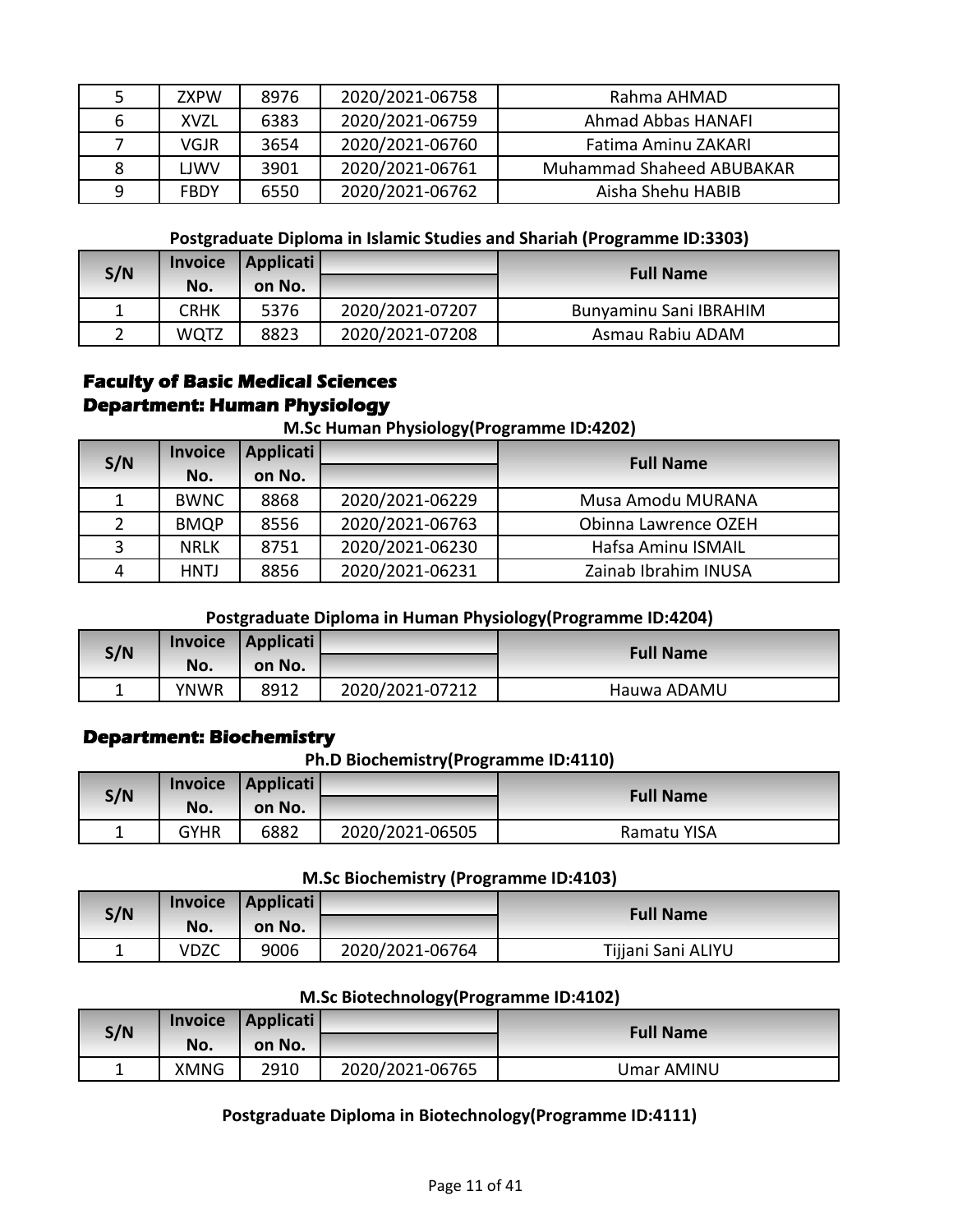| S/N | <b>Invoice</b> | Applicati |                 | <b>Full Name</b>     |
|-----|----------------|-----------|-----------------|----------------------|
|     | No.            | on No.    |                 |                      |
| ∸   | WBCV           | 8918      | 2020/2021-07209 | Bashir Ali ABDULLAHI |

#### **Postgraduate Diploma in Nutrition and Dietetics (Programme ID:4109)**

| S/N |             | Invoice   Applicati |                 | <b>Full Name</b>       |
|-----|-------------|---------------------|-----------------|------------------------|
|     | No.         | on No.              |                 |                        |
|     | <b>JFTY</b> | 8601                | 2020/2021-07210 | Muhammad Maigari USMAN |

#### **Department: Anatomy**

**Postgraduate Diploma in Anatomical Sciences(Programme ID:4003)**

| S/N | <b>Invoice</b> | Applicati |                 | <b>Full Name</b>           |
|-----|----------------|-----------|-----------------|----------------------------|
|     | No.            | on No.    |                 |                            |
|     | <b>BQMG</b>    | 8332      | 2020/2021-07211 | <b>Abdulbasid ABUBAKAR</b> |

### **Faculty of Clinical Sciences Department: Medical Microbiology and Parasitology**

**Ph.D Medical Microbiology (Programme ID:5114)**

| S/N | <b>Invoice</b> | Applicati |                 | <b>Full Name</b>         |
|-----|----------------|-----------|-----------------|--------------------------|
|     | No.            | on No.    |                 |                          |
|     | <b>HMGZ</b>    | 8993      | 2020/2021-06506 | <b>Mujahid Sani NURA</b> |

#### **M.Sc Medical Microbiology(Programme ID:5109)**

| S/N | <b>Invoice</b> | Applicati |                 | <b>Full Name</b>        |
|-----|----------------|-----------|-----------------|-------------------------|
|     | No.            | on No.    |                 |                         |
|     | <b>GBND</b>    | 8884      | 2020/2021-06766 | Safiya Inuwa AUWAL      |
|     | VMGJ           | 8477      | 2020/2021-06767 | Zakiyya Ibrahim TIJJANI |
|     | ZJYL           | 7066      | 2020/2021-06768 | Mustapha Abdullahi UBA  |

#### **M.Sc Medical Microbiology(Programme ID:5107)**

| S/N |             | Invoice   Applicati |                 | <b>Full Name</b>     |
|-----|-------------|---------------------|-----------------|----------------------|
|     | No.         | on No.              |                 |                      |
|     | <b>QWYR</b> | 7623                | 2020/2021-06769 | Kelvin Alkabir UTAZI |

#### **Masters in Infection Prevention and Control(Programme ID:5116)**

| S/N            | <b>Invoice</b> | <b>Applicati</b> |                 | <b>Full Name</b>                 |
|----------------|----------------|------------------|-----------------|----------------------------------|
|                | No.            | on No.           |                 |                                  |
| $\mathbf{1}$   | <b>TRXZ</b>    | 4737             | 2020/2021-06770 | Abdullateef Omeiza MUHAMMEDJAMIU |
| $\overline{2}$ | <b>YPRW</b>    | 8566             | 2020/2021-06771 | <b>Mohammed USMAN</b>            |
| 3              | <b>RTGM</b>    | 9003             | 2020/2021-06772 | Ado Muhammad DANKAWO             |
| 4              | QNFB           | 8922             | 2020/2021-06773 | Ahmad Baba IBRAHIM               |
|                | <b>TKNG</b>    | 672              | 2020/2021-06774 | Jibrin IBRAHIM                   |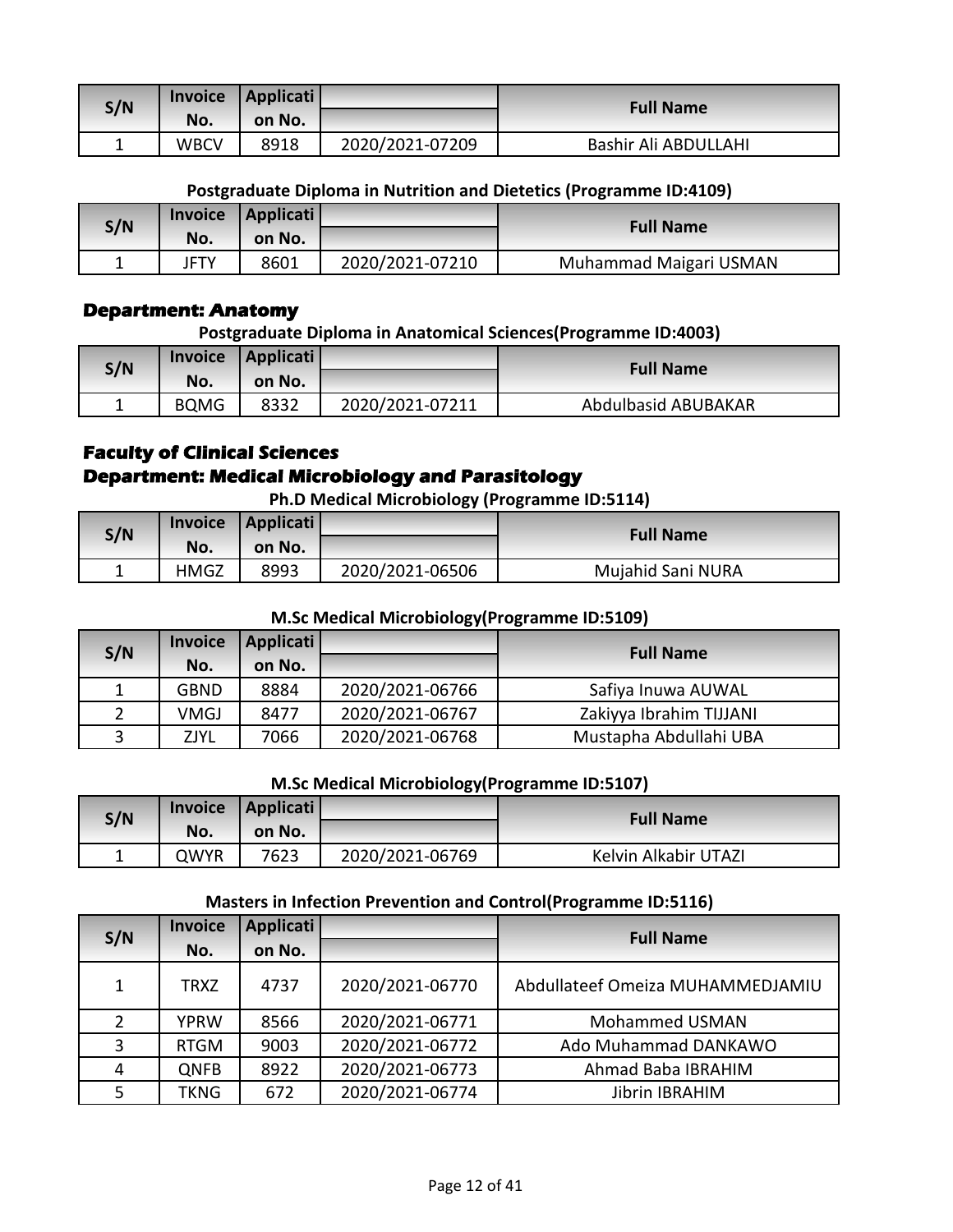### **Department: Community Medicine**

| S/N            | <b>Invoice</b> | Applicati |                 |                               |
|----------------|----------------|-----------|-----------------|-------------------------------|
|                | No.            | on No.    |                 | <b>Full Name</b>              |
|                | <b>DLNB</b>    | 2104      | 2020/2021-06775 | Abubakar Muhammad ISAH        |
| $\overline{2}$ | <b>JKTB</b>    | 8896      | 2020/2021-06776 | Barbie OgheneMonday EJUKONEMU |
| 3              | <b>MFDY</b>    | 3647      | 2020/2021-06777 | Yahaya IBRAHIM                |
| 4              | <b>YLGQ</b>    | 7885      | 2020/2021-06778 | Favour Christiana OGBUAGU     |
| 5              | <b>FYJT</b>    | 8516      | 2020/2021-06779 | Lucky Odinakachi ONYEIJE      |
| 6              | <b>LWFV</b>    | 8528      | 2020/2021-06780 | ShemaU SANUSI                 |
|                | <b>DFMK</b>    | 7693      | 2020/2021-06781 | Abubakar ABDULLAHI            |

#### **M.Sc Public Health(Programme ID:5001)**

#### **Masters in Public Health(Programme ID:5002)**

| S/N            | <b>Invoice</b> | <b>Applicati</b> |                 | <b>Full Name</b>         |
|----------------|----------------|------------------|-----------------|--------------------------|
|                | No.            | on No.           |                 |                          |
| $\mathbf{1}$   | <b>YXBM</b>    | 7851             | 2020/2021-06782 | Sadiya Auwal YUSUF       |
| $\overline{2}$ | <b>CNJV</b>    | 8235             | 2020/2021-06783 | Fatima Ado ABDULLAHI     |
| 3              | <b>DBYW</b>    | 5057             | 2020/2021-06784 | Amina Adamu ALIYU        |
| 4              | <b>KHTQ</b>    | 8718             | 2020/2021-06785 | Farida Adamu WAZIRI      |
| 5              | VFHL           | 7454             | 2020/2021-06786 | Zainab Abubakar MOHAMMAD |
| 6              | <b>ZNCB</b>    | 1291             | 2020/2021-06787 | Ibrahim ABUBAKAR         |

#### **Masters in Public Health(Programme ID:5004)**

| S/N | <b>Invoice</b> | Applicati |                 |                       |
|-----|----------------|-----------|-----------------|-----------------------|
|     | No.            | on No.    |                 | <b>Full Name</b>      |
|     | <b>NYTV</b>    | 1612      | 2020/2021-06788 | Samuel Ikenna ANUMUDU |

#### **Masters in Public Health(Programme ID:5003)**

| S/N | <b>Invoice</b> | Applicati |                 | <b>Full Name</b>      |
|-----|----------------|-----------|-----------------|-----------------------|
|     | No.            | on No.    |                 |                       |
|     | <b>XDCY</b>    | 1131      | 2020/2021-06789 | Jimoh Adeiza MUHAMMED |
|     | <b>HJQR</b>    | 2942      | 2020/2021-06790 | Jummai TERI           |
|     | <b>YKMG</b>    | 7374      | 2020/2021-06791 | Adama Muhamamd GIDADO |

### **Department: Obstetrics and Gynaecology**

**Masters in Reproductive Health (Programme ID:5202)**

| S/N | <b>Invoice</b> | Applicati |                 | <b>Full Name</b>                 |
|-----|----------------|-----------|-----------------|----------------------------------|
|     | No.            | on No.    |                 |                                  |
|     | JXMY           | 8789      | 2020/2021-06792 | <b>Esther Matthew DEMSHEMINO</b> |
|     | <b>GNPZ</b>    | 6951      | 2020/2021-06793 | Munira BELLO                     |

### **Department: Psychiatry**

**M.Sc Public Mental Health and Policy(Programme ID: )**

| C/N | <b>Invoice</b> | Applicati | <b>Coll</b><br><b>Nomo</b> |
|-----|----------------|-----------|----------------------------|
|     |                |           |                            |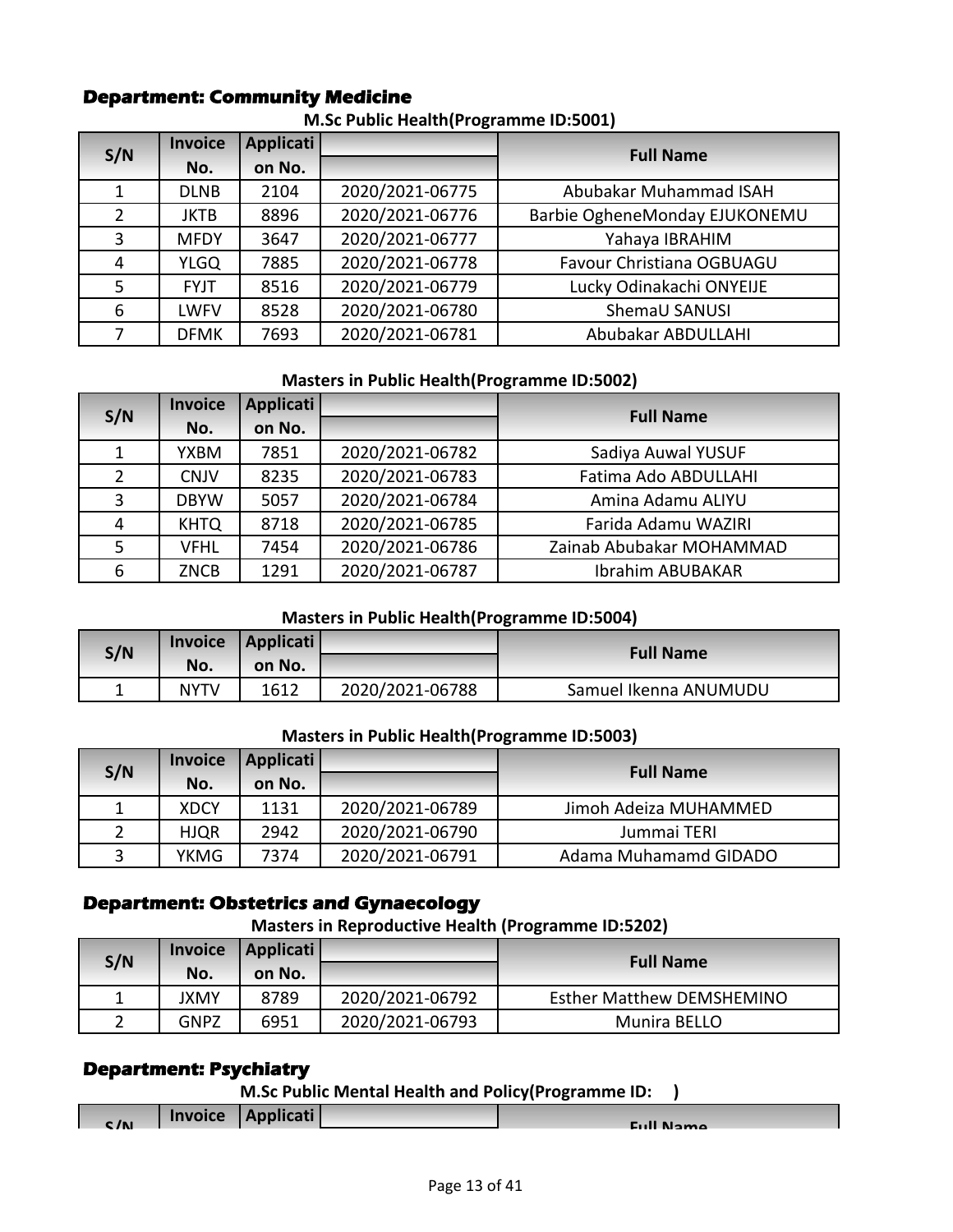| <b>J/IV</b> | No.  | on No. |                 | <b>FUILIVALLIC</b>  |
|-------------|------|--------|-----------------|---------------------|
|             | DPYT | 8949   | 2020/2021-06794 | Ali BASHIR          |
|             | TDQW | 5820   | 2020/2021-06795 | Ibrahim Baban GALLA |

### **Department: Otorhinolaryngology**

#### **M.Sc Otorhinolaryngology(Programme ID:5301)**

| S/N | <b>Invoice</b> | Applicati |                 | <b>Full Name</b>    |
|-----|----------------|-----------|-----------------|---------------------|
|     | No.            | on No.    |                 |                     |
|     | <b>LHVF</b>    | 2079      | 2020/2021-06796 | Aliyu Kaida ZUBAIRU |
| 3   | <b>XPMF</b>    | 3857      | 2020/2021-06797 | Abass Ajadi TIJANI  |
| 4   | <b>BRGF</b>    | 3883      | 2020/2021-06798 | Hamza Manir ANKA    |
| 5   | <b>VHNC</b>    | 4687      | 2020/2021-06799 | Chitumu DOTIRO      |
| 6   | <b>WRPM</b>    | 6032      | 2020/2021-06800 | Amali ADEKWU        |

### **Faculty of Life Sciences Department: Plant Biology**

#### **Ph.D Plant Biology(Programme ID:14418)**

| S/N |             | Invoice   Applicati |                 |                   |
|-----|-------------|---------------------|-----------------|-------------------|
|     | No.         | on No.              |                 | <b>Full Name</b>  |
|     | <b>YVDF</b> | 7990                | 2020/2021-06511 | Rukayya Kawu BALA |

#### **M.Sc Plant Biology(Programme ID:14414)**

| S/N | <b>Invoice</b> | <b>Applicati</b> |                 | <b>Full Name</b>        |
|-----|----------------|------------------|-----------------|-------------------------|
|     | No.            | on No.           |                 |                         |
|     | XLQV           | 1469             | 2020/2021-06801 | Olaitan Omolara ADEMOLA |

#### **M.Sc Plant Biology(Programme ID:14412)**

| S/N | <b>Invoice</b> | Applicati |                 | <b>Full Name</b>      |
|-----|----------------|-----------|-----------------|-----------------------|
|     | No.            | on No.    |                 |                       |
|     | CHBD           | 8685      | 2020/2021-06802 | Ibrahim Danazumi UMAR |

#### **M.Sc Plant Biology(Programme ID:14430)**

| S/N | <b>Invoice</b> | Applicati |                 | <b>Full Name</b>     |
|-----|----------------|-----------|-----------------|----------------------|
|     | No.            | on No.    |                 |                      |
|     | <b>BDFJ</b>    | 5916      | 2020/2021-06803 | Amina Muhammad AHMAD |

#### **Department: Biological Science**

#### **Ph.D Zoology(Programme ID:14014)**

| S/N | <b>Invoice</b> | Applicati |                 |                        |
|-----|----------------|-----------|-----------------|------------------------|
|     | No.            | on No.    |                 | <b>Full Name</b>       |
|     | <b>BFMZ</b>    | 8504      | 2020/2021-06507 | Bashir Danladi YAKASAI |

### **Ph.D Biology(Programme ID:14018)**

| C/N | Invoice   Applicati | <b>Euli Name</b> |
|-----|---------------------|------------------|
|     |                     |                  |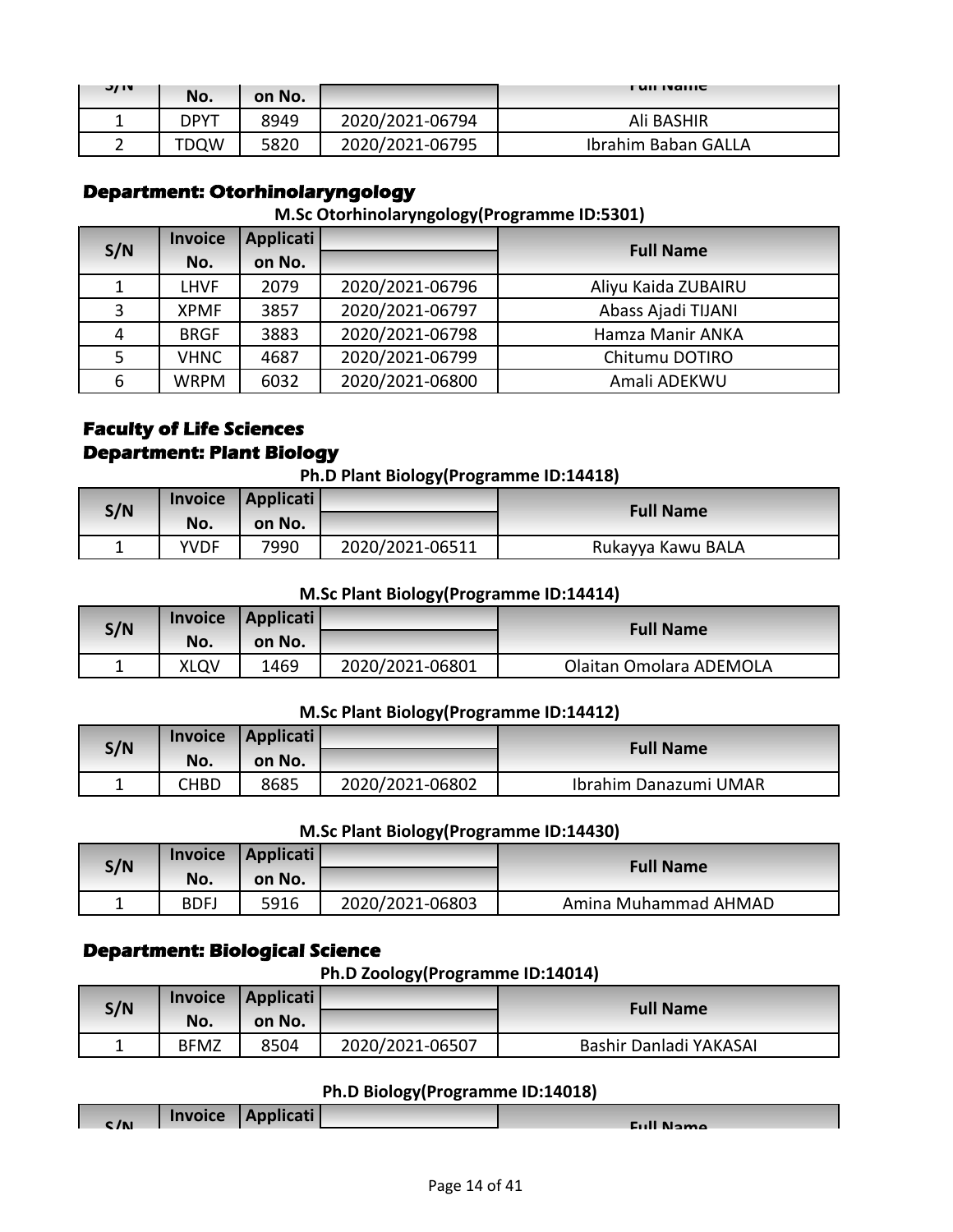|             |      |        |                 | <b>FUILIVAILLE</b>          |
|-------------|------|--------|-----------------|-----------------------------|
| <b>J/IV</b> | No.  | on No. |                 |                             |
|             | WTPN | 3869   | 2020/2021-06508 | <b>Bilkisu Mukhtar UMAR</b> |

### **Ph.D Biology(Programme ID:14015)**

| S/N | <b>Invoice</b> | Applicati |                 | <b>Full Name</b>              |
|-----|----------------|-----------|-----------------|-------------------------------|
|     | No.            | on No.    |                 |                               |
|     | DTGZ           | 7082      | 2020/2021-06509 | Safiyanu IDRIS                |
|     | <b>PNQJ</b>    | 5901      | 2020/2021-06510 | Abdullateef Abdullahi IBRAHIM |

#### **M.Sc Biology(Programme ID:14009)**

| S/N | <b>Invoice</b> | <b>Applicati</b> |                 | <b>Full Name</b>      |
|-----|----------------|------------------|-----------------|-----------------------|
|     | No.            | on No.           |                 |                       |
|     | <b>ZHTW</b>    | 8844             | 2020/2021-06804 | Alhaji Mamman IBRAHIM |
|     | <b>RQJB</b>    | 8774             | 2020/2021-06805 | Zainab Beli ISMAIL    |

### **Postgraduate Diploma in Biological Sciences(Programme ID:14011)**

| S/N           | <b>Invoice</b> | Applicati |                 | <b>Full Name</b>            |
|---------------|----------------|-----------|-----------------|-----------------------------|
|               | No.            | on No.    |                 |                             |
| $\mathbf{1}$  | RWDC           | 8593      | 2020/2021-07213 | Naima Kabir SULAIMAN        |
| $\mathcal{P}$ | <b>RCGL</b>    | 8836      | 2020/2021-07214 | <b>Usman Muhammad AUWAL</b> |
| 3             | <b>RKWZ</b>    | 8598      | 2020/2021-07215 | Muhammad Yakubu JIBRIN      |
| 4             | <b>PVJK</b>    | 8600      | 2020/2021-07216 | Rahima Maitala ABDULLAHI    |

#### **Department: Microbiology**

**Postgraduate Diploma in Environmental and Public Health(Programme ID:14212)**

| S/N            | <b>Invoice</b> | <b>Applicati</b> |                 | <b>Full Name</b>           |
|----------------|----------------|------------------|-----------------|----------------------------|
|                | No.            | on No.           |                 |                            |
| $\mathbf{1}$   | <b>TWPK</b>    | 7645             | 2020/2021-07217 | Aliyu Sani MUSTAPHA        |
| $\overline{2}$ | <b>CXVB</b>    | 8144             | 2020/2021-07218 | Maryam Adamu BAPPAH        |
| 3              | <b>YTQB</b>    | 6971             | 2020/2021-07219 | <b>Yusuf SAMAILA</b>       |
| 4              | <b>CFJX</b>    | 7591             | 2020/2021-07220 | Ireoluwa Priscilla OYEDEJI |
| 5              | <b>YVKJ</b>    | 6473             | 2020/2021-07221 | Salma Umar MUKHTAR         |
| 6              | <b>PWVT</b>    | 7760             | 2020/2021-07222 | Farida Ibrahim SHITU       |
| 7              | <b>KNBM</b>    | 7512             | 2020/2021-07223 | Halima Hussaini MUSTAPHA   |
| 8              | <b>YLCV</b>    | 6644             | 2020/2021-07224 | Hajara YAHAYA              |
| 9              | <b>JHWX</b>    | 6752             | 2020/2021-07225 | Ibrahim Adeola LATIFAT     |
| 10             | <b>MVLP</b>    | 6918             | 2020/2021-07226 | <b>Adam NAFISA</b>         |
| 11             | <b>YMNP</b>    | 7947             | 2020/2021-07227 | Zainab Shehu MUHAMMAD      |
| 12             | <b>GDPQ</b>    | 7542             | 2020/2021-07228 | Amina Adamu ALIYU          |
| 13             | <b>WBZV</b>    | 7911             | 2020/2021-07229 | Jaafar Shuaibu YUSHAU      |
| 14             | <b>RYDP</b>    | 7924             | 2020/2021-07230 | Amina ABDULLAHI            |
| 15             | <b>XWCV</b>    | 8054             | 2020/2021-07231 | Halima ALIYU               |
| 16             | <b>YWQF</b>    | 8243             | 2020/2021-07232 | Christiana Agbonmere AKELE |
| 17             | <b>QCLK</b>    | 8616             | 2020/2021-07233 | Nasiru Kanwa GARBA         |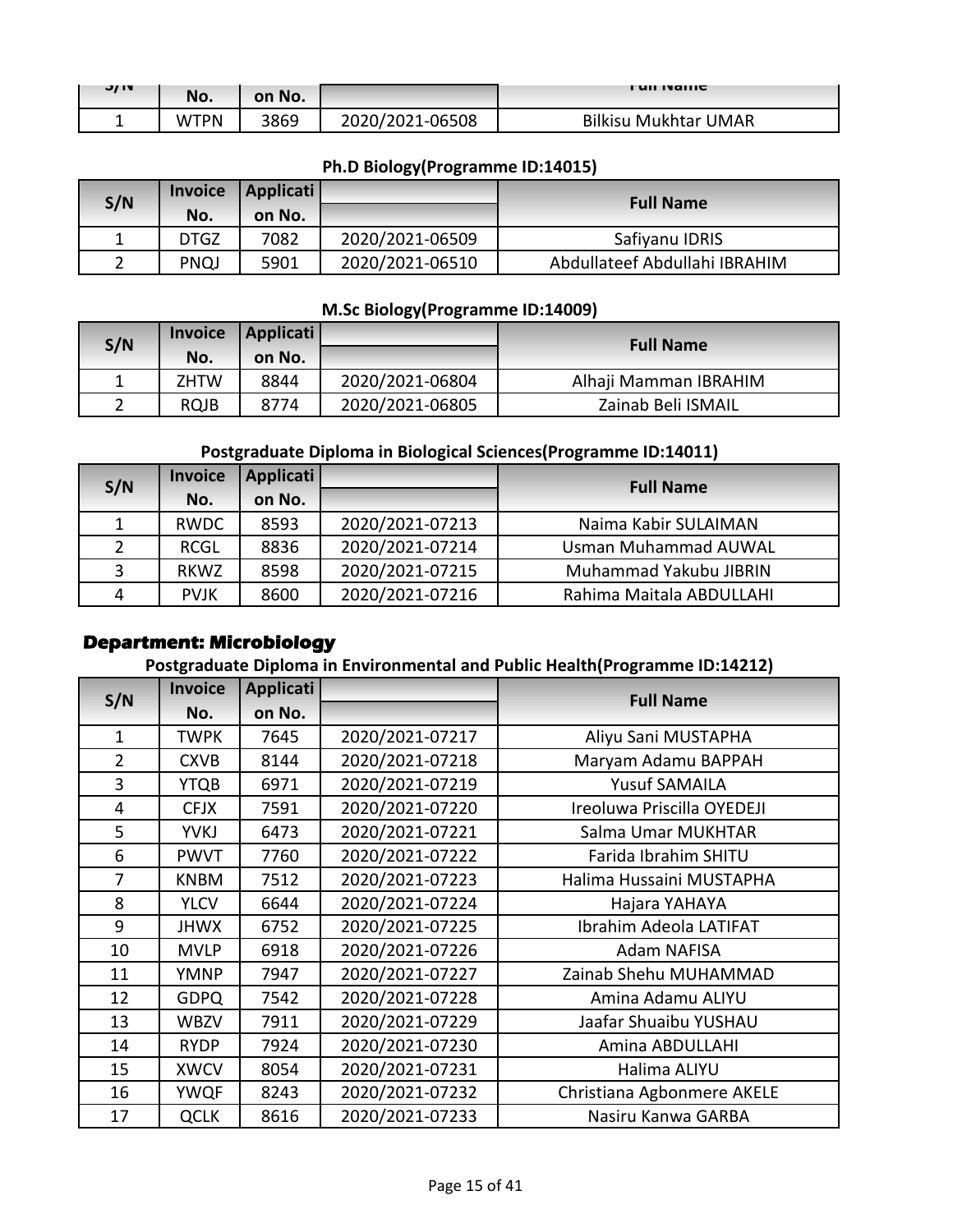| 18 | ZNW | 1 F 7 O<br>∕ ∟<br><b>TUIC</b> | $\sim$ $\sim$ $\sim$ $\sim$<br>11.<br>.234<br>20201 | Mashi HASSAN<br>.<br>AISHd |
|----|-----|-------------------------------|-----------------------------------------------------|----------------------------|

| S/N | <b>Invoice</b> | <b>Applicati</b> |                 | <b>Full Name</b>                 |
|-----|----------------|------------------|-----------------|----------------------------------|
|     | No.            | on No.           |                 |                                  |
|     | ZWTH           | 8401             | 2020/2021-07235 | Sani MAMU                        |
|     | <b>MTGC</b>    | 8572             | 2020/2021-07236 | Ibrahim DANJUMA                  |
| 3   | <b>NRZG</b>    | 6935             | 2020/2021-07237 | Nafisa Aliyu AHMED               |
| 4   | YZMH           | 7861             | 2020/2021-07238 | Ugochi Clementinalrene OBASIOHIA |
| 5   | <b>GRDM</b>    | 8071             | 2020/2021-07239 | <b>Yusuf NASIR</b>               |
| 6   | ZMNF           | 8082             | 2020/2021-07240 | Saidu UMAR                       |
|     | <b>BMNV</b>    | 8109             | 2020/2021-07241 | Safiyya Aliyu JIBIA              |

### **Postgraduate Diploma in Epidemiology (Programme ID:14211)**

### **Faculty of Physical Sciences Department: Pure and Industrial Chemistry**

**Ph.D Chemistry (Programme ID:14517)**

| S/N | <b>Invoice</b> | Applicati |                 | <b>Full Name</b>      |
|-----|----------------|-----------|-----------------|-----------------------|
|     | No.            | on No.    |                 |                       |
|     | <b>GRWB</b>    | 6648      | 2020/2021-06512 | Yagana Baba ABBA      |
|     | DCRJ           | 5224      | 2020/2021-06513 | <b>Ibrahim ALKALI</b> |

### **Ph.D Chemistry (Programme ID:14519)**

| S/N | <b>Invoice</b> | Applicati |                 | <b>Full Name</b>       |
|-----|----------------|-----------|-----------------|------------------------|
|     | No.            | on No.    |                 |                        |
|     | PFKG           | 7401      | 2020/2021-06514 | Ibrahim Umar GWANGWAZO |
|     | VDWG           | 8541      | 2020/2021-06515 | Jamil Muhammad NASIR   |

#### **Ph.D Chemistry (Programme ID:14514)**

| S/N            | <b>Invoice</b> | Applicati |                 | <b>Full Name</b>          |
|----------------|----------------|-----------|-----------------|---------------------------|
|                | No.            | on No.    |                 |                           |
|                | <b>FMJN</b>    | 6296      | 2020/2021-06516 | Samson Oluwalasinnu SANNI |
| $\overline{2}$ | <b>QJKW</b>    | 7300      | 2020/2021-06517 | Hamza Gaya SULAIMAN       |
| $\overline{3}$ | <b>XFWH</b>    | 7353      | 2020/2021-06518 | Suleiman Sani ILIYASU     |
| 4              | <b>QJKW</b>    | 7300      | 2020/2021-06519 | Hamza Gaya SULAIMAN       |
|                | <b>XFWH</b>    | 7353      | 2020/2021-06520 | Suleiman Sani ILIYASU     |

#### **Ph.D Chemistry (Programme ID:14516)**

| S/N | <b>Invoice</b> | Applicati |                 | <b>Full Name</b>     |
|-----|----------------|-----------|-----------------|----------------------|
|     | No.            | on No.    |                 |                      |
|     | YKFN           | 6707      | 2020/2021-06521 | <b>Ibrahim JIMOH</b> |
|     | <b>JQLM</b>    | 8808      | 2020/2021-06522 | Maimuna Umar ZAREWA  |

### **Ph.D Chemistry (Programme ID:14515)**

|     |                |                  | _____ |                  |  |
|-----|----------------|------------------|-------|------------------|--|
| C/N | <b>Invoice</b> | <b>Applicati</b> |       | <b>Sull Name</b> |  |
|     |                |                  |       |                  |  |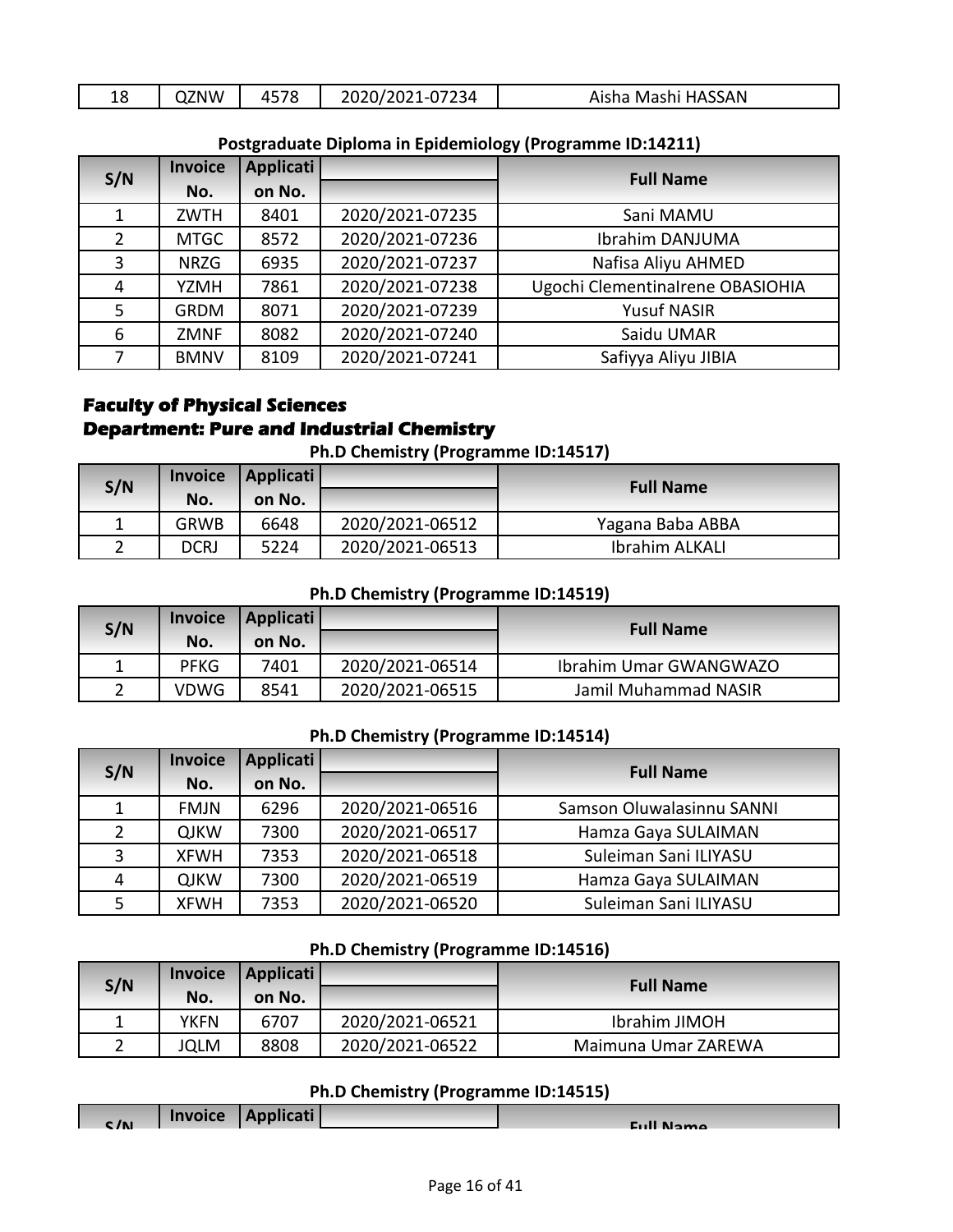| <b>J/IV</b> | No.         | on No. |                 | <b>FUILIVALLIC</b>         |
|-------------|-------------|--------|-----------------|----------------------------|
|             | QRNZ        | 6616   | 2020/2021-06523 | Abdullahi ABUBAKAR         |
|             | <b>GMXH</b> | 7670   | 2020/2021-06524 | <b>Suleiman Yusif SULE</b> |
|             | <b>MWCQ</b> | 7961   | 2020/2021-06525 | Umar Bello SULEIMAN        |

### **M.Phil/Ph.D Chemistry (Programme ID:14501)**

| S/N | <b>Invoice</b> | Applicati |                 | <b>Full Name</b>      |
|-----|----------------|-----------|-----------------|-----------------------|
|     | No.            | on No.    |                 |                       |
|     | ∟GNP           | 5932      | 2020/2021-06526 | Maria Abdullahi ALIYU |

### **M.Sc Chemistry(Programme ID:14509)**

| S/N            | <b>Invoice</b> | Applicati |                 | <b>Full Name</b>          |
|----------------|----------------|-----------|-----------------|---------------------------|
|                | No.            | on No.    |                 |                           |
|                | <b>RLYV</b>    | 7983      | 2020/2021-06806 | Muhammad Ibrahim SULEIMAN |
| $\overline{2}$ | <b>KDYB</b>    | 8347      | 2020/2021-06807 | Abdulrazak Adam ABDULLAHI |
| 3              | <b>BTDM</b>    | 8476      | 2020/2021-06808 | Yushau SADISU             |
| 4              | <b>DMGN</b>    | 8493      | 2020/2021-06809 | Aisha Kabir ABDULLAHI     |
|                | LNKX           | 8578      | 2020/2021-06810 | Tanimu Abdullahi SALISU   |

### **M.Sc Chemistry(Programme ID:14507)**

| S/N            | <b>Invoice</b> | <b>Applicati</b> |                 | <b>Full Name</b>         |
|----------------|----------------|------------------|-----------------|--------------------------|
|                | No.            | on No.           |                 |                          |
| $\mathbf{1}$   | <b>XZQH</b>    | 12               | 2020/2021-06811 | Aisha Suleiman IBRAHIM   |
| $\overline{2}$ | QPLV           | 5033             | 2020/2021-06812 | Naziru Idris ABUBAKAR    |
| 3              | <b>CBWR</b>    | 2026             | 2020/2021-06813 | Abdulrahman Umar BALA    |
| 4              | <b>DWFG</b>    | 2914             | 2020/2021-06814 | Abdulhakeem Umar BALA    |
| 5              | <b>DXVP</b>    | 2106             | 2020/2021-06815 | Muhammad Muhammad LUKMAN |
| 6              | <b>JWGH</b>    | 2670             | 2020/2021-06816 | <b>Mohammed NASIR</b>    |
| 7              | <b>NBHJ</b>    | 3030             | 2020/2021-06817 | Fatima Ibrahim AHMAD     |
| 8              | <b>XYCV</b>    | 3066             | 2020/2021-06818 | Zainab Muhammad NAIBI    |
| 9              | <b>YHKW</b>    | 3197             | 2020/2021-06819 | Farouk Isyaku SHUAIBU    |
| 10             | <b>PTZF</b>    | 4419             | 2020/2021-06820 | Naziru Abdullahi KHALIL  |
| 11             | <b>GKMN</b>    | 3452             | 2020/2021-06821 | Maryam Ibrahim MIKAIL    |
| 12             | <b>GLCZ</b>    | 4545             | 2020/2021-06822 | Hasinah Haruna TAGWAYE   |
| 13             | <b>XFQD</b>    | 5587             | 2020/2021-06823 | Yusuf Ismail USMAN       |
| 14             | <b>CGRB</b>    | 8382             | 2020/2021-06824 | Yahuza Tijjani MAIATAMFA |
| 15             | PBMW           | 8348             | 2020/2021-06825 | Sadiya Muhammad SUNUSI   |
| 16             | <b>RCJM</b>    | 8674             | 2020/2021-06826 | Hauwa Zakar ADAM         |

### **M.Sc Chemistry(Programme ID:14512)**

| S/N | <b>Invoice</b> | Applicati |                 | <b>Full Name</b>       |
|-----|----------------|-----------|-----------------|------------------------|
|     | No.            | on No.    |                 |                        |
| -   | ZMNK           | 1735      | 2020/2021-06827 | Safiya Abdulaziz YUSUF |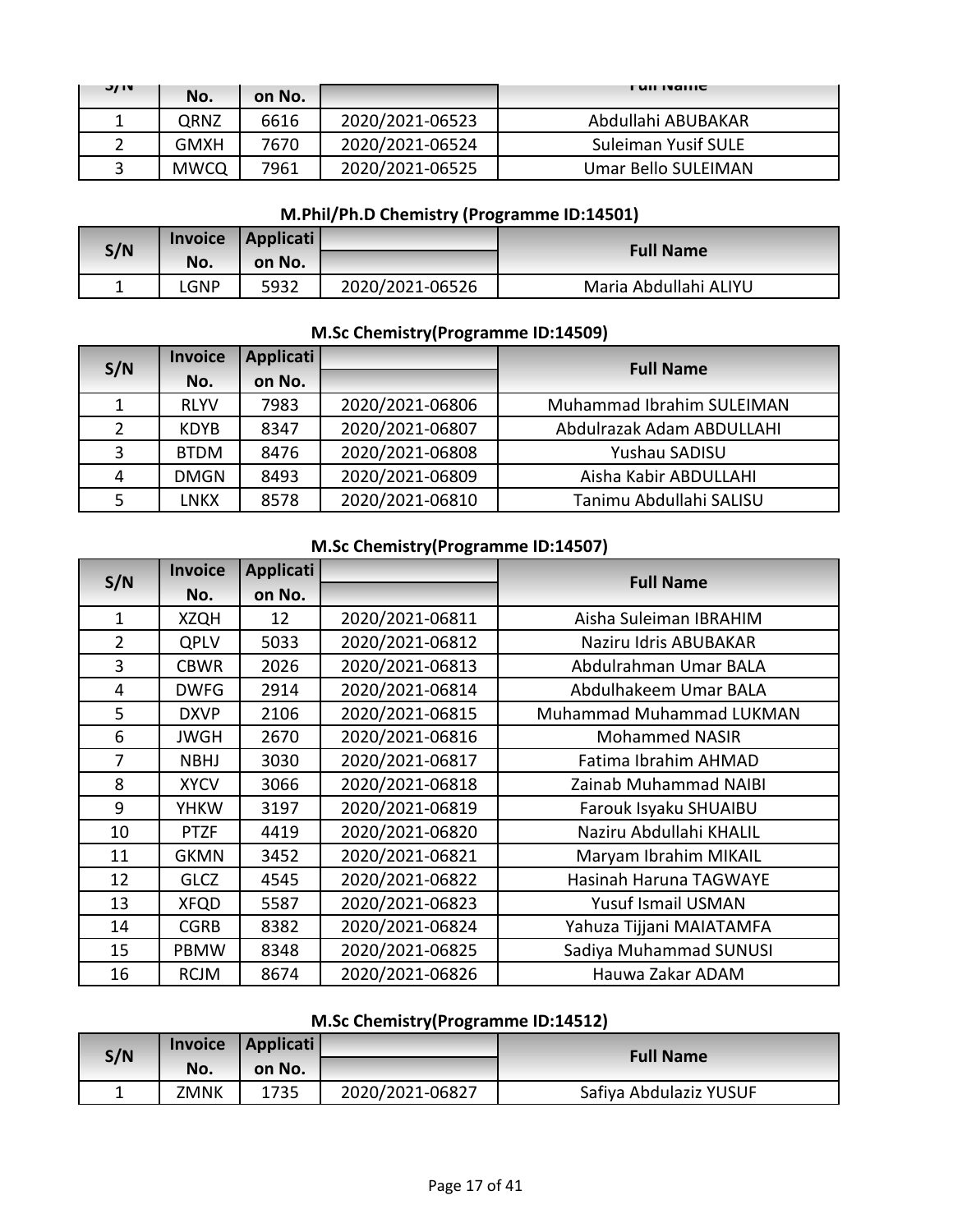| S/N            | <b>Invoice</b> | Applicati |                 | <b>Full Name</b>         |
|----------------|----------------|-----------|-----------------|--------------------------|
|                | No.            | on No.    |                 |                          |
| $\mathbf{1}$   | <b>MPKW</b>    | 8527      | 2020/2021-06828 | Amina ABUBAKAR           |
| $\overline{2}$ | <b>CWFM</b>    | 8671      | 2020/2021-06829 | Rabiah Bashir LAWAL      |
| $\overline{3}$ | <b>KVML</b>    | 4386      | 2020/2021-06830 | <b>Batulu Uba KABIR</b>  |
| 4              | <b>VJKN</b>    | 7617      | 2020/2021-06831 | Khadijah Abdullahi AHMAD |

### **M.Sc Chemistry(Programme ID:14508)**

### **M.Sc Chemistry(Programme ID:14510)**

| S/N            | <b>Invoice</b> | Applicati |                 | <b>Full Name</b>            |
|----------------|----------------|-----------|-----------------|-----------------------------|
|                | No.            | on No.    |                 |                             |
| 1              | <b>MRZH</b>    | 2458      | 2020/2021-06832 | Sadiya Abdulhadi BABA       |
| $\overline{2}$ | <b>VXDR</b>    | 3052      | 2020/2021-06833 | Abdulfatah ALIYU            |
| 3              | <b>YPML</b>    | 3406      | 2020/2021-06834 | <b>Destiny OTOKWEFOR</b>    |
| 4              | <b>RFPG</b>    | 3722      | 2020/2021-06835 | Abba ADAMU                  |
| 5              | <b>CPFQ</b>    | 4747      | 2020/2021-06836 | Aisha Salihu MUSA           |
| 6              | <b>NXZM</b>    | 4644      | 2020/2021-06837 | Abdulmalik UMAR             |
| 7              | <b>HFTG</b>    | 5205      | 2020/2021-06838 | Nafisa Garba USMAN          |
| 8              | <b>WFQC</b>    | 6394      | 2020/2021-06839 | Dawud HASSAN                |
| 9              | <b>RTLJ</b>    | 8137      | 2020/2021-06840 | Khadijah Rabiu LAWAL        |
| 10             | <b>TWQF</b>    | 6467      | 2020/2021-06841 | <b>Buhari Gidado HALILU</b> |
| 11             | <b>HZMF</b>    | 7772      | 2020/2021-06842 | <b>Bisola Aminat YUSUF</b>  |

### **Postgraduate Diploma in Chemistry (Programme ID:14513)**

| S/N          | <b>Invoice</b> | Applicati |                 | <b>Full Name</b>  |
|--------------|----------------|-----------|-----------------|-------------------|
|              | No.            | on No.    |                 |                   |
|              | <b>MWTH</b>    | 8478      | 2020/2021-07242 | Hassan ABDULAZEEZ |
|              | <b>WHJK</b>    | 8595      | 2020/2021-07243 | Ahmed MODU        |
| $\mathbf{r}$ | TPMR           | 8216      | 2020/2021-07244 | <b>Umar MUAZU</b> |

### **Department: Mathematics**

**Ph.D Mathematics(Programme ID:14106)**

| S/N | <b>Invoice</b> | Applicati |                 | <b>Full Name</b>         |
|-----|----------------|-----------|-----------------|--------------------------|
|     | No.            | on No.    |                 |                          |
|     | <b>PLHN</b>    | 6871      | 2020/2021-06527 | Sahura Badamasi MUHAMMAD |
|     | <b>NLHX</b>    | 8025      | 2020/2021-06528 | Ismaila Jega YUSHAU      |

#### **M.Sc Mathematics(Programme ID:14102)**

| S/N | <b>Invoice</b> | Applicati |                 | <b>Full Name</b>       |
|-----|----------------|-----------|-----------------|------------------------|
|     | No.            | on No.    |                 |                        |
|     | VYDF           | 6872      | 2020/2021-06843 | Baihaki Ahmad ABUBAKAR |

### **Postgraduate Diploma in Mathematics (Programme ID:14105)**

| C/N | <b>Invoice</b> | Applicati | $Full N$ |
|-----|----------------|-----------|----------|
|     |                |           |          |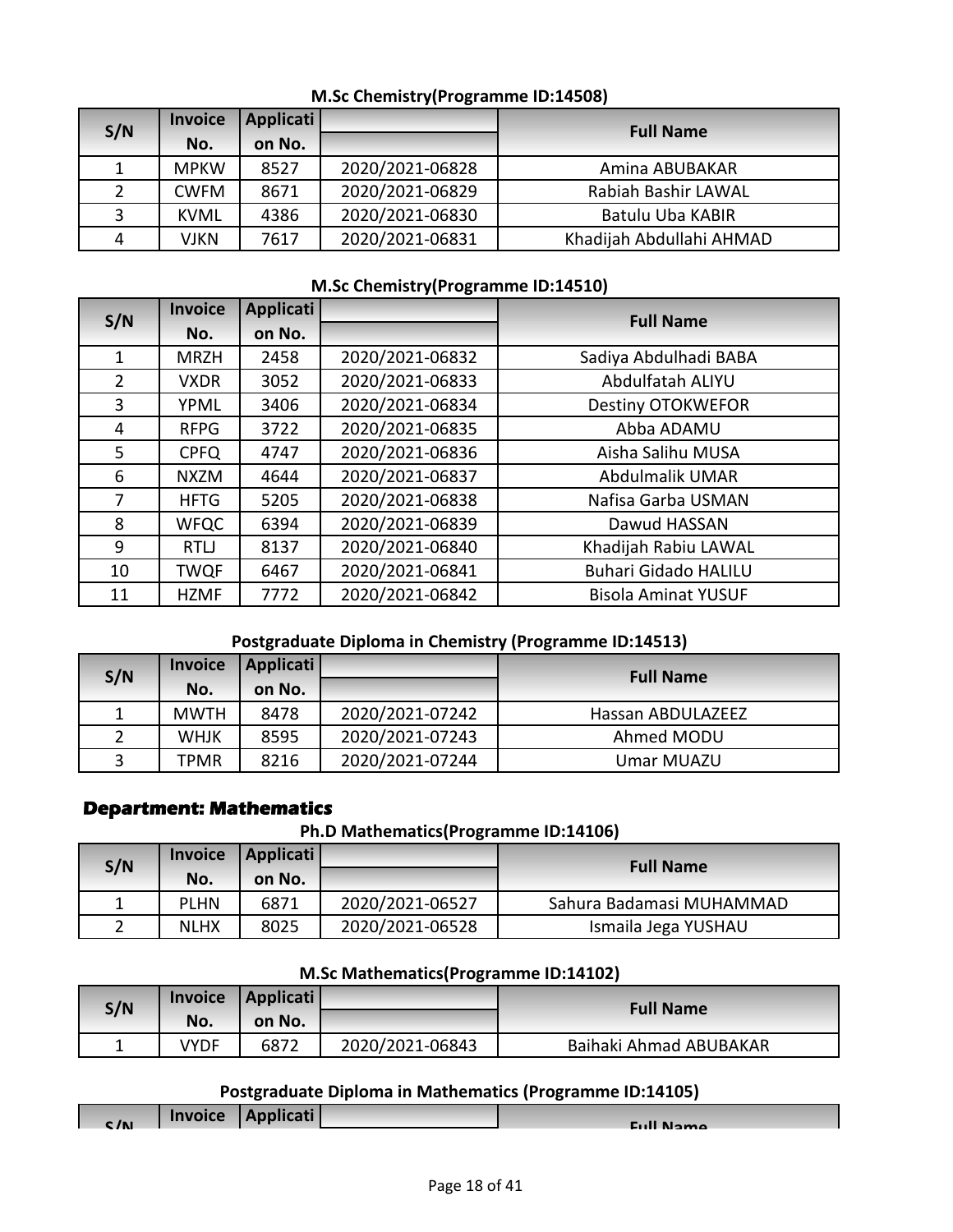| <b>J/IV</b> | No.         | on No. |                 | <b>FUILIVALLIC</b>        |
|-------------|-------------|--------|-----------------|---------------------------|
|             | <b>PDCY</b> | 7266   | 2020/2021-07245 | Christiana Enogbu OCHEME  |
|             | <b>GCRN</b> | 7667   | 2020/2021-07246 | Kabiru Ahmad ABUBAKAR     |
| ર           | <b>HVCB</b> | 732    | 2020/2021-07247 | Ota Solomon IFEANYI       |
|             | ZCRP        | 8626   | 2020/2021-07248 | Oluchukwu Flourence OGOKE |

#### **Department: Physics**

**Ph.D Physics (Programme ID:14320)**

| S/N | <b>Invoice</b> | Applicati |                 |                    |
|-----|----------------|-----------|-----------------|--------------------|
|     | No.            | on No.    |                 | <b>Full Name</b>   |
|     | <b>VYGR</b>    | 7329      | 2020/2021-06529 | Anas Sabiyel NOMAU |

### **Ph.D Physics (Programme ID:14322)**

| S/N        |             | Invoice   Applicati |                 | <b>Full Name</b> |
|------------|-------------|---------------------|-----------------|------------------|
|            | No.         | on No.              |                 |                  |
| <u>. .</u> | <b>JNWP</b> | 6565                | 2020/2021-06530 | Isa Ngoba ALIYU  |

#### **Ph.D Physics (Programme ID:14323)**

| S/N | <b>Invoice</b> | Applicati |                 | <b>Full Name</b>       |
|-----|----------------|-----------|-----------------|------------------------|
|     | No.            | on No.    |                 |                        |
|     | <b>GWYQ</b>    | 7391      | 2020/2021-06531 | Sunusi Dayyab MUHAMMAD |

#### **M.Phil/Ph.D Physics (Programme ID:14302)**

| S/N |             | Invoice   Applicati |                 | <b>Full Name</b>         |
|-----|-------------|---------------------|-----------------|--------------------------|
|     | No.         | on No.              |                 |                          |
|     | <b>WBDF</b> | 6984                | 2020/2021-06532 | Muhammad Tajuddeen GARBA |

#### **M.Phil/Ph.D Physics (Programme ID:14305)**

| S/N | <b>Invoice</b> | Applicati |                 | <b>Full Name</b> |
|-----|----------------|-----------|-----------------|------------------|
|     | No.            | on No.    |                 |                  |
|     | <b>FCGW</b>    | 8292      | 2020/2021-06533 | Kabir ABUBAKAR   |

#### **M.Sc Geophysics(Programme ID:14314)**

| S/N | <b>Invoice</b> | Applicati |                 | <b>Full Name</b>      |
|-----|----------------|-----------|-----------------|-----------------------|
|     | No.            | on No.    |                 |                       |
|     | <b>PXMY</b>    | 8715      | 2020/2021-06844 | Aminu Dauda IDRIS     |
|     | <b>GMZY</b>    | 6629      | 2020/2021-06845 | Said Abdulmajid SANKA |

### **M.Sc Nuclear Physics(Programme ID:14315)**

| S/N | <b>Invoice</b> | Applicati |                 | <b>Full Name</b>          |
|-----|----------------|-----------|-----------------|---------------------------|
|     | No.            | on No.    |                 |                           |
|     | <b>FWJV</b>    | 8755      | 2020/2021-06846 | Kareemah Abdulhamid LAWAL |

#### **M.Sc Physics(Programme ID:14312)**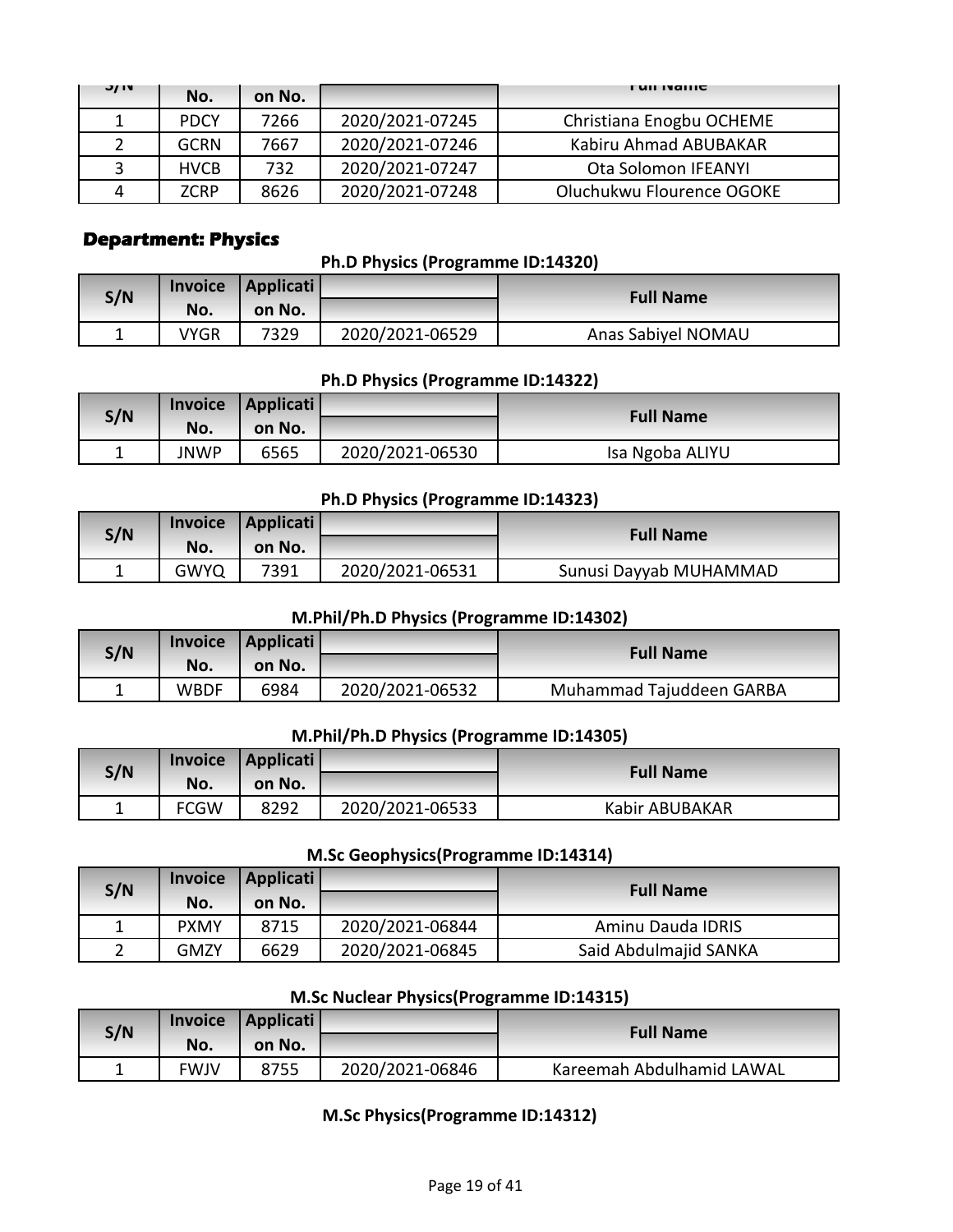| S/N |      | Invoice   Applicati |                 | <b>Full Name</b> |
|-----|------|---------------------|-----------------|------------------|
|     | No.  | on No.              |                 |                  |
|     | YVDJ | 8393                | 2020/2021-06847 | Tijjani ISMAILA  |

#### **M.Sc Physics(Programme ID:14309)**

| S/N |             | Invoice   Applicati |                 | <b>Full Name</b>       |
|-----|-------------|---------------------|-----------------|------------------------|
|     | No.         | on No.              |                 |                        |
|     | <b>KVLN</b> | 8973                | 2020/2021-06848 | Musab Abdulkadir HAMZA |

#### **M.Sc Physics(Programme ID:14311)**

| S/N | <b>Invoice</b> | Applicati |                 |                  |
|-----|----------------|-----------|-----------------|------------------|
|     | No.            | on No.    |                 | <b>Full Name</b> |
| -   | ZKPF           | 8948      | 2020/2021-06849 | Kabir ABUBAKAR   |

#### **M.Sc Electronics(Programme ID:14313)**

| S/N | <b>Invoice</b> | Applicati |                 | <b>Full Name</b>        |
|-----|----------------|-----------|-----------------|-------------------------|
|     | No.            | on No.    |                 |                         |
| л   | JNZG           | 6554      | 2020/2021-06850 | Abdallah Muhammad BAFFA |

#### **M.Sc Physics(Programme ID:14312)**

| S/N | <b>Invoice</b> | Applicati |                 | <b>Full Name</b>     |
|-----|----------------|-----------|-----------------|----------------------|
|     | No.            | on No.    |                 |                      |
|     | <b>MHPJ</b>    | 7609      | 2020/2021-06851 | Ibrahim Ashiru GAMBO |
|     | QKYF           | 7705      | 2020/2021-06852 | Sadiq Sani IDRIS     |

### **Postgraduate Diploma in Industrial Physics(Programme ID:14316)**

| S/N            | <b>Invoice</b> | Applicati |                 | <b>Full Name</b>         |
|----------------|----------------|-----------|-----------------|--------------------------|
|                | No.            | on No.    |                 |                          |
|                | <b>VMWT</b>    | 7410      | 2020/2021-07249 | Anwar Ibrahim SANI       |
| $\overline{2}$ | QXWT           | 7746      | 2020/2021-07250 | Kabiru Ahmed IBRAHIM     |
| $\mathbf{R}$   | <b>GHZX</b>    | 7933      | 2020/2021-07251 | <b>Auwal LAWAL</b>       |
| 4              | <b>GWVK</b>    | 6834      | 2020/2021-07252 | <b>Friday Musa SALEH</b> |

### **Faculty of Education Department: Education**

**Ph.D Education (Programme ID:9114)**

| S/N | <b>Invoice</b> | Applicati |                 | <b>Full Name</b>      |
|-----|----------------|-----------|-----------------|-----------------------|
|     | No.            | on No.    |                 |                       |
|     | <b>HTQJ</b>    | 7652      | 2020/2021-06534 | <b>Emmanuel GARBA</b> |
|     | CTDR           | 7383      | 2020/2021-06535 | Badamasi MUDI         |

#### **M.Ed Education(Programme ID:9107)**

| S/N | Invoice | Applicati | <b>Full Name</b> |
|-----|---------|-----------|------------------|
|     | No.     | on No.    |                  |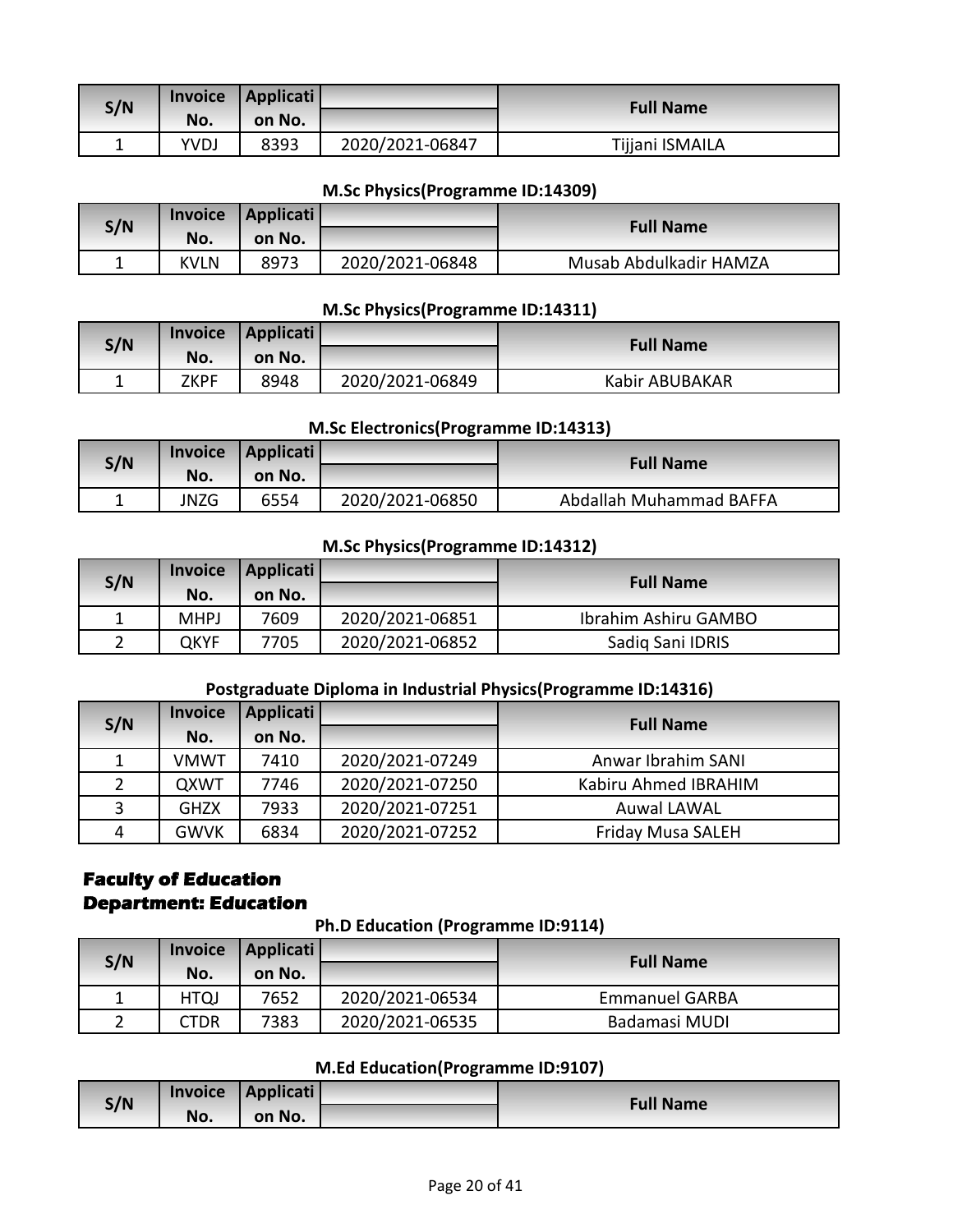| FTKP        | 6814 | 2020/2021-06853 | Adamu Yusuf AHMAD         |
|-------------|------|-----------------|---------------------------|
| YLFG        | 8605 | 2020/2021-06854 | Mohammed Hashim ABDULLAHI |
| <b>NDPB</b> | 8418 | 2020/2021-06855 | Muhammad Isah MUHTI       |

| S/N            | <b>Invoice</b> | <b>Applicati</b> |                 | <b>Full Name</b>           |
|----------------|----------------|------------------|-----------------|----------------------------|
|                | No.            | on No.           |                 |                            |
| 1              | <b>FGPT</b>    | 338              | 2020/2021-06856 | Faiza Sulaiman ISHAQ       |
| $\overline{2}$ | <b>DWJH</b>    | 8254             | 2020/2021-06857 | Hauwa Usman ELMARZUQ       |
| 3              | <b>PZQD</b>    | 6587             | 2020/2021-06858 | Sylvia ESSIET              |
| 4              | <b>XQNK</b>    | 7845             | 2020/2021-06859 | <b>Isah Muhd MUKHTAR</b>   |
| 5              | <b>WCNZ</b>    | 7968             | 2020/2021-06860 | Maryam Sulaiman ABBA       |
| 6              | <b>GHRD</b>    | 2999             | 2020/2021-06861 | Sakina Mansur IBRAHIM      |
| 7              | <b>JGBD</b>    | 7493             | 2020/2021-06862 | Aishat Hafiz RANO          |
| 8              | <b>NLHD</b>    | 7606             | 2020/2021-06863 | <b>Bashir Imam GWADABE</b> |
| 9              | <b>VRYD</b>    | 6656             | 2020/2021-06864 | Nafisa AHMAD               |
| 10             | <b>DXKP</b>    | 7620             | 2020/2021-06865 | Sadiya HABIBU              |
| 11             | <b>CBQL</b>    | 5175             | 2020/2021-06866 | Ummulkhair BASHIR          |

#### **M.Ed Education(Programme ID:9109)**

| S/N | <b>Invoice</b> | Applicati |                 | <b>Full Name</b>          |
|-----|----------------|-----------|-----------------|---------------------------|
|     | No.            | on No.    |                 |                           |
|     | <b>XHDP</b>    | 6494      | 2020/2021-06867 | Hadiza IDRIS              |
| 2   | <b>NVBM</b>    | 268       | 2020/2021-06868 | Firdausi Yakasai SABIU    |
| 3   | <b>RHDL</b>    | 5561      | 2020/2021-06869 | Suwaiba UMAR              |
| 4   | <b>WDJM</b>    | 3881      | 2020/2021-06870 | Mansur Adam MUHAMMAD      |
| 5.  | <b>WXTM</b>    | 8391      | 2020/2021-06871 | Abubakar Bello BANYE      |
| 6   | <b>GCLK</b>    | 5211      | 2020/2021-06872 | Rukayyatu BALA            |
|     | <b>YXHC</b>    | 6649      | 2020/2021-06873 | Asmau Labo HAMISU         |
| 8   | <b>TPNW</b>    | 8924      | 2020/2021-06874 | Hajara Muhammad ABDULLAHI |

### **M.Ed Education(Programme ID:9110)**

| S/N | <b>Invoice</b><br>No. | Applicati<br>on No. |                 | <b>Full Name</b> |
|-----|-----------------------|---------------------|-----------------|------------------|
| 1   | ZFHD                  | 6474                | 2020/2021-06875 | Fatima ALIYU     |
|     | <b>MCZP</b>           | 1722                | 2020/2021-06876 | Abdulmalik USMAN |

### **M.Ed Education(Programme ID:9119)**

| S/N | <b>Invoice</b> | Applicati |                 | <b>Full Name</b>       |
|-----|----------------|-----------|-----------------|------------------------|
|     | No.            | on No.    |                 |                        |
|     | YZWT           | 8206      | 2020/2021-06877 | Khadijah Nasir IBRAHIM |
|     | <b>FYPV</b>    | 5892      | 2020/2021-06878 | Usaini Halliru SANI    |

### **Postgraduate Diploma in Education (Programme ID:9111)**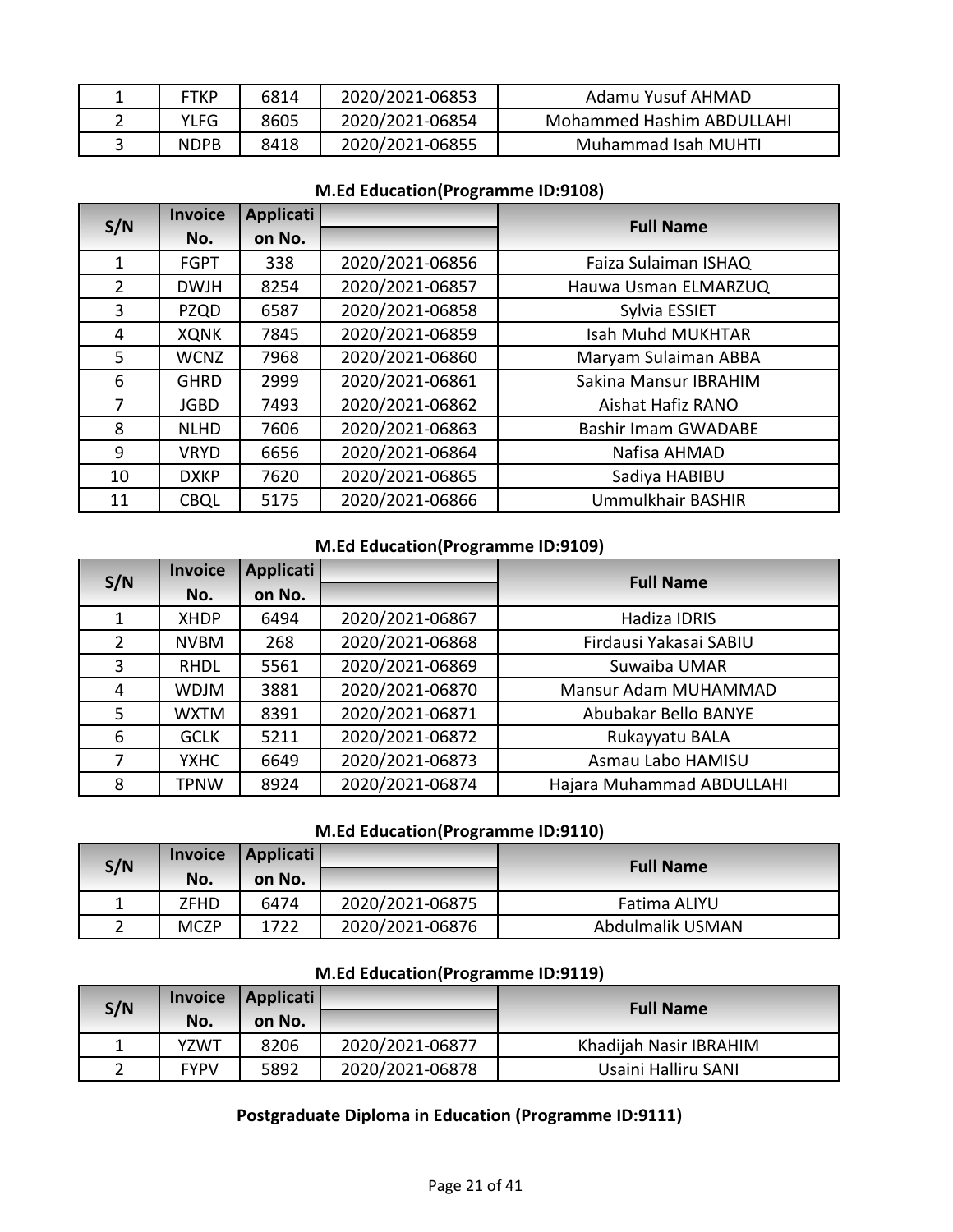| S/N            | <b>Invoice</b> | <b>Applicati</b> |                 | <b>Full Name</b>                |
|----------------|----------------|------------------|-----------------|---------------------------------|
|                | No.            | on No.           |                 |                                 |
| $\mathbf{1}$   | <b>VCXT</b>    | 6730             | 2020/2021-07253 | Adamu Bataiya HALLIRU           |
| $\overline{2}$ | <b>CFXP</b>    | 8567             | 2020/2021-07254 | Widad Sani ASHRAF               |
| 3              | <b>JRDQ</b>    | 8362             | 2020/2021-07255 | Sofiya Simaama MUSA             |
| $\overline{4}$ | <b>CZXP</b>    | 8446             | 2020/2021-07256 | Kulsum Bello MAITAMA            |
| 5              | <b>MRQF</b>    | 8530             | 2020/2021-07257 | Justina Nwanyiocha AGBENYI      |
| 6              | <b>XHQV</b>    | 8496             | 2020/2021-07258 | Hafsat Ibrahim AHMAD            |
| 7              | <b>KVFM</b>    | 8518             | 2020/2021-07259 | Orngu Peter ORSAR               |
| 8              | <b>GDZN</b>    | 8766             | 2020/2021-07260 | <b>Beasi Constance BARIDORN</b> |
| 9              | <b>VRNZ</b>    | 8780             | 2020/2021-07261 | <b>Intisar Umar ADAM</b>        |
| 10             | <b>FWMV</b>    | 8799             | 2020/2021-07262 | Maryam Niima BABAAHMED          |
| 11             | <b>JPFB</b>    | 8807             | 2020/2021-07263 | Farida Bature ISAH              |
| 12             | <b>GWZK</b>    | 8821             | 2020/2021-07264 | Gloria Chinelo BENNETH          |
| 13             | <b>DZCG</b>    | 8837             | 2020/2021-07265 | Philip Nkpaje ASHIE             |
| 14             | <b>TCDN</b>    | 8880             | 2020/2021-07266 | Adekunle Modupe STELLA          |
| 15             | ZWGB           | 3015             | 2020/2021-07267 | Hauwa SALEH                     |
| 16             | <b>BNYQ</b>    | 1780             | 2020/2021-07268 | Zainab Umar KABIR               |
| 17             | <b>CQRD</b>    | 7708             | 2020/2021-07269 | Habiba ISMAIL                   |

### **Department: Adult Education and Community Services**

**Ph.D Adult Education (Programme ID:9015)**

| S/N | <b>Invoice</b> | Applicati |                 | <b>Full Name</b> |
|-----|----------------|-----------|-----------------|------------------|
|     | No.            | on No.    |                 |                  |
|     | <b>QLDW</b>    | 8772      | 2020/2021-06536 | Zarau Sidi UMAR  |
|     | KGXJ           | 8784      | 2020/2021-06537 | Abdulkadir ADAMU |

### **Ph.D Adult Education (Programme ID:9014)**

| S/N | <b>Invoice</b> | Applicati |                 | <b>Full Name</b>       |
|-----|----------------|-----------|-----------------|------------------------|
|     | No.            | on No.    |                 |                        |
|     | CRBQ           | 8512      | 2020/2021-06538 | Abdullahi Umar ALHASAN |

#### **M.Ed Adult Education (Programme ID:9010)**

| S/N | <b>Invoice</b> | Applicati |                 |                      |
|-----|----------------|-----------|-----------------|----------------------|
|     | No.            | on No.    |                 | <b>Full Name</b>     |
|     | LRDZ           | 8987      | 2020/2021-06879 | Safarau Salisu LAWAN |

### **M.Ed Adult Education (Programme ID:9009)**

| S/N | <b>Invoice</b> | Applicati |                 | <b>Full Name</b>       |
|-----|----------------|-----------|-----------------|------------------------|
|     | No.            | on No.    |                 |                        |
|     | <b>BJYL</b>    | 8548      | 2020/2021-06880 | Maryam USMAN           |
| 3   | <b>RLVW</b>    | 8354      | 2020/2021-06881 | Fatima Shehu MUHAMMAD  |
| 4   | <b>DYKZ</b>    | 8366      | 2020/2021-06882 | Nazifa Alhassan ISMAIL |
| 6   | <b>YVXW</b>    | 8452      | 2020/2021-06883 | Shamsiyya Rabiu NAIYA  |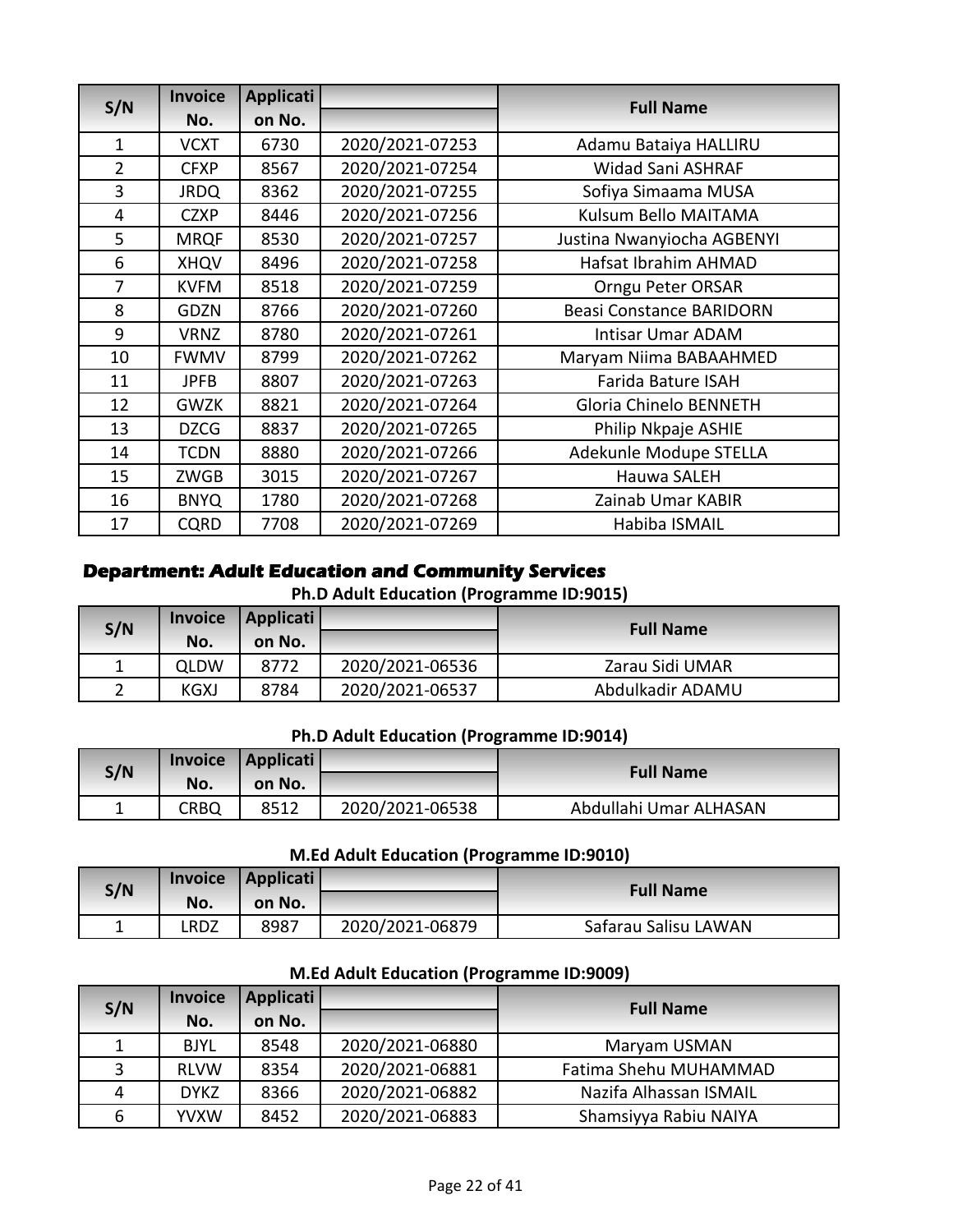| GHBN  | 8773 | 2020/2021-06884 | Halima Muhammad AMINU    |
|-------|------|-----------------|--------------------------|
| QDLJ  | 8791 | 2020/2021-06885 | Abubakar Sadig ABDULLAHI |
| '.BHZ | 8895 | 2020/2021-06886 | Mairo IDRIS              |

#### **M.Ed Adult Education (Programme ID:9008)**

| S/N | <b>Invoice</b> | <b>Applicati</b> |                 | <b>Full Name</b>      |
|-----|----------------|------------------|-----------------|-----------------------|
|     | No.            | on No.           |                 |                       |
|     | GKXY           | 8840             | 2020/2021-06887 | Yahaya Salisu IBRAHIM |
|     | TZRV           | 8420             | 2020/2021-06888 | Adamu Malam YAHAYA    |

#### **Masters in Community Development(Programme ID:9017)**

| S/N           | <b>Invoice</b> | Applicati |                 | <b>Full Name</b>          |
|---------------|----------------|-----------|-----------------|---------------------------|
|               | No.            | on No.    |                 |                           |
| $\mathbf{1}$  | <b>LRNG</b>    | 8422      | 2020/2021-06889 | Murtala Muhammad SANI     |
| $\mathcal{P}$ | <b>CVKW</b>    | 8425      | 2020/2021-06890 | Mubarak Ismail USMAN      |
| 3             | <b>PTMY</b>    | 8461      | 2020/2021-06891 | Mubarak Sheikh ABDULAZEEZ |
| 4             | <b>HZFX</b>    | 8638      | 2020/2021-06892 | <b>Bilkisu Hassan MD</b>  |
|               | <b>MQNF</b>    | 4085      | 2020/2021-06893 | Aisha Inuwa YAHAYA        |

#### **Postgraduate Diploma in Community Development & Extension Education (Programme ID:9011)**

| S/N |      | Invoice   Applicati |                 | <b>Full Name</b>      |
|-----|------|---------------------|-----------------|-----------------------|
|     | No.  | on No.              |                 |                       |
|     | VGRM | 8584                | 2020/2021-07270 | Sadiya Ahmad MUHAMMAD |

### **Department: Physical and Health Education**

#### **Ph.D Physical and Health Education (Programme ID:9312)**

| S/N | <b>Invoice</b> | Applicati |                 | <b>Full Name</b>        |
|-----|----------------|-----------|-----------------|-------------------------|
|     | No.            | on No.    |                 |                         |
|     | HKBR           | 8678      | 2020/2021-06539 | Junaidu Haruna GABASAWA |

#### **M.Sc (Ed) Physical and Health Education (Programme ID:9306)**

| S/N | <b>Invoice</b> | <b>Applicati</b> |                 | <b>Full Name</b>  |
|-----|----------------|------------------|-----------------|-------------------|
|     | No.            | on No.           |                 |                   |
|     | <b>NWZH</b>    | 4748             | 2020/2021-06894 | Abdullahi Sayyadi |
|     | VLKX           | 8857             | 2020/2021-06895 | Isah BIDDA        |

#### **M.Sc (Ed) Physical and Health Education (Programme ID:9305)**

| S/N | <b>Invoice</b> | <b>Applicati</b> |                 | <b>Full Name</b>  |
|-----|----------------|------------------|-----------------|-------------------|
|     | No.            | on No.           |                 |                   |
| -   | QLGW           | 8427             | 2020/2021-06896 | Abdulmuminu LIMAN |

#### **Masters in Community Health Education(Programme ID:9319)**

| S/N | <b>Invoice</b> | Applicati | <b>Full Name</b> |
|-----|----------------|-----------|------------------|
|     | No.            | on No.    |                  |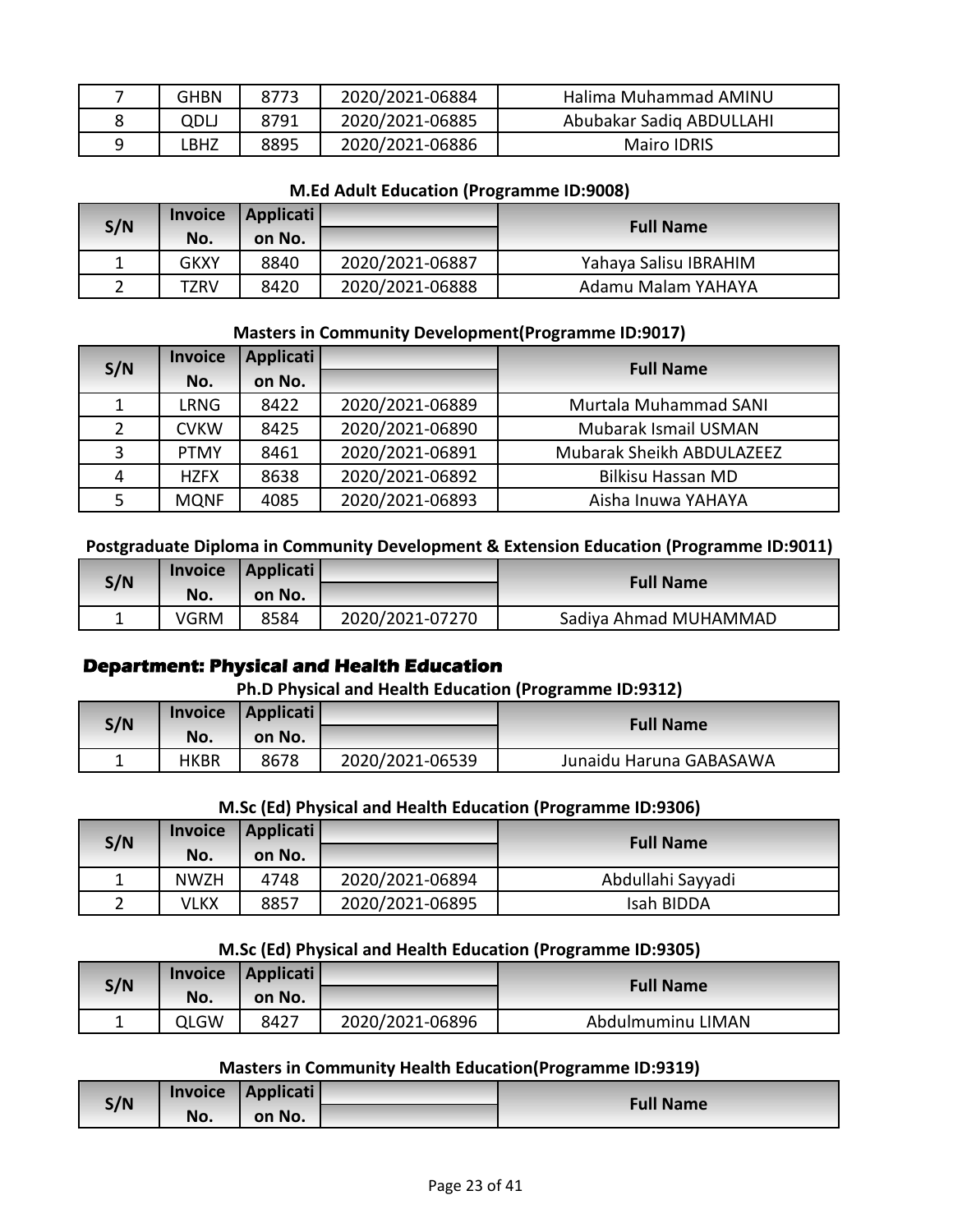| VQBN        | 8503 | 2020/2021-06897 | <b>Usman Babiye KURKUSHE</b> |
|-------------|------|-----------------|------------------------------|
| <b>PYLX</b> | 8705 | 2020/2021-06898 | Babangida SALEH              |
| <b>FGQY</b> | 8838 | 2020/2021-06899 | Saidu ADAMU                  |

#### **Masters in Public Health Education(Programme ID:9317)**

| S/N | <b>Invoice</b> | <b>Applicati</b> |                 | <b>Full Name</b>            |
|-----|----------------|------------------|-----------------|-----------------------------|
|     | No.            | on No.           |                 |                             |
|     | <b>BPJH</b>    | 8659             | 2020/2021-06900 | James Bose JANET            |
| 2   | <b>PFCY</b>    | 8554             | 2020/2021-06901 | <b>Auwal Aminu ABUBAKAR</b> |
| 3   | <b>WRTX</b>    | 8604             | 2020/2021-06902 | Aminu Yusuf GIDADO          |
| 4   | <b>ZVDF</b>    | 8658             | 2020/2021-06903 | Suleiman MOHAMMED           |
| 5   | <b>FXPK</b>    | 8782             | 2020/2021-06904 | Adama Abdullahi IBRAHIM     |
| 6   | <b>GFPH</b>    | 2238             | 2020/2021-06905 | Mubarak Sani AHMAD          |
|     | <b>LRZJ</b>    | 6405             | 2020/2021-06906 | Aisha Fauzeeyah MUHAMMAD    |
| 8   | <b>VXDR</b>    | 2102             | 2020/2021-06907 | Sule Salisu IKARA           |

#### **Postgraduate Diploma in Health Education (Programme ID:9309)**

| S/N | <b>Invoice</b><br>No. | <b>Applicati</b><br>on No. |                 | <b>Full Name</b>      |
|-----|-----------------------|----------------------------|-----------------|-----------------------|
|     | LPMV                  | 7988                       | 2020/2021-07271 | Salma Muhammad SALISU |
|     | TWPK                  | 7645                       | 2020/2021-07272 | Aliyu Sani MUSTAPHA   |

**Postgraduate Diploma in Recreation and Tourism Management (Programme ID:9310)**

| S/N | <b>Invoice</b> | Applicati |                 | <b>Full Name</b>  |
|-----|----------------|-----------|-----------------|-------------------|
|     | No.            | on No.    |                 |                   |
|     | MDHJ           | 8507      | 2020/2021-07273 | Halima Musa TAHIR |

### **Department: Special Education**

**Ph.D Special Education (Programme ID:9516)**

| S/N | <b>Invoice</b> | Applicati |                 | <b>Full Name</b>          |
|-----|----------------|-----------|-----------------|---------------------------|
|     | No.            | on No.    |                 |                           |
|     | <b>WLJG</b>    | 4551      | 2020/2021-06540 | Farida Abdullahi SULAIMAN |

#### **Ph.D Special Education (Programme ID:9518)**

| S/N | <b>Invoice</b> | Applicati |                 |                  |
|-----|----------------|-----------|-----------------|------------------|
|     | No.            | on No.    |                 | <b>Full Name</b> |
|     | .XTN           | 5708      | 2020/2021-06541 | Talatu SANI      |

### **M.(Ed) in Special Education (Programme ID:9514)**

| S/N |     | Invoice   Applicati |                 | <b>Full Name</b>           |
|-----|-----|---------------------|-----------------|----------------------------|
|     | No. | on No.              |                 |                            |
|     |     | 7402                | 2020/2021-06908 | Saddika Nagangare MUHAMMAD |

### **M.(Ed) in Special Education (Programme ID:9508)**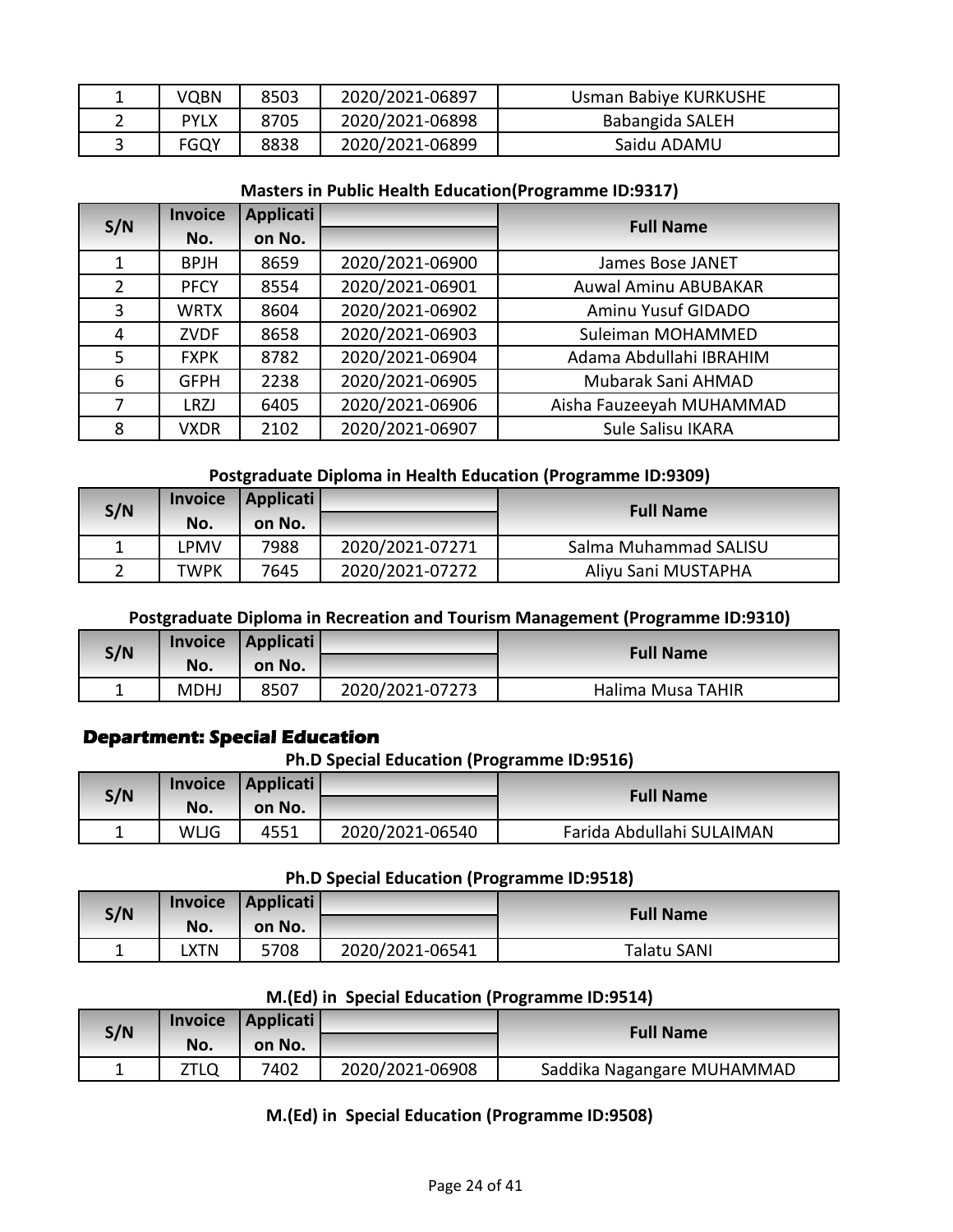| S/N | No.  | Invoice   Applicati  <br>on No. |                 | <b>Full Name</b>   |
|-----|------|---------------------------------|-----------------|--------------------|
|     | CWFZ | 2649                            | 2020/2021-06909 | Habibu Aminu LAWAN |

#### **M.(Ed) in Special Education (Programme ID:9511)**

| S/N | <b>Invoice</b> | Applicati |                 | <b>Full Name</b>  |
|-----|----------------|-----------|-----------------|-------------------|
|     | No.            | on No.    |                 |                   |
|     | <b>YWHJ</b>    | 7792      | 2020/2021-06910 | Musayib Bala TULU |
|     | YVJQ           | 8942      | 2020/2021-06911 | Shehu SALE        |

#### **M.(Ed) in Special Education (Programme ID:9508)**

| S/N | <b>Invoice</b> | Applicati |                 | <b>Full Name</b>       |
|-----|----------------|-----------|-----------------|------------------------|
|     | No.            | on No.    |                 |                        |
|     | <b>VRDM</b>    | 8048      | 2020/2021-06912 | Suleiman Doko MUHAMMAD |
|     | <b>WZVM</b>    | 8509      | 2020/2021-06913 | Lawan MUHAMMAD         |
|     | <b>GYCN</b>    | 8684      | 2020/2021-06914 | Kabiru SHEHU           |

#### **Postgraduate Diploma in Special Education and Rehabilitation (Programme ID:9515)**

| S/N          | <b>Invoice</b> | Applicati |                 | <b>Full Name</b>       |
|--------------|----------------|-----------|-----------------|------------------------|
|              | No.            | on No.    |                 |                        |
|              | <b>BYDH</b>    | 8467      | 2020/2021-07274 | Muhammad Shuaibu AHMAD |
|              | <b>YFWV</b>    | 8803      | 2020/2021-07275 | Fatima Suleiman HALILU |
| $\mathbf{a}$ | TBVY           | 8818      | 2020/2021-07276 | Ukbatu Shehu KABARA    |

### **Department: Science Education**

**M.Sc (Ed) Biology(Programme ID:9401)**

| S/N | <b>Invoice</b> | <b>Applicati</b> |                 | <b>Full Name</b>           |
|-----|----------------|------------------|-----------------|----------------------------|
|     | No.            | on No.           |                 |                            |
|     | <b>FWYT</b>    | 8307             | 2020/2021-06915 | Rukayya Muhammad UMAR      |
|     | XFCL           | 8925             | 2020/2021-06916 | Abdulhalim Suleiman BASHIR |

**Postgraduate Diploma in Science and Technology Education (Programme ID:9406)**

| S/N | <b>Invoice</b> | Applicati |                 | <b>Full Name</b>        |
|-----|----------------|-----------|-----------------|-------------------------|
|     | No.            | on No.    |                 |                         |
| -   | GCJD           | 9002      | 2020/2021-07277 | Abdurrasheed Saidu BABA |

### **Department: Library and Information science**

**Masters in Information Management (Programme ID:9203)**

| S/N            | <b>Invoice</b> | Applicati |                 | <b>Full Name</b>     |
|----------------|----------------|-----------|-----------------|----------------------|
|                | No.            | on No.    |                 |                      |
|                | <b>BTGD</b>    | 6944      | 2020/2021-06917 | Yahya Labaran GABARI |
| $\overline{2}$ | TJDN           | 6839      | 2020/2021-06918 | Zinatu MUSA          |
| 3              | <b>CWFZ</b>    | 7392      | 2020/2021-06919 | Hassan AYUBA         |
| 4              | <b>GHTK</b>    | 8157      | 2020/2021-06920 | Bashir Abba GAMBO    |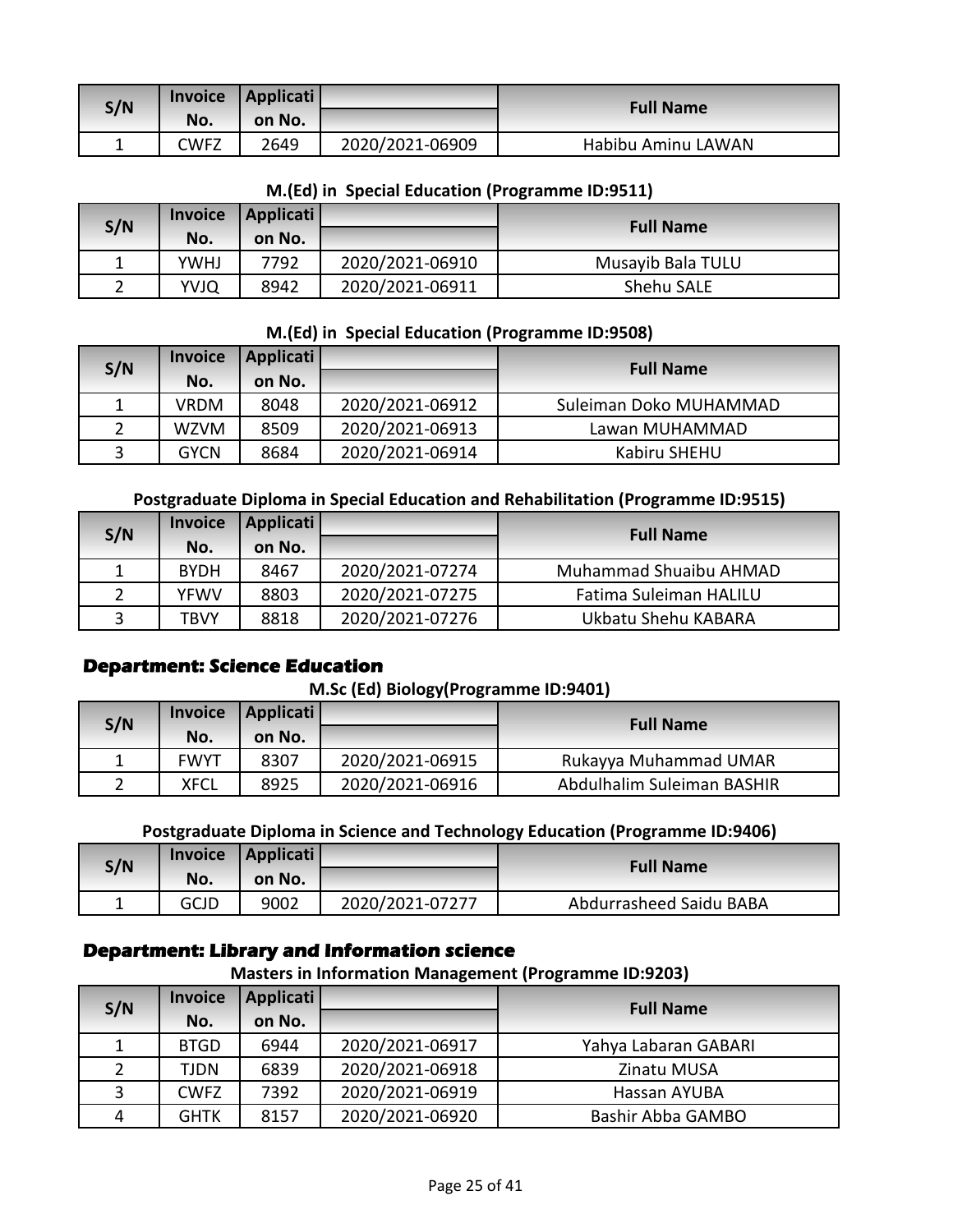| $\overline{\phantom{0}}$<br>$\sim$<br><b>MDGC</b><br>- | 110<br>JIIU | $-06921$<br>ZUZUI.<br><u>_v__</u> | Sidi ISA<br>Masuda |
|--------------------------------------------------------|-------------|-----------------------------------|--------------------|
|--------------------------------------------------------|-------------|-----------------------------------|--------------------|

### **Postgraduate Diploma in Information Management(Programme ID:9205)**

|                | <b>Invoice</b> | <b>Applicati</b> |                 | <b>Full Name</b>             |
|----------------|----------------|------------------|-----------------|------------------------------|
| S/N            | No.            | on No.           |                 |                              |
| 1              | <b>VHQW</b>    | 8283             | 2020/2021-07278 | Maryam Muhammad ABDULLAHI    |
| $\overline{2}$ | <b>FTPW</b>    | 6732             | 2020/2021-07279 | Jamilu Sani UMAR             |
| 3              | <b>HKYZ</b>    | 7739             | 2020/2021-07280 | Faruk Nasidi RABIU           |
| 4              | <b>WCZH</b>    | 7014             | 2020/2021-07281 | Abdullahi MUHAMMAD           |
| 5              | QDCV           | 7093             | 2020/2021-07282 | Abdulwahab Mohammed MOHAMMED |
| 6              | QNWD           | 7351             | 2020/2021-07283 | Abdulrahman Abiodun OTUKOYA  |
| 7              | <b>QLVB</b>    | 7819             | 2020/2021-07284 | Rayyan Adam DAMA             |
| 8              | <b>WKCQ</b>    | 7876             | 2020/2021-07285 | Najib Isa KASSIM             |
| 9              | <b>FVPC</b>    | 7955             | 2020/2021-07286 | Agada Samson ABEL            |
| 10             | <b>ZJXY</b>    | 7980             | 2020/2021-07287 | Mujahid Salisu KOGUNA        |
| 11             | <b>KLJR</b>    | 8013             | 2020/2021-07288 | Nasiru YAYAHA                |
| 12             | <b>YGKR</b>    | 7212             | 2020/2021-07289 | Isah Bashir ADAM             |

### **Department: Arabic Faculty of Arts and Islamic Studies**

**Ph.D Arabic(Programme ID:3006)**

| S/N | <b>Invoice</b> | Applicati |                 | <b>Full Name</b> |
|-----|----------------|-----------|-----------------|------------------|
|     | No.            | on No.    |                 |                  |
|     | <b>RNHM</b>    | 8981      | 2020/2021-06542 | Murtala HABIB    |

### **Ph.D Arabic(Programme ID:3007)**

| S/N          | <b>Invoice</b> | Applicati |                 | <b>Full Name</b>         |
|--------------|----------------|-----------|-----------------|--------------------------|
|              | No.            | on No.    |                 |                          |
|              | <b>KQYD</b>    | 5127      | 2020/2021-06543 | <b>Idris Usman AHMAD</b> |
|              | <b>XRCH</b>    | 609       | 2020/2021-06544 | Aliyu Rabiu MUHAMMAD     |
| $\mathbf{R}$ | <b>VNTX</b>    | 8714      | 2020/2021-06545 | Khadija Baffa AMINU      |

#### **M.A Arabic(Programme ID:3003)**

| S/N | <b>Invoice</b> | Applicati |                 | <b>Full Name</b>       |
|-----|----------------|-----------|-----------------|------------------------|
|     | No.            | on No.    |                 |                        |
|     | <b>PBKH</b>    | 8552      | 2020/2021-06922 | Rabi Mukhtar ABDULLAHI |
|     | <b>MVNY</b>    | 8834      | 2020/2021-06923 | Maryam Saadu IDRIS     |
| 3   | <b>NZMK</b>    | 8905      | 2020/2021-06924 | Migdad Sani ALHASAN    |
| 4   | LXZD           | 5806      | 2020/2021-06925 | Abubakar Isah YABAGI   |

### **M.A Arabic(Programme ID:3004)**

| S/N | <b>Invoice</b> | Applicati |                 | <b>Full Name</b>     |
|-----|----------------|-----------|-----------------|----------------------|
|     | No.            | on No.    |                 |                      |
|     | <b>GFVW</b>    | 8407      | 2020/2021-06926 | Rabiu Musa ABDULLAHI |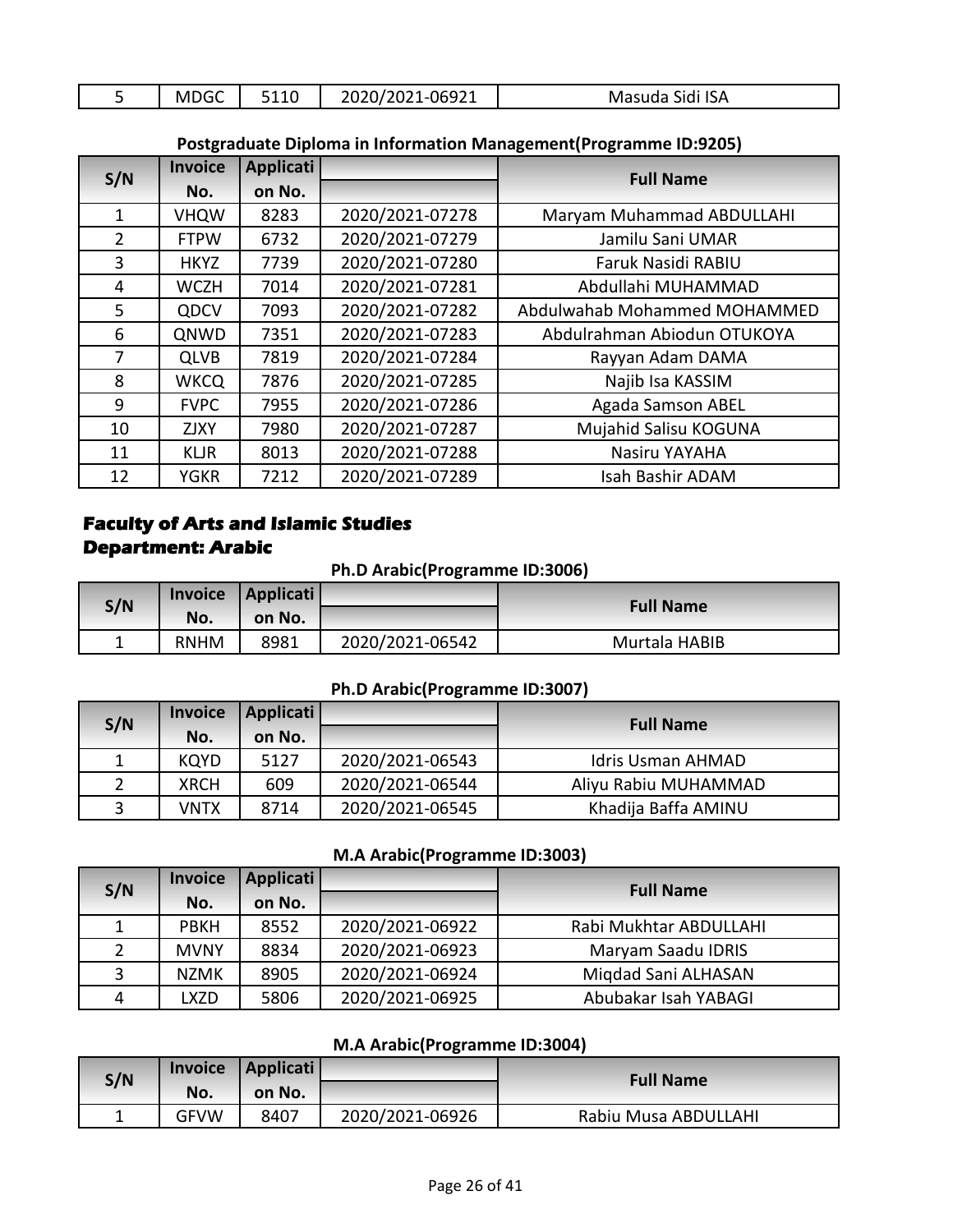|   | <b>ZRVG</b> | 8833 | 2020/2021-06927 | Hajara Muhammad IBRAHIM       |
|---|-------------|------|-----------------|-------------------------------|
| 3 | VBPL        | 3785 | 2020/2021-06928 | Fatima Abba ABDULLAHI         |
| Δ | <b>FNTV</b> | 4053 | 2020/2021-06929 | Ibrahim Muhammad ADAM         |
|   | <b>MNYR</b> | 3612 | 2020/2021-06930 | Fatima Shehu ADAMU            |
| 6 | <b>MPZY</b> | 770. |                 | Abubakar Muhammad SALAHUDDEEN |

### **Postgraduate Diploma in Arabic (Programme ID:3005)**

| S/N |      | Invoice   Applicati |                 | <b>Full Name</b>    |
|-----|------|---------------------|-----------------|---------------------|
|     | No.  | on No.              |                 |                     |
|     | KBDL | 8913                | 2020/2021-07290 | Maryam Gidado LAWAL |

### **Department: English and Literary Studies**

### **Ph.D English(Programme ID:3105)**

| S/N |      | Invoice   Applicati |                 | <b>Full Name</b> |
|-----|------|---------------------|-----------------|------------------|
|     | No.  | on No.              |                 |                  |
|     | TZMG | 8101                | 2020/2021-06546 | Nasiru LAWAN     |

### **Department: History**

#### **Ph.D History(Programme ID:3205)**

| S/N | <b>Invoice</b> | Applicati |                 | <b>Full Name</b>  |
|-----|----------------|-----------|-----------------|-------------------|
|     | No.            | on No.    |                 |                   |
|     | <b>KMZD</b>    | 8565      | 2020/2021-06547 | Fatima Audu KAILA |

#### **M.A History(Programme ID:3202)**

|               | Applicati<br><b>Invoice</b><br>S/N |        |                 | <b>Full Name</b>           |
|---------------|------------------------------------|--------|-----------------|----------------------------|
|               | No.                                | on No. |                 |                            |
|               | <b>MTQK</b>                        | 6662   | 2020/2021-06931 | Sunday Simon ABU           |
| $\mathcal{P}$ | <b>LQVC</b>                        | 6774   | 2020/2021-06932 | Yunusa IBRAHIM             |
| 3             | <b>BMZJ</b>                        | 7088   | 2020/2021-06933 | Sulaiman Magaji MUHAMMAD   |
| 4             | <b>JRWP</b>                        | 7224   | 2020/2021-06934 | <b>Umar DAHUWA</b>         |
| 5.            | <b>XGWM</b>                        | 8140   | 2020/2021-06935 | <b>Hussain Yusuf AHMAD</b> |
| 6             | <b>DGKL</b>                        | 8379   |                 | Babanya Simon NDAGI        |

### **Masters in Development Studies (Programme ID:3203)**

| S/N | <b>Invoice</b> | Applicati |                 | <b>Full Name</b>           |
|-----|----------------|-----------|-----------------|----------------------------|
|     | No.            | on No.    |                 |                            |
|     | <b>GKDB</b>    | 5184      | 2020/2021-06937 | Sadiya Ahmad TIJJANI       |
|     | <b>JDTV</b>    | 7954      | 2020/2021-06938 | Adamu AHMED                |
| 3   | <b>VFLT</b>    | 8893      | 2020/2021-06939 | Ogenyo Patricia ANEBI      |
| 4   | <b>HTXG</b>    | 307       | 2020/2021-06940 | Ekeocha Lawrence EJIKE     |
| 5   | <b>DPGZ</b>    | 8242      | 2020/2021-06941 | Hamisu SaidAbubakar MAGAMI |
| 6   | <b>FNCB</b>    | 8824      | 2020/2021-06942 | Aisha Muhammad YAHAYA      |
|     | <b>QWRN</b>    | 8859      | 2020/2021-06943 | Matilda Oluchi AGOHA       |
| 8   | <b>NMPF</b>    | 8969      | 2020/2021-06944 | Tijjani Sale MOHAMMED      |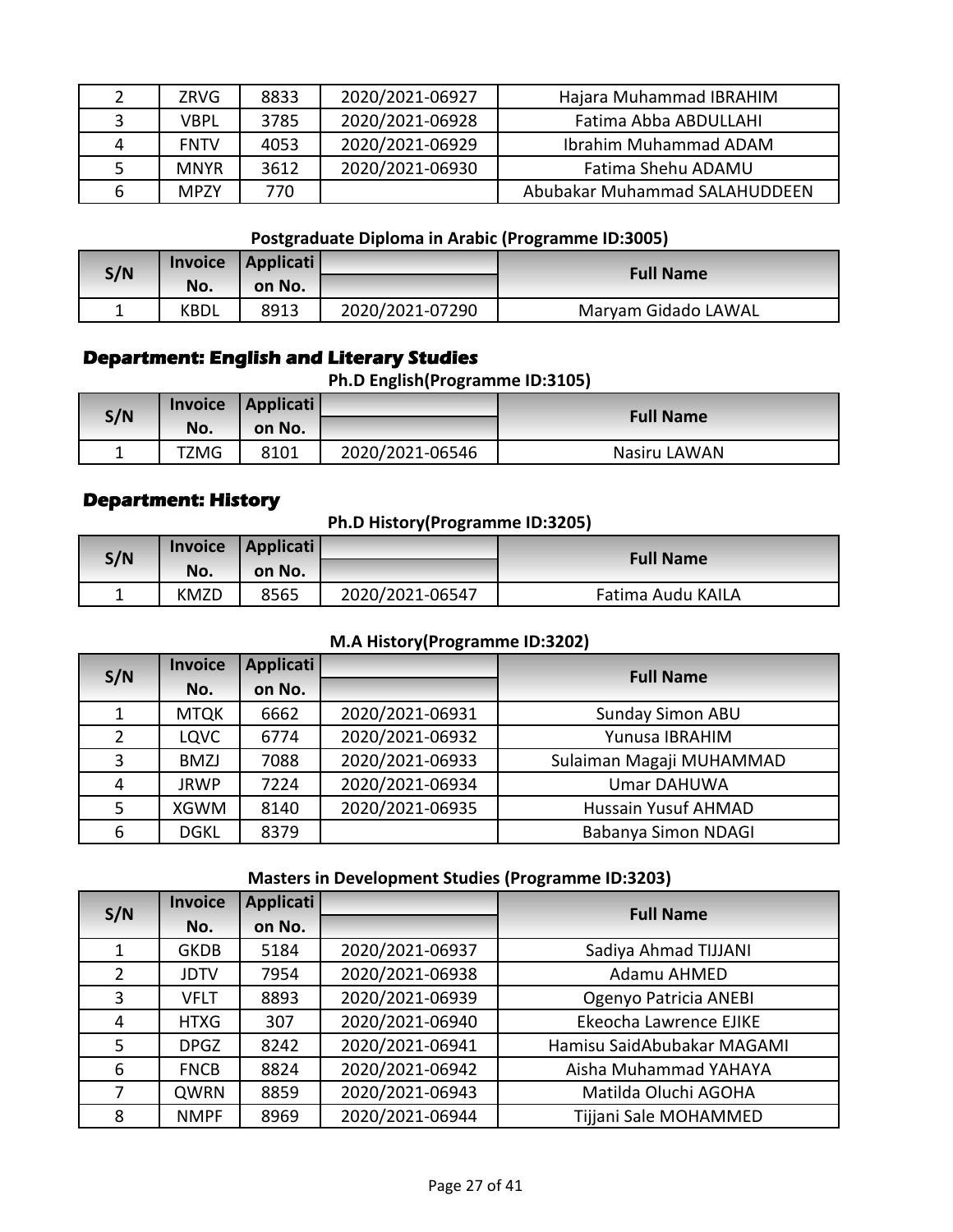|    | GBYP        | 7492 | 2020/2021-06945 | Ibrahim Abubakar SADAUKI |
|----|-------------|------|-----------------|--------------------------|
| 10 | <b>KFBR</b> | 8952 | 2020/2021-06946 | Bashir Muhammad TANKO    |

| S/N | <b>Invoice</b><br>No. | Applicati<br>on No. |                 | <b>Full Name</b>      |
|-----|-----------------------|---------------------|-----------------|-----------------------|
|     | JGYH                  | 8982                | 2020/2021-07291 | John Cletus AMGAH     |
|     | YBMF                  | 8412                | 2020/2021-07292 | Suleiman Mani YANGORA |

### **Postgraduate Diploma in Development Studies(Programme ID:3204)**

### **Department: Nigerian Languages**

#### **Postgraduate Diploma in Hausa Studies(Programme ID:3507)**

| S/N            | <b>Invoice</b> | <b>Applicati</b> |                 | <b>Full Name</b>            |
|----------------|----------------|------------------|-----------------|-----------------------------|
|                | No.            | on No.           |                 |                             |
|                | <b>NYBL</b>    | 6502             | 2020/2021-07293 | Hadiza Baba AUWAL           |
| $\overline{2}$ | <b>JZTC</b>    | 8057             | 2020/2021-07294 | Zubairu BirninKudu SULEIMAN |
| 3              | <b>ZXCN</b>    | 7691             | 2020/2021-07295 | Hadiza Haruna SAMBO         |
| 4              | <b>BXYC</b>    | 8445             | 2020/2021-07296 | <b>Bashar ABDULLAHI</b>     |
| 5              | <b>PXQM</b>    | 8474             | 2020/2021-07297 | Abubakar UMAR               |
| 6              | <b>DFNT</b>    | 8557             | 2020/2021-07298 | Abubakar Ibrahim OYOYO      |
| 7              | <b>PTYH</b>    | 8647             | 2020/2021-07299 | Lami Sani ROGO              |
| 8              | <b>GLXJ</b>    | 8911             | 2020/2021-07300 | Habiba Tijjani ALKASSIM     |
| 9              | QVTG           | 8609             | 2020/2021-07301 | Aisha Muhammad SULAIMAN     |
| 10             | <b>KYWD</b>    | 8863             | 2020/2021-07302 | Habiba SALEH                |

### **Department: Computer Science Faculty of Computing**

### **M.Sc Computer Science(Programme ID:7001)**

| S/N                   | <b>Invoice</b> | <b>Applicati</b> |                 | <b>Full Name</b>          |
|-----------------------|----------------|------------------|-----------------|---------------------------|
|                       | No.            | on No.           |                 |                           |
| $\mathbf{1}$          | <b>MTZP</b>    | 7502             | 2020/2021-06947 | Fauziya Muhammad IBRAHIM  |
| $\mathbf{2}^{\prime}$ | PWDQ           | 8699             | 2020/2021-06948 | Abubakar Khalid AUWAL     |
| 3                     | <b>MZVG</b>    | 7279             | 2020/2021-06949 | Saratu Muhammed WADA      |
| 4                     | <b>WMBF</b>    | 6630             | 2020/2021-06950 | Ishak Sani GAMBO          |
| 5                     | <b>PQDZ</b>    | 7505             | 2020/2021-06951 | Zainab Babale SHUAIBU     |
| 6                     | <b>LNCV</b>    | 7648             | 2020/2021-06952 | Vincent Onochie UDECHUKWU |
|                       | <b>CWQD</b>    | 8470             | 2020/2021-06953 | Surraiyah Suleiman YUNUS  |
| 8                     | <b>PWDQ</b>    | 8699             | 2020/2021-06954 | Abubakar Khalid AUWAL     |
| 9                     | <b>DCJN</b>    | 8779             | 2020/2021-06955 | Abubakar MUKHTAR          |

### **Masters in Computer Applications(Programme ID:7004)**

| S/N | <b>Invoice</b><br>No. | Applicati<br>on No. |                 | <b>Full Name</b> |
|-----|-----------------------|---------------------|-----------------|------------------|
|     | GCLK                  | 6989                | 2020/2021-06956 | Ramatu MUHAMMAD  |
|     | <b>RBYL</b>           | 757                 | 2020/2021-06957 | Kabiru HAMISU    |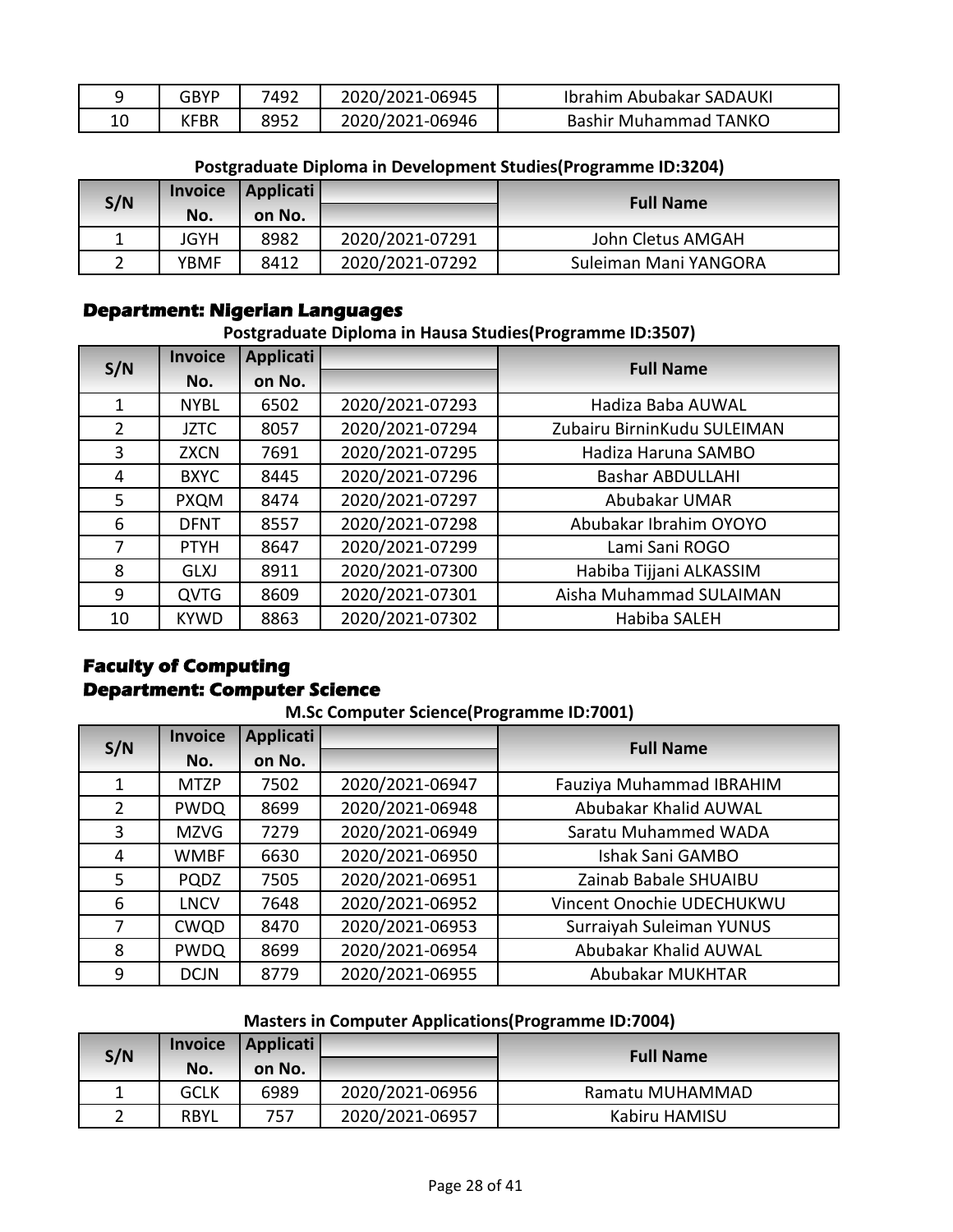|   | <b>XFGP</b> | 128  | 2020/2021-06958 | Ibrahim Abdulrahaman ADEPOJU |
|---|-------------|------|-----------------|------------------------------|
|   | <b>NFGB</b> | 2265 | 2020/2021-06959 | Emmanuel Imohdume IGHAEDE    |
|   | GZFV        | 8440 | 2020/2021-06960 | Alpha Imam MUBARAQ           |
| b | <b>XFGP</b> | 128  | 2020/2021-06961 | Ibrahim Abdulrahaman ADEPOJU |

### **Postgraduate Diploma in Computer Science (Programme ID:7002)**

| S/N            | <b>Invoice</b> | <b>Applicati</b> |                 | <b>Full Name</b>              |
|----------------|----------------|------------------|-----------------|-------------------------------|
|                | No.            | on No.           |                 |                               |
| $\mathbf{1}$   | <b>PXQM</b>    | 2781             | 2020/2021-07304 | Ayuba AHMED                   |
| $\overline{2}$ | <b>BLPC</b>    | 7234             | 2020/2021-07305 | Nura BAKO                     |
| 3              | <b>MZJR</b>    | 8570             | 2020/2021-07306 | <b>Kamal Muhammad HARUN</b>   |
| $\overline{4}$ | <b>HJPY</b>    | 8575             | 2020/2021-07307 | Ibrahim Agah YARO             |
| 5              | <b>GVYB</b>    | 8700             | 2020/2021-07308 | Farida Kamilu ILAH            |
| 6              | <b>TWYG</b>    | 8457             | 2020/2021-07309 | Zakariya LAWAN                |
| $\overline{7}$ | <b>HGPQ</b>    | 8591             | 2020/2021-07310 | Sumayya Sunusi MAIKANO        |
| 8              | <b>MZJR</b>    | 8570             | 2020/2021-07311 | <b>Kamal Muhammad HARUN</b>   |
| 9              | <b>HZQG</b>    | 8669             | 2020/2021-07312 | <b>Ahmad Murtala SUNUSI</b>   |
| 10             | <b>FWTL</b>    | 8683             | 2020/2021-07313 | Oyede Qudrat TEMITOPE         |
| 11             | <b>WBGQ</b>    | 8725             | 2020/2021-07314 | Olumide DAMILOLA              |
| 12             | <b>GVYB</b>    | 8700             | 2020/2021-07315 | Farida Kamilu ILAH            |
| 13             | <b>BXZQ</b>    | 8711             | 2020/2021-07316 | Omale Lydia AMICHI            |
| 14             | <b>XHBG</b>    | 8871             | 2020/2021-07317 | Bilikisu Adedamola ZAKARIYYAH |
| 15             | <b>TQXL</b>    | 8878             | 2020/2021-07318 | Amina Shettima MUHAMMAD       |
| 16             | <b>VJFL</b>    | 8883             | 2020/2021-07319 | Habiba Musa ADAMU             |
| 17             | <b>HDFR</b>    | 8770             | 2020/2021-07320 | <b>Adamu JIBRIN</b>           |
| 18             | <b>HJLD</b>    | 8419             | 2020/2021-07321 | Abubakar MUSA                 |
| 19             | <b>KYPX</b>    | 8706             | 2020/2021-07322 | Adam Adam BELLO               |
| 20             | PBNJ           | 8846             | 2020/2021-07323 | Auwal Ibrahim MAHMUD          |
| 21             | <b>DXYN</b>    | 8930             | 2020/2021-07324 | Muhammad Hashim ISA           |
| 22             | <b>FGWH</b>    | 7433             | 2020/2021-07325 | Abubakar Ahmad ABBAS          |
| 23             | <b>BXZQ</b>    | 8711             | 2020/2021-07326 | Omale Lydia AMICHI            |
| 24             | <b>WTBV</b>    | 8701             | 2020/2021-07327 | Fatima Ismail MAKAMA          |
| 25             | <b>KTJL</b>    | 2105             | 2020/2021-07328 | Abduljalal Sani DAWAKI        |

### **Postgraduate Diploma in Computer Application (Programme ID: )**

| S/N | <b>Invoice</b> | <b>Applicati</b> |                 | <b>Full Name</b>   |
|-----|----------------|------------------|-----------------|--------------------|
|     | No.            | on No.           |                 |                    |
|     | JXGH           | 3028             | 2020/2021-06471 | Babangida MUKADDAS |

### **Department: Information Technology**

### **Masters in Information and Communication Technology (Programme ID:7101)**

| S/N |             | Invoice   Applicati |                 | <b>Full Name</b>  |
|-----|-------------|---------------------|-----------------|-------------------|
| No. |             | on No.              |                 |                   |
|     | <b>FGPD</b> | 6652                | 2020/2021-06962 | Ibrahim Ahmad ADO |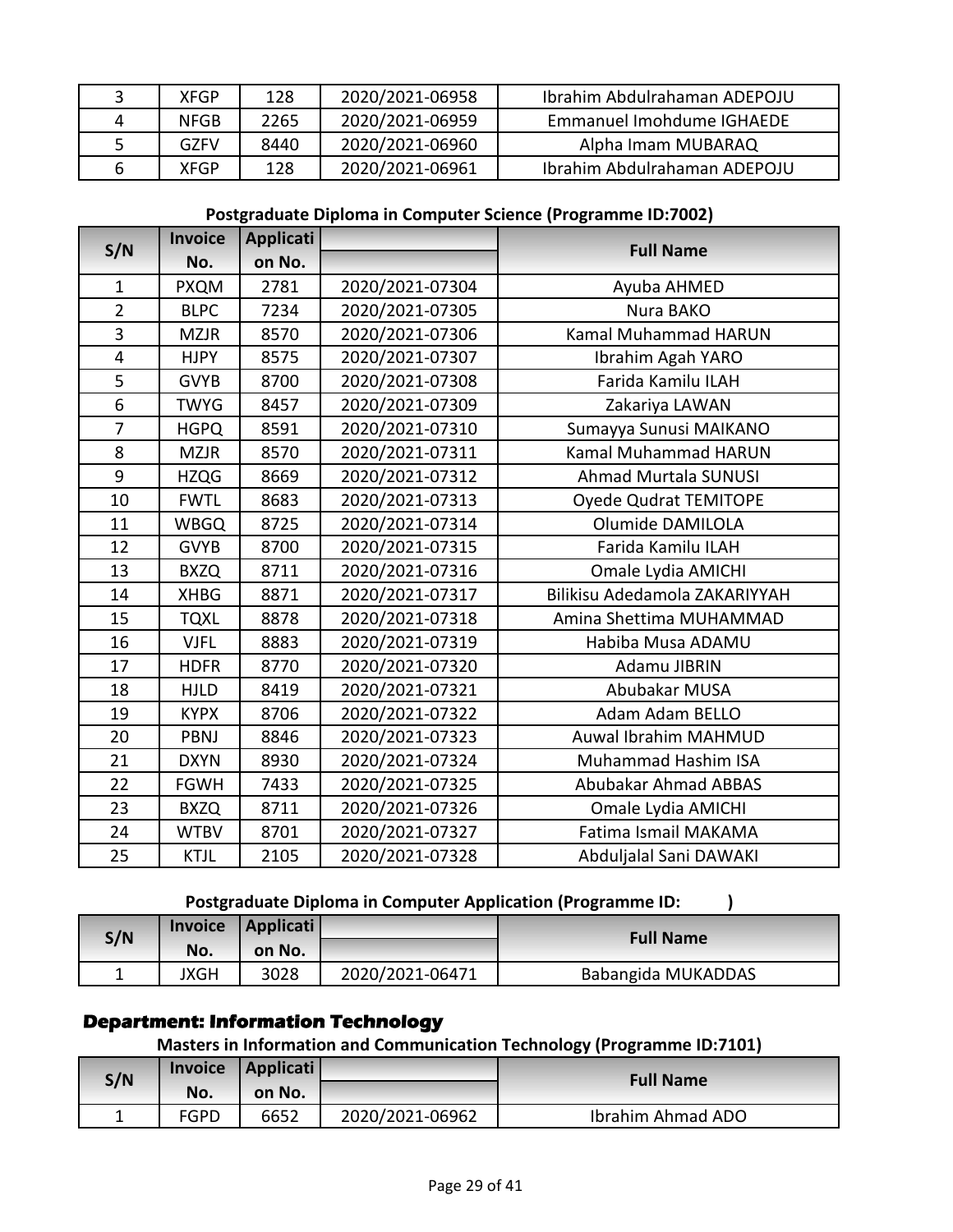| $\overline{2}$ | <b>GQFL</b> | 8550 | 2020/2021-06963 | Anas ABDULHADI                    |
|----------------|-------------|------|-----------------|-----------------------------------|
| 3              | <b>KLWH</b> | 8875 | 2020/2021-06964 | Shamsuddeen Ibrahim YUSUF         |
| 4              | <b>KXHJ</b> | 7313 | 2020/2021-06965 | Ishaq Ismail MUSA                 |
| 5              | <b>PMXQ</b> | 7862 | 2020/2021-06966 | Khalid Musa IBRAHIM               |
| 6              | <b>VCJW</b> | 7756 | 2020/2021-06967 | Sadeeq MUSA                       |
| 7              | <b>QHDM</b> | 7503 | 2020/2021-06968 | Mustapha Abdullahi ZAHRADEEN      |
| 8              | <b>QLPB</b> | 7757 | 2020/2021-06969 | Aliyu Abubakar DANGYATIN          |
| 9              | <b>YPRF</b> | 7877 | 2020/2021-06970 | Muhammad Ahmad TIJJANI            |
| 10             | <b>YPBM</b> | 7882 | 2020/2021-06971 | Ibrahi Muhammad SALAUDEEN         |
| 11             | <b>HNYL</b> | 539  | 2020/2021-06972 | Adnan MUSTAPHA                    |
| 12             | <b>RVHP</b> | 6603 | 2020/2021-06973 | Shuaibu Kpautagi ADAMU            |
| 13             | <b>NWHG</b> | 5480 | 2020/2021-06974 | Enakhe Andrew SHAIBU              |
| 14             | <b>PMNQ</b> | 6845 | 2020/2021-06975 | Umar Bizi MUHAMMAD                |
| 15             | <b>MTPX</b> | 6535 | 2020/2021-06976 | Lawan Kollere ABDULLAHI           |
| 16             | <b>JKVX</b> | 6557 | 2020/2021-06977 | Muhammad Sammani SANI             |
| 17             | <b>BKGQ</b> | 6546 | 2020/2021-06978 | Umar Yahuza ABDULLAHI             |
| 18             | <b>LCKM</b> | 6724 | 2020/2021-06979 | Aisha Adamu MOHAMMED              |
| 19             | <b>FGPD</b> | 6652 | 2020/2021-06980 | Ibrahim Ahmad ADO                 |
| 20             | QTJD        | 6688 | 2020/2021-06981 | Muhammad Abdullahi MUSA           |
| 21             | <b>BZYV</b> | 7450 | 2020/2021-06982 | Musa Muktar SIDI                  |
| 22             | <b>BMNW</b> | 8069 | 2020/2021-06983 | Abdulmajid Alhaji ALI             |
| 23             | <b>NXBF</b> | 6791 | 2020/2021-06984 | Maryam ATTAH                      |
| 24             | QHWZ        | 6723 | 2020/2021-06985 | Anas MUHAMMAD                     |
| 25             | <b>HFGQ</b> | 6758 | 2020/2021-06986 | Hassan MUSA                       |
| 26             | <b>KXHJ</b> | 7313 | 2020/2021-06987 | Ishaq Ismail MUSA                 |
| 27             | <b>MFDY</b> | 6912 | 2020/2021-06988 | <b>Bilyaminu Mohamed RABIU</b>    |
| 28             | <b>BFWY</b> | 7024 | 2020/2021-06989 | Khadija Haruna DAWAKI             |
| 29             | <b>HKNR</b> | 7434 | 2020/2021-06990 | Mustapha Maikifi YAHAYA           |
| 30             | <b>PJBQ</b> | 6973 | 2020/2021-06991 | Sulaiman RABIU                    |
| 31             | <b>KWDT</b> | 7010 | 2020/2021-06992 | Ahmad Ali BATURE                  |
| 32             | <b>LBCP</b> | 7262 | 2020/2021-06993 | <b>Usman Muhammed ZAHARADDEEN</b> |
| 33             | <b>XJYW</b> | 7098 | 2020/2021-06994 | Abubakar Zubairu BELLO            |
| 34             | <b>GCBQ</b> | 7250 | 2020/2021-06995 | Abba Kupti ALIMI                  |
| 35             | <b>WGNM</b> | 7267 | 2020/2021-06996 | <b>Ibrahim LAWAL</b>              |
| 36             | <b>BWLN</b> | 7320 | 2020/2021-06997 | Hassan ISHAYA                     |
| 37             | BHLM        | 7768 | 2020/2021-06998 | Olalekan Adesunkanmi IDOWU        |
| 38             | <b>LRVB</b> | 7638 | 2020/2021-06999 | Aliyu Umar USMAN                  |
| 39             | <b>NPJY</b> | 7399 | 2020/2021-07000 | <b>Usman AMINUUSMAN</b>           |
| 40             | <b>PJBX</b> | 7611 | 2020/2021-07001 | Muhammad Abdullahi ALIYU          |
| 41             | QHDM        | 7503 | 2020/2021-07002 | Mustapha Abdullahi ZAHRADEEN      |
| 42             | LZGH        | 7567 | 2020/2021-07003 | Stephen Rocafella MAIKANO         |
| 43             | <b>WYTX</b> | 7699 | 2020/2021-07004 | Faisal Aliyu MOHAMMED             |
| 44             | WGBK        | 7675 | 2020/2021-07005 | <b>Buhari Umar KADEMI</b>         |
| 45             | <b>TZCF</b> | 7674 | 2020/2021-07006 | Salim Ado SULAIMAN                |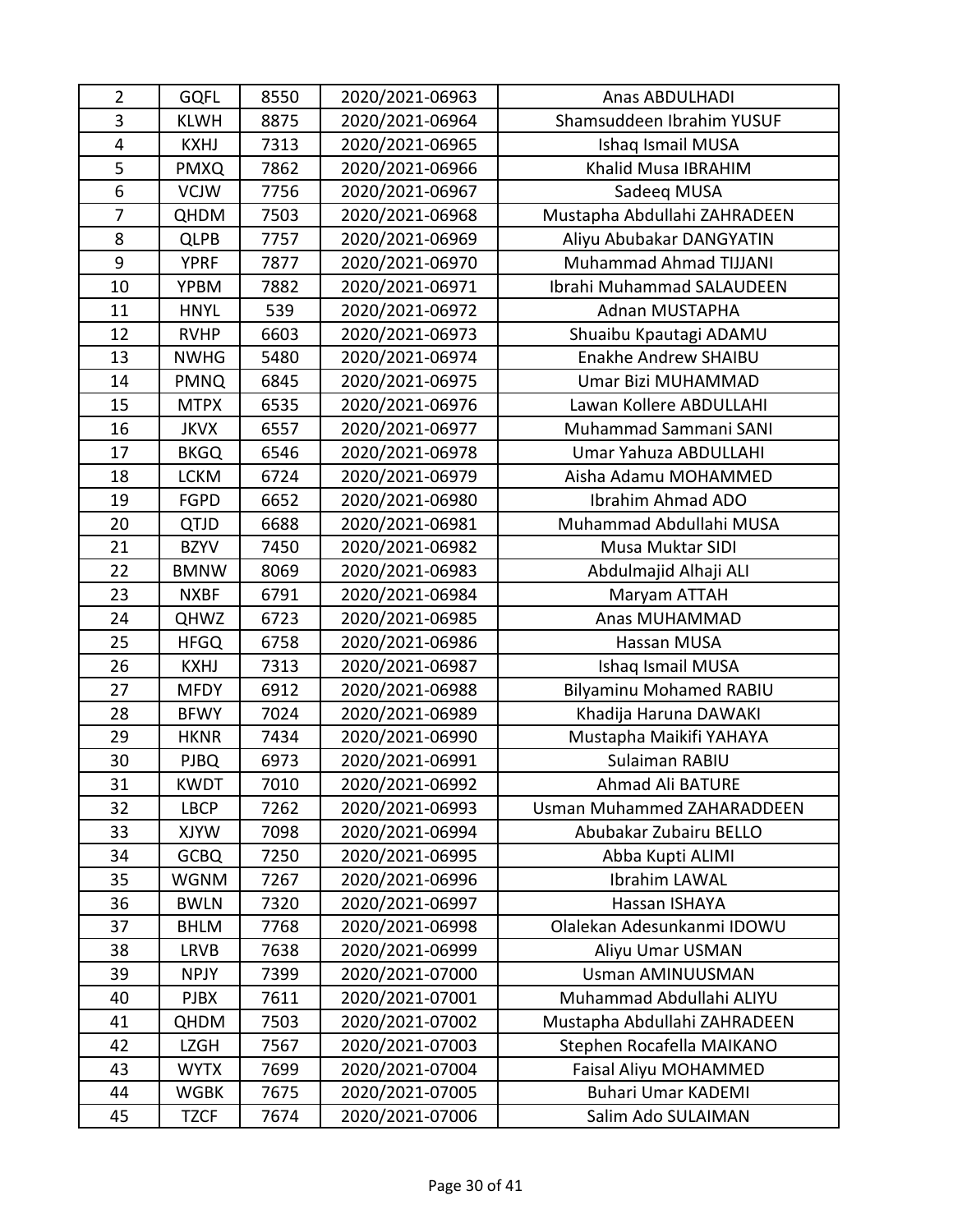| 46 | <b>KCXF</b> | 7774 | 2020/2021-07007 | Abubakar Muhammad ADAMU    |
|----|-------------|------|-----------------|----------------------------|
| 47 | <b>VCJW</b> | 7756 | 2020/2021-07008 | Sadeeq MUSA                |
| 48 | <b>QLPB</b> | 7757 | 2020/2021-07009 | Aliyu Abubakar DANGYATIN   |
| 49 | <b>CLWY</b> | 7815 | 2020/2021-07010 | Samuel Oluwafemi OYIGBO    |
| 50 | <b>PMXQ</b> | 7862 | 2020/2021-07011 | Khalid Musa IBRAHIM        |
| 51 | <b>YPRF</b> | 7877 | 2020/2021-07012 | Muhammad Ahmad TIJJANI     |
| 52 | <b>YPBM</b> | 7882 | 2020/2021-07013 | Ibrahi Muhammad SALAUDEEN  |
| 53 | <b>JTBN</b> | 7894 | 2020/2021-07014 | Muhammad Zangina ADAMU     |
| 54 | <b>WMQP</b> | 8002 | 2020/2021-07015 | Abubakar Lawal MUSA        |
| 55 | <b>CJVK</b> | 8014 | 2020/2021-07016 | <b>Muhammad Bukar ALI</b>  |
| 56 | <b>WXVJ</b> | 8053 | 2020/2021-07017 | Abduljalal Ibrahim BAKO    |
| 57 | <b>TWBD</b> | 8319 | 2020/2021-07018 | Muawiya Abdullahi ABUBAKAR |
| 58 | <b>VDFN</b> | 8055 | 2020/2021-07019 | Rabo Muhammad MUSA         |
| 59 | GWJD        | 8135 | 2020/2021-07020 | Isah Musa BALA             |
| 60 | <b>XFWC</b> | 8210 | 2020/2021-07021 | Joseph Wilson OGBAN        |
| 61 | <b>VYNX</b> | 8333 | 2020/2021-07022 | Sadiq Ahmad ABUBAKAR       |
| 62 | <b>WHVR</b> | 8796 | 2020/2021-07023 | Musa Ahmad ABDULLAHI       |
| 63 | <b>XJMR</b> | 8408 | 2020/2021-07024 | <b>Umar Aminu YARGAYA</b>  |
| 64 | <b>VPDT</b> | 8447 | 2020/2021-07025 | Abubakar Sadiq UMAR        |
| 65 | <b>BZFK</b> | 8547 | 2020/2021-07026 | Amina Lawal MUSA           |
| 66 | <b>GQFL</b> | 8550 | 2020/2021-07027 | Anas ABDULHADI             |
| 67 | <b>DMLF</b> | 8690 | 2020/2021-07028 | Kabiru Kabiru RABIU        |
| 68 | <b>KLWH</b> | 8875 | 2020/2021-07029 | Shamsuddeen Ibrahim YUSUF  |
| 69 | <b>GTHD</b> | 8759 | 2020/2021-07030 | Amina Aminu USMAN          |
| 70 | <b>JHMP</b> | 8851 | 2020/2021-07031 | Nafiu Garba ALIYU          |
| 71 | <b>LFKV</b> | 8903 | 2020/2021-07032 | Folarin Babatunde OLADEJO  |
| 72 | <b>BPNR</b> | 5634 | 2020/2021-07033 | Saadat ALIYU               |
| 73 | <b>NJXT</b> | 7030 | 2020/2021-07034 | Shitu LAWAN                |
| 74 | <b>KCXF</b> | 7774 | 2020/2021-07035 | Abubakar Muhammad ADAMU    |
| 75 | <b>PJBX</b> | 7611 | 2020/2021-07036 | Muhammad Abdullahi ALIYU   |
| 76 | <b>JHMP</b> | 8851 | 2020/2021-07037 | Nafiu Garba ALIYU          |

### **Faculty of Earth and Environmental Science Department: Environmental Management**

**Ph.D Environmental Management(Programme ID:8005)**

| S/N | <b>Invoice</b> | Applicati |                 | <b>Full Name</b>     |
|-----|----------------|-----------|-----------------|----------------------|
|     | No.            | on No.    |                 |                      |
|     | KBMW           | 5760      | 2020/2021-06548 | Aminu Yusuf ABUBAKAR |

### **M.Phil/Ph.D Environmental Management(Programme ID:8001)**

| S/N | <b>Invoice</b> | Applicati |                 | <b>Full Name</b>     |
|-----|----------------|-----------|-----------------|----------------------|
|     | No.            | on No.    |                 |                      |
|     | OYFJ           | 2247      | 2020/2021-06549 | Hassana Gali AHMED   |
|     | <b>PDQB</b>    | 6731      | 2020/2021-06550 | Muhammad Sabiu ALIYU |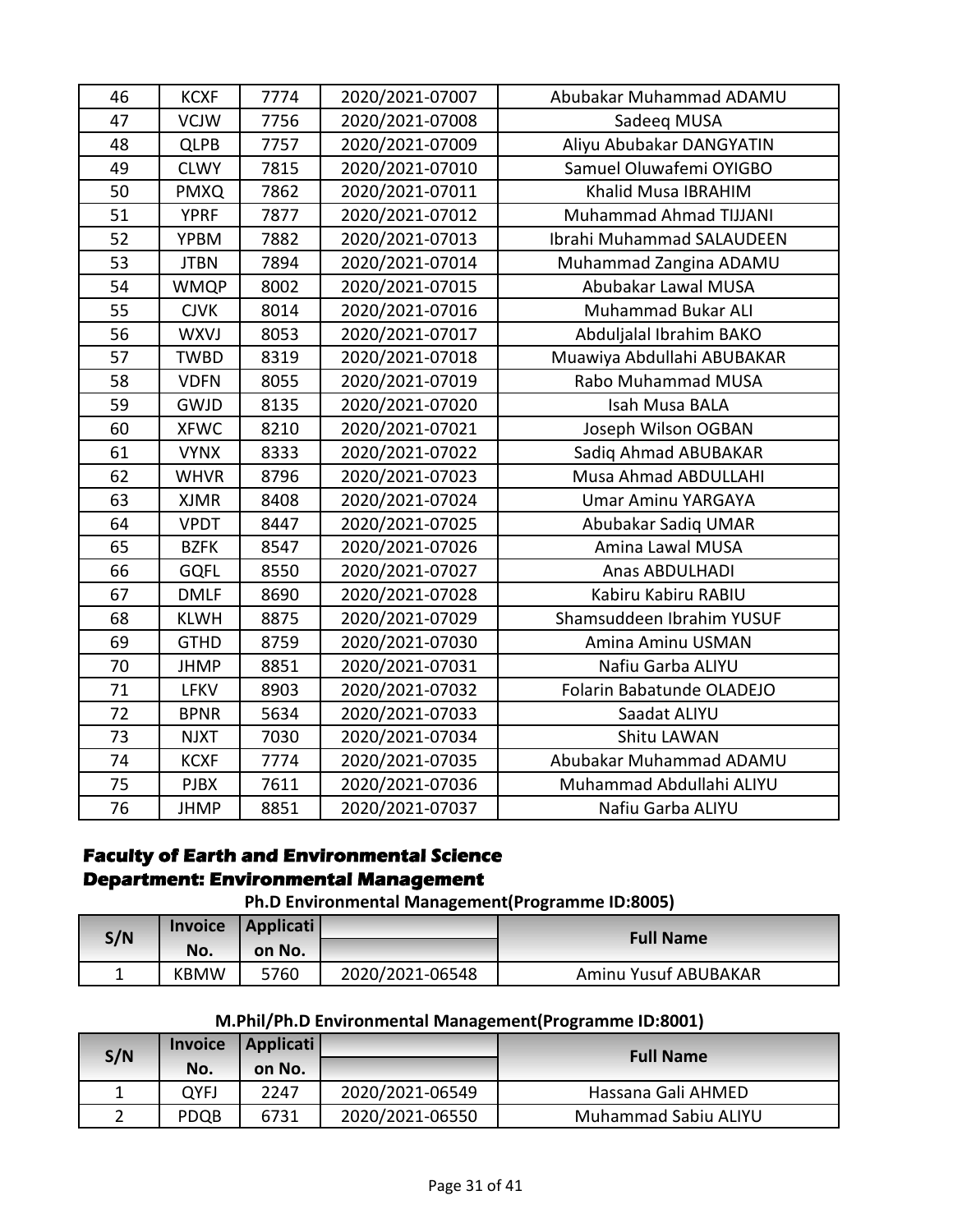| <b>PHWT</b> | 6894 | 2020/2021-06551 | Fiddausi DAYYABU             |
|-------------|------|-----------------|------------------------------|
| KVJM        | 8247 | 2020/2021-06552 | Urwata Malumfashi ABDULAZEEZ |

| <b>Masters in Environmental Management and Control (Programme ID:</b> |                |                  |                 |                      |  |  |
|-----------------------------------------------------------------------|----------------|------------------|-----------------|----------------------|--|--|
| S/N                                                                   | <b>Invoice</b> | <b>Applicati</b> |                 | <b>Full Name</b>     |  |  |
|                                                                       | No.            | on No.           |                 |                      |  |  |
|                                                                       | <b>ZWFK</b>    | 8352             | 2020/2021-07038 | Shehu SHUAIBU        |  |  |
|                                                                       | <b>XHFW</b>    | 8414             | 2020/2021-07039 | Fatima Haruna ADO    |  |  |
| 3                                                                     | ZRBT           | 8481             | 2020/2021-07040 | Abubakar Musa SADA   |  |  |
| 4                                                                     | <b>RQJC</b>    | 8505             | 2020/2021-07041 | Abubakar SHEHU       |  |  |
| 5                                                                     | <b>TVGF</b>    | 8631             | 2020/2021-07042 | Adamu DANLADI        |  |  |
| 6                                                                     | <b>DMVR</b>    | 8748             | 2020/2021-07043 | Sani Balarabe NASIDI |  |  |

| Postgraduate Diploma in Environmental Management (Programme ID:8004) |                |           |                 |                          |  |
|----------------------------------------------------------------------|----------------|-----------|-----------------|--------------------------|--|
| S/N                                                                  | <b>Invoice</b> | Applicati |                 | <b>Full Name</b>         |  |
|                                                                      | No.            | on No.    |                 |                          |  |
|                                                                      | <b>GNZQ</b>    | 8577      | 2020/2021-07330 | <b>Tukur Kira BASIRU</b> |  |
| $\overline{2}$                                                       | <b>KQPW</b>    | 3639      | 2020/2021-07331 | Alkasim DALHATU          |  |
| $\mathbf{3}$                                                         | <b>FXBQ</b>    | 4576      | 2020/2021-07332 | Sunday Musa GALADIMA     |  |

### **Department: Architechture**

**M.Sc. Architecture(Programme ID:8201)**

| S/N | <b>Invoice</b> | <b>Applicati</b> |                 | <b>Full Name</b>    |  |
|-----|----------------|------------------|-----------------|---------------------|--|
|     | No.            | on No.           |                 |                     |  |
|     | LFBY           | 8383             | 2020/2021-07044 | Abubakar LAWAN      |  |
|     | <b>PKGX</b>    | 8458             | 2020/2021-07045 | Yushau Momale SALEH |  |

### **Department: Geography**

**Ph.D Geography (Human Geography)(Programme ID:8116)**

| S/N | <b>Invoice</b> | Applicati |                 | <b>Full Name</b>          |
|-----|----------------|-----------|-----------------|---------------------------|
|     | No.            | on No.    |                 |                           |
|     | <b>WLYV</b>    | 8406      | 2020/2021-06553 | Hashimu UMAR              |
|     | FZKQ           | 8500      | 2020/2021-06554 | Kamaluddeen Baba ABUBAKAR |

### **Ph.D Geography (Physical Geography)(Programme ID:8115)**

| S/N | <b>Invoice</b> | Applicati |                 | <b>Full Name</b> |
|-----|----------------|-----------|-----------------|------------------|
|     | No.            | on No.    |                 |                  |
|     | <b>NFGC</b>    | 8602      | 2020/2021-06555 | Hassan MUDASSIR  |

### **Ph.D Natural Resource Management and Climate Change(Programme ID:8120)**

| S/N | <b>Invoice</b> | Applicati |                 | <b>Full Name</b>     |  |
|-----|----------------|-----------|-----------------|----------------------|--|
|     | No.            | on No.    |                 |                      |  |
|     | <b>KLHG</b>    | 8483      | 2020/2021-06556 | Korchia Terver PHEBE |  |
|     | YNFJ           | 8574      | 2020/2021-06557 | Aliyu Abubakar SHEHU |  |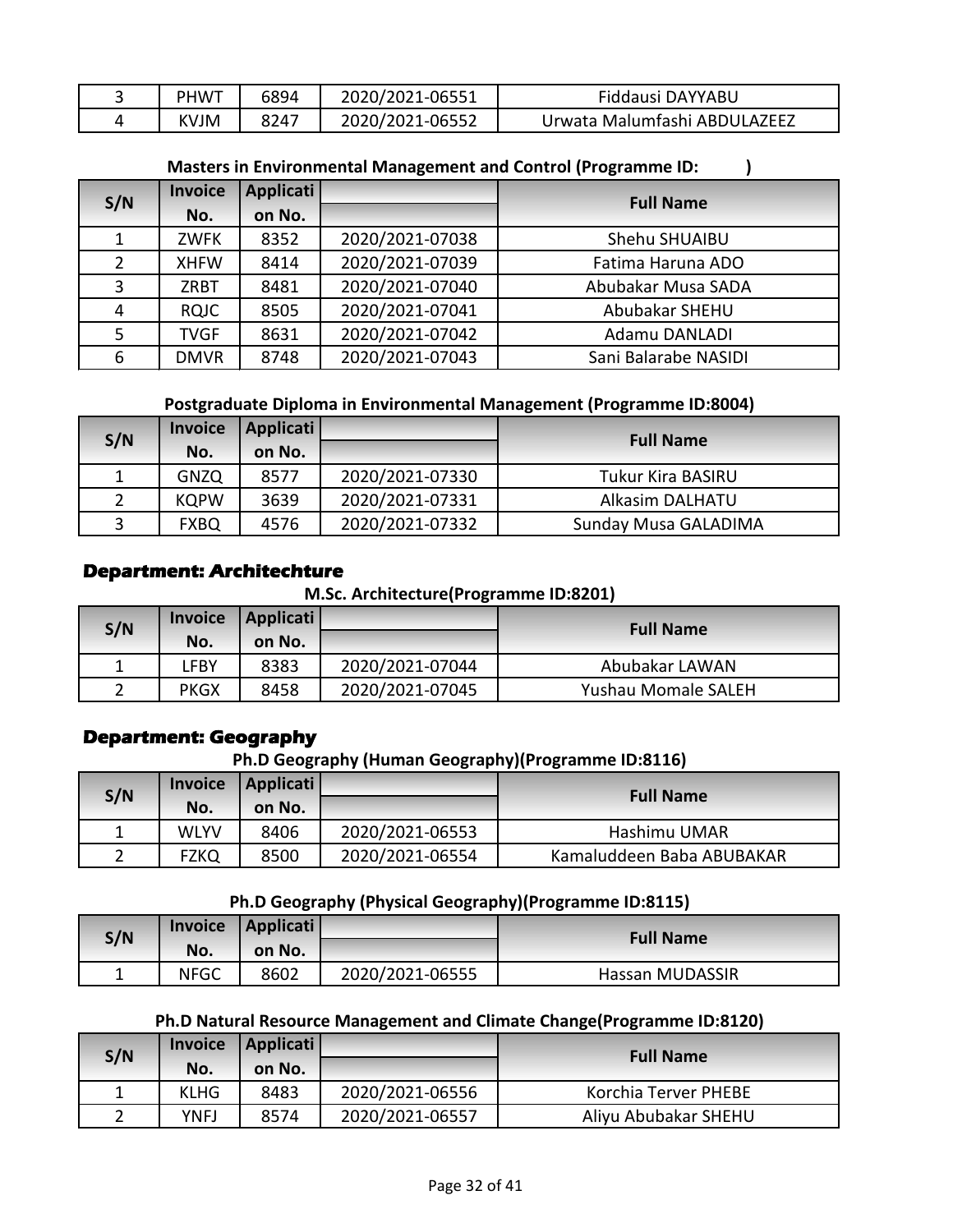|  |  | Ph.D Land Resource (Development) (Programme ID:8119) |  |
|--|--|------------------------------------------------------|--|
|  |  |                                                      |  |

| S/N |      | Invoice   Applicati |                 | <b>Full Name</b>     |
|-----|------|---------------------|-----------------|----------------------|
|     | No.  | on No.              |                 |                      |
|     | XDBJ | 7913                | 2020/2021-06558 | Muhammad Hassan UMAR |

### **M.Sc Land Resources (Land Administration)(Programme ID:8112)**

| S/N | Applicati<br><b>Invoice</b> |        | <b>Full Name</b> |                        |
|-----|-----------------------------|--------|------------------|------------------------|
|     | No.                         | on No. |                  |                        |
|     | <b>PWJQ</b>                 | 8813   | 2020/2021-07046  | Abdullahi RABIU        |
|     | JWRY                        | 8205   | 2020/2021-07047  | Salim Sulaiman UMAR    |
|     | <b>BFYH</b>                 | 7452   | 2020/2021-07048  | <b>Baba Sabo IDRIS</b> |

### **M.Sc Land Resources (Land Development)(Programme ID:8111)**

| S/N | <b>Invoice</b> | Applicati |                 | <b>Full Name</b>        |
|-----|----------------|-----------|-----------------|-------------------------|
|     | No.            | on No.    |                 |                         |
|     | QWPV           | 8523      | 2020/2021-07049 | Kabiru Abubakar ZAKI    |
|     | <b>WDHX</b>    | 8020      | 2020/2021-07050 | Abdullahi ABUBAKAR      |
|     | VRFH           | 6786      | 2020/2021-07051 | Ahmad Rufai SHAMSUDDEEN |

### **M.Sc Geography (Physical Geography)(Programme ID:8108)**

| S/N | <b>Invoice</b> | Applicati |                 | <b>Full Name</b>    |
|-----|----------------|-----------|-----------------|---------------------|
|     | No.            | on No.    |                 |                     |
|     | <b>RQJK</b>    | 8729      | 2020/2021-07052 | Abdullahi Mudi OMAR |
|     | <b>NVPL</b>    | 8956      | 2020/2021-07053 | Auwalu SAIDU        |

### **M.Sc. Natural Resource Management and Climate Change(Programme ID:8107)**

| S/N | <b>Invoice</b> | Applicati |                 | <b>Full Name</b>          |
|-----|----------------|-----------|-----------------|---------------------------|
|     | No.            | on No.    |                 |                           |
|     | <b>XQDN</b>    | 8854      | 2020/2021-07054 | <b>Balikis ABDULHAMID</b> |
|     | <b>KCXW</b>    | 7396      | 2020/2021-07055 | <b>Bello Bello MUSA</b>   |
| 3   | <b>QRKH</b>    | 7555      | 2020/2021-07056 | Khadija Sani HAMISU       |
| 4   | <b>XDZW</b>    | 8305      | 2020/2021-07057 | Balarabe Ali SABO         |

### **Masters in Geographic Information System (Programme ID:8114)**

| S/N            | <b>Invoice</b> | <b>Applicati</b> |                 | <b>Full Name</b>                |
|----------------|----------------|------------------|-----------------|---------------------------------|
|                | No.            | on No.           |                 |                                 |
|                | <b>PKZV</b>    | 8520             | 2020/2021-07058 | Taimako ILIYA                   |
| $\overline{2}$ | <b>XCQW</b>    | 8534             | 2020/2021-07059 | <b>Ibrahim Mohammed BOBBORI</b> |
| 3              | <b>MWNT</b>    | 8717             | 2020/2021-07060 | Ibrahim Abdu YAHAYA             |
| 4              | <b>FLWX</b>    | 8733             | 2020/2021-07061 | Abubakar Saddiq BASHIR          |
| 5              | <b>YLDQ</b>    | 8887             | 2020/2021-07062 | Sadiq Bello DANKADAI            |
| 6              | <b>CMDP</b>    | 8898             | 2020/2021-07063 | Suleiman NAFIU                  |
|                | <b>XMKL</b>    | 8999             | 2020/2021-07064 | Ibrahim Hamma SIDDI             |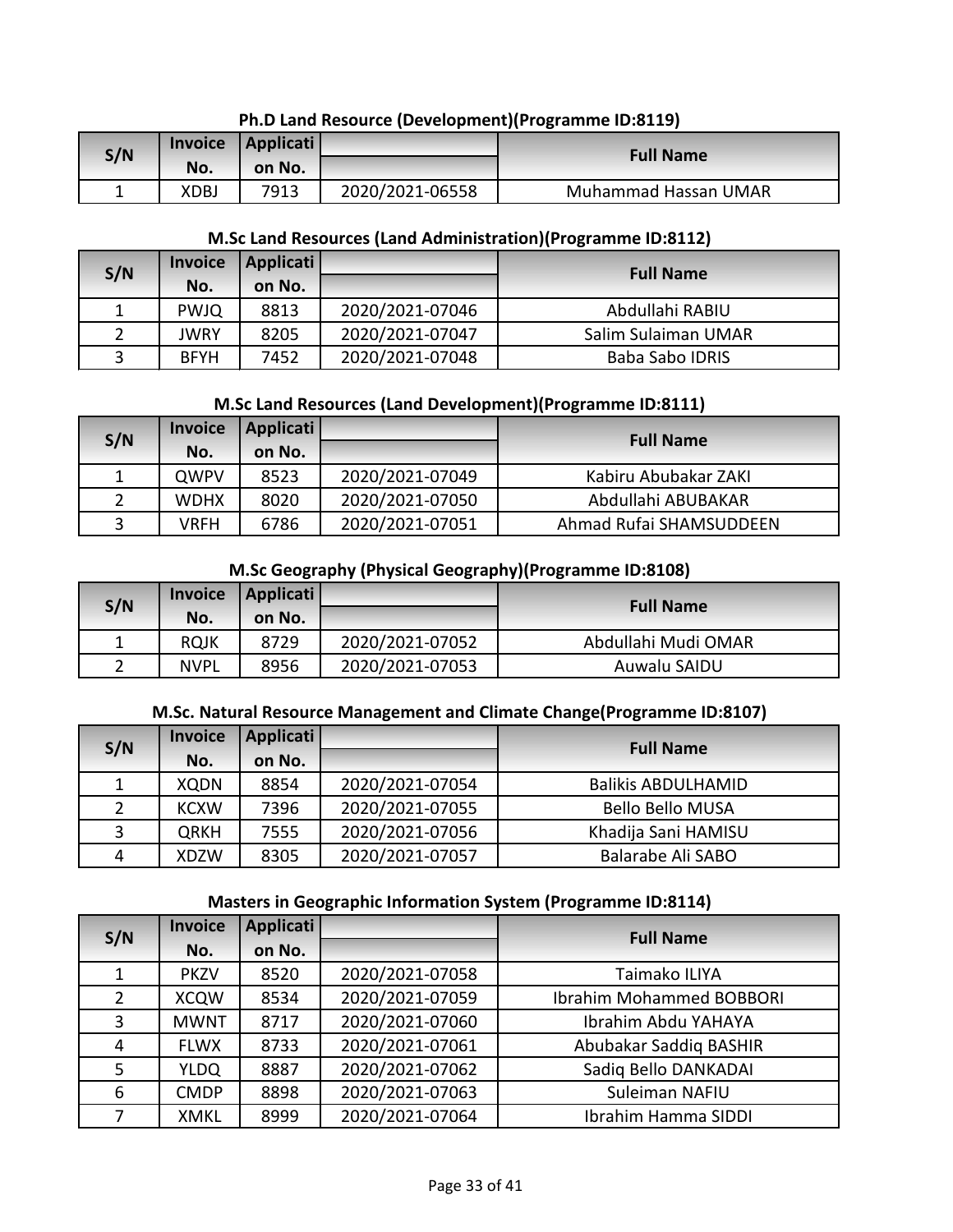| 8  | <b>FYZT</b>       | 8255  | 2020/2021-07065 | Saleh Musa MAMADI         |
|----|-------------------|-------|-----------------|---------------------------|
| 9  | <b>BQHV</b>       | 8675  | 2020/2021-07066 | Adamu Yusuf MUSA          |
| 10 | RI <sub>7</sub> P | 5446  | 2020/2021-07067 | Ali Suleiman MOHAMMED     |
| 11 | <b>MCTV</b>       | 8426  | 2020/2021-07068 | Murtala Laluwa CHANCHANGI |
| 12 | <b>XRZD</b>       | 20040 | 2020/2021-06475 | Olaniyi Thomas Daya       |
| 13 | WGHJ              | 20041 | 2020/2021-06476 | Nwachukwu Chukwuma M.     |
| 14 | <b>NRBC</b>       | 20042 | 2020/2021-06477 | Usman Saadu               |

#### **Postgraduate Diploma in Land Administration (Programme ID:8113)**

| S/N | <b>Invoice</b><br>No. | Applicati<br>on No. |                 | <b>Full Name</b>        |
|-----|-----------------------|---------------------|-----------------|-------------------------|
|     | OYLD                  | 8611                | 2020/2021-07333 | Saddig Ado AHMAD        |
|     | GMDT                  | 8471                | 2020/2021-07334 | <b>Victor OGHOJAFOR</b> |

**Postgraduate Diploma in Soil Evaluation (Programme ID: )**

| S/N | <b>Invoice</b> | Applicati |                 | <b>Full Name</b>        |
|-----|----------------|-----------|-----------------|-------------------------|
|     | No.            | on No.    |                 |                         |
| -   | <b>FNHP</b>    | 8666      | 2020/2021-07335 | Ibrahim Muhammad GWARZO |

### **Faculty of Allied Health Sciences Department: Physiotherapy**

**Ph.D Physiotherapy(Programme ID:2104)**

| S/N | <b>Invoice</b> | Applicati |                 | <b>Full Name</b>       |
|-----|----------------|-----------|-----------------|------------------------|
|     | No.            | on No.    |                 |                        |
|     | <b>TQZM</b>    | 8769      | 2020/2021-06559 | Faiza Gidado BELLO     |
|     | XVJN           | 8802      | 2020/2021-06560 | Cornelius Mahdi ISHAKU |

#### **M.Phil/Ph.D Physiotherapy(Programme ID:2129)**

| S/N | <b>Invoice</b> | Applicati |                 |                    |
|-----|----------------|-----------|-----------------|--------------------|
|     | No.            | on No.    |                 | <b>Full Name</b>   |
|     | LFMT           | 8817      | 2020/2021-06561 | Aisha Ali HARAZUMI |

#### **M.Sc Physiotherapy(Programme ID:2102)**

| S/N | <b>Invoice</b> | Applicati |                 | <b>Full Name</b>   |
|-----|----------------|-----------|-----------------|--------------------|
|     | No.            | on No.    |                 |                    |
| ÷   | <b>HKBQ</b>    | 6954      | 2020/2021-07069 | <b>Aminu NASIR</b> |

#### **M.Sc Physiotherapy(Programme ID:2111)**

| S/N | <b>Invoice</b> | Applicati |                 | <b>Full Name</b>        |
|-----|----------------|-----------|-----------------|-------------------------|
|     | No.            | on No.    |                 |                         |
|     | <b>PWNG</b>    | 8732      | 2020/2021-07070 | Sulaiman Sabo SALEH     |
|     | MLBK           | 8852      | 2020/2021-07071 | Kamaldeen Ayofe IBRAHIM |

### **Department: Medical Laboratory Science**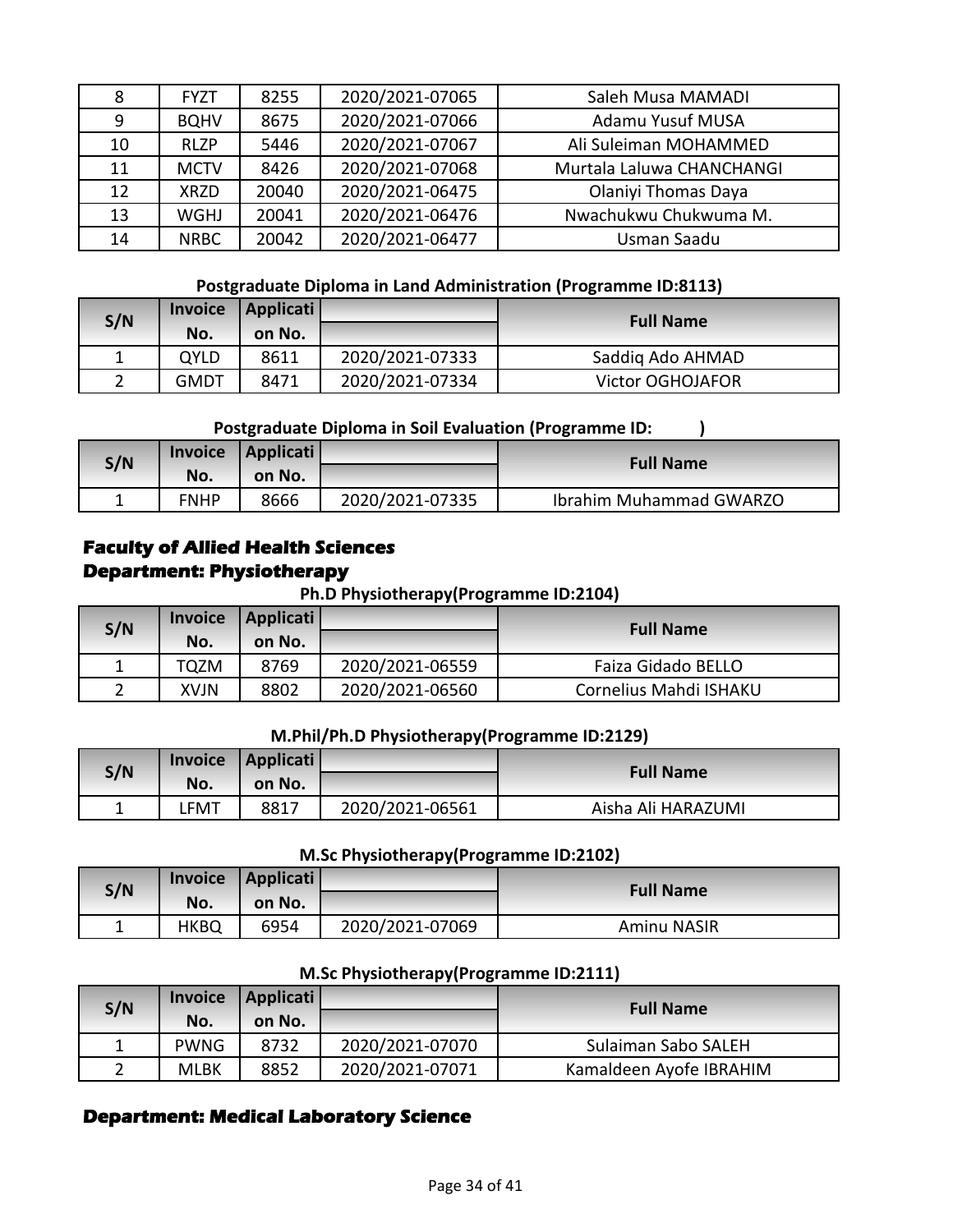### **M.Sc Medical Laboratory Science (Programme ID:2010)**

| S/N |      | Invoice   Applicati |                 | <b>Full Name</b> |
|-----|------|---------------------|-----------------|------------------|
|     | No.  | on No.              |                 |                  |
|     | HNLP | 1882                | 2020/2021-07072 | Taoheed ALABI    |

### **M.Sc Medical Laboratory Science(Medical Virology) (Programme ID:2015)**

| S/N | <b>Invoice</b> | <b>Applicati</b> |                 | <b>Full Name</b>         |
|-----|----------------|------------------|-----------------|--------------------------|
|     | No.            | on No.           |                 |                          |
|     | <b>LNFY</b>    | 7085             | 2020/2021-07073 | Mubarak Abubakar IBRAHIM |

#### **Master of Medical Laboratory Science (Programme ID:2033)**

| S/N | <b>Invoice</b> | <b>Applicati</b> |                 | <b>Full Name</b>          |
|-----|----------------|------------------|-----------------|---------------------------|
|     | No.            | on No.           |                 |                           |
|     | <b>DMNH</b>    | 8778             | 2020/2021-07074 | Safiyya Umar ABDULKADIR   |
|     | <b>DRTB</b>    | 7258             | 2020/2021-07075 | Celestine Idiata IGHAGBON |

### **Department: Nursing Science**

#### **Postgraduate Diploma in Nursing Education (Programme ID:2201)**

| S/N            | <b>Invoice</b> | <b>Applicati</b> | <b>Full Name</b> |                        |
|----------------|----------------|------------------|------------------|------------------------|
|                | No.            | on No.           |                  |                        |
|                | <b>CRLQ</b>    | 7543             | 2020/2021-07336  | Haruna USMAN           |
| $\overline{2}$ | <b>BYWT</b>    | 7814             | 2020/2021-07337  | Nana Hauwa MUHAMMAD    |
| 3              | <b>PVLH</b>    | 7764             | 2020/2021-07338  | Salisu Haladu NADOSAN  |
| 4              | <b>HWVG</b>    | 7720             | 2020/2021-07339  | Hafast IBRAHIM         |
| 5              | <b>GTBR</b>    | 7643             | 2020/2021-07340  | Magaji Usman UMAR      |
| 6              | <b>JKQP</b>    | 7868             | 2020/2021-07341  | <b>Ibrahim Y IDRIS</b> |
|                | <b>MFVZ</b>    | 8801             | 2020/2021-07342  | Mariya Nasir DANBATTA  |

#### **Postgraduate Diploma in Nursing (Programme ID:2202)**

| S/N | <b>Invoice</b> | Applicati |                 | <b>Full Name</b>                |
|-----|----------------|-----------|-----------------|---------------------------------|
|     | No.            | on No.    |                 |                                 |
|     | VHCT           | 8866      | 2020/2021-07343 | <b>Victoria Martins IKEKHAI</b> |
|     | <b>VYKQ</b>    | 8443      | 2020/2021-07344 | Onwuka NNEKA                    |
|     | <b>PKFH</b>    | 8995      | 2020/2021-07345 | Fatima AHMAD                    |

### **Faculty of Agriculture Department: Agronomy**

**Ph.D Agronomy(Programme ID:1108)**

| S/N |      | Invoice   Applicati |                 | <b>Full Name</b>         |
|-----|------|---------------------|-----------------|--------------------------|
|     | No.  | on No.              |                 |                          |
|     | ZRLQ | 8886                | 2020/2021-06564 | Musbahu Jibrin ABDULLAHI |

#### **M.Sc Agronomy(Programme ID:1104)**

|     |                |                          |  | __ |                             |
|-----|----------------|--------------------------|--|----|-----------------------------|
| C/N | <b>Invoice</b> | $\bullet$<br>  Applicati |  |    | <b>C.JI</b><br><b>N</b> ame |
|     |                |                          |  |    |                             |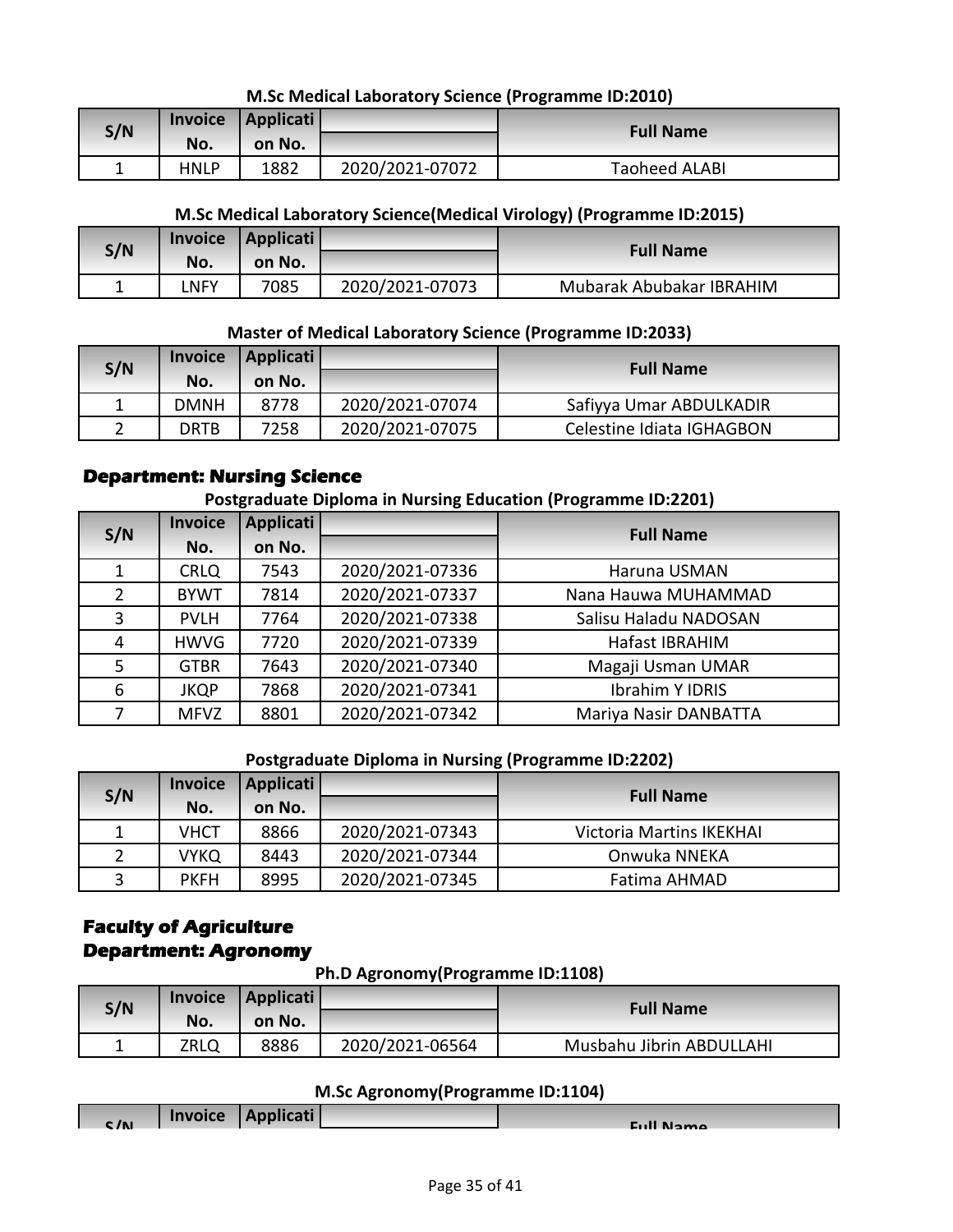| <b>J/IV</b> | No.         | on No. |                 | <b>FUILIVALLIC</b>         |
|-------------|-------------|--------|-----------------|----------------------------|
|             | <b>BGNW</b> | 8793   | 2020/2021-07076 | <b>Fadilah Umar LUKMAN</b> |
|             | VLRT        | 8597   | 2020/2021-07077 | Suleiman ABDULKADIR        |
|             | QDJY        | 8719   | 2020/2021-07078 | Zainab Muhammad MUSTAPHA   |
| 4           | <b>WYCN</b> | 8831   | 2020/2021-07079 | Florence Ghassan KAMAL     |

#### **M.Sc Agronomy(Programme ID:1103)**

| S/N |             | Invoice   Applicati |                 | <b>Full Name</b>      |
|-----|-------------|---------------------|-----------------|-----------------------|
|     | No.         | on No.              |                 |                       |
| 19  | <b>BRQX</b> | 3129                | 2020/2021-07080 | Maryam Kabir MUHAMMAD |
| 23  | <b>FQJY</b> | 3849                | 2020/2021-07081 | Aisha Imam GALADANCHI |

### **Postgraduate Diploma in Irrigation Agronomy (Programme ID:1106)**

| S/N |             | Invoice   Applicati |                 | <b>Full Name</b>   |
|-----|-------------|---------------------|-----------------|--------------------|
|     | No.         | on No.              |                 |                    |
|     | <b>QPHG</b> | 8444                | 2020/2021-07346 | Sadiya Bello IDRIS |

### **Department: Crop Protection**

**M.Sc Crop Protection (Programme ID:1301)**

| S/N |             | Invoice   Applicati |                 | <b>Full Name</b>         |
|-----|-------------|---------------------|-----------------|--------------------------|
|     | No.         | on No.              |                 |                          |
|     | <b>RWDF</b> | 5556                | 2020/2021-07082 | Sumayya Kazaure ABUBAKAR |

#### **Department: Soil Science**

**Ph.D Soil Science(Programme ID:1403)**

| S/N | <b>Invoice</b> | Applicati |                 | <b>Full Name</b> |
|-----|----------------|-----------|-----------------|------------------|
|     | No.            | on No.    |                 |                  |
|     | <b>FWLK</b>    | 8448      | 2020/2021-06563 | Haruna HAMZA     |

#### **M.Sc Soil Science(Programme ID:1402)**

| S/N |             | Invoice   Applicati |                 | <b>Full Name</b>   |  |
|-----|-------------|---------------------|-----------------|--------------------|--|
|     | No.         | on No.              |                 |                    |  |
|     | <b>PCTR</b> | 7301                | 2020/2021-07083 | Ghazali Musa JIRGI |  |

### **Department: Agricultural Economics and Extension**

**Ph.D Agricultural Economics(Programme ID:1007)**

| S/N | <b>Invoice</b> | Applicati |                 | <b>Full Name</b> |  |
|-----|----------------|-----------|-----------------|------------------|--|
|     | No.            | on No.    |                 |                  |  |
| --  | <b>PBVM</b>    | 8731      | 2020/2021-06562 | Ahmadu HUSSAINI  |  |

#### **M.Sc Agricultural Economics (Programme ID:1002)**

| S/N |             | Invoice   Applicati |                 | <b>Full Name</b>            |
|-----|-------------|---------------------|-----------------|-----------------------------|
|     | No.         | on No.              |                 |                             |
|     | <b>GQRH</b> | 8740                | 2020/2021-07085 | <b>Edward Envulus EZHIM</b> |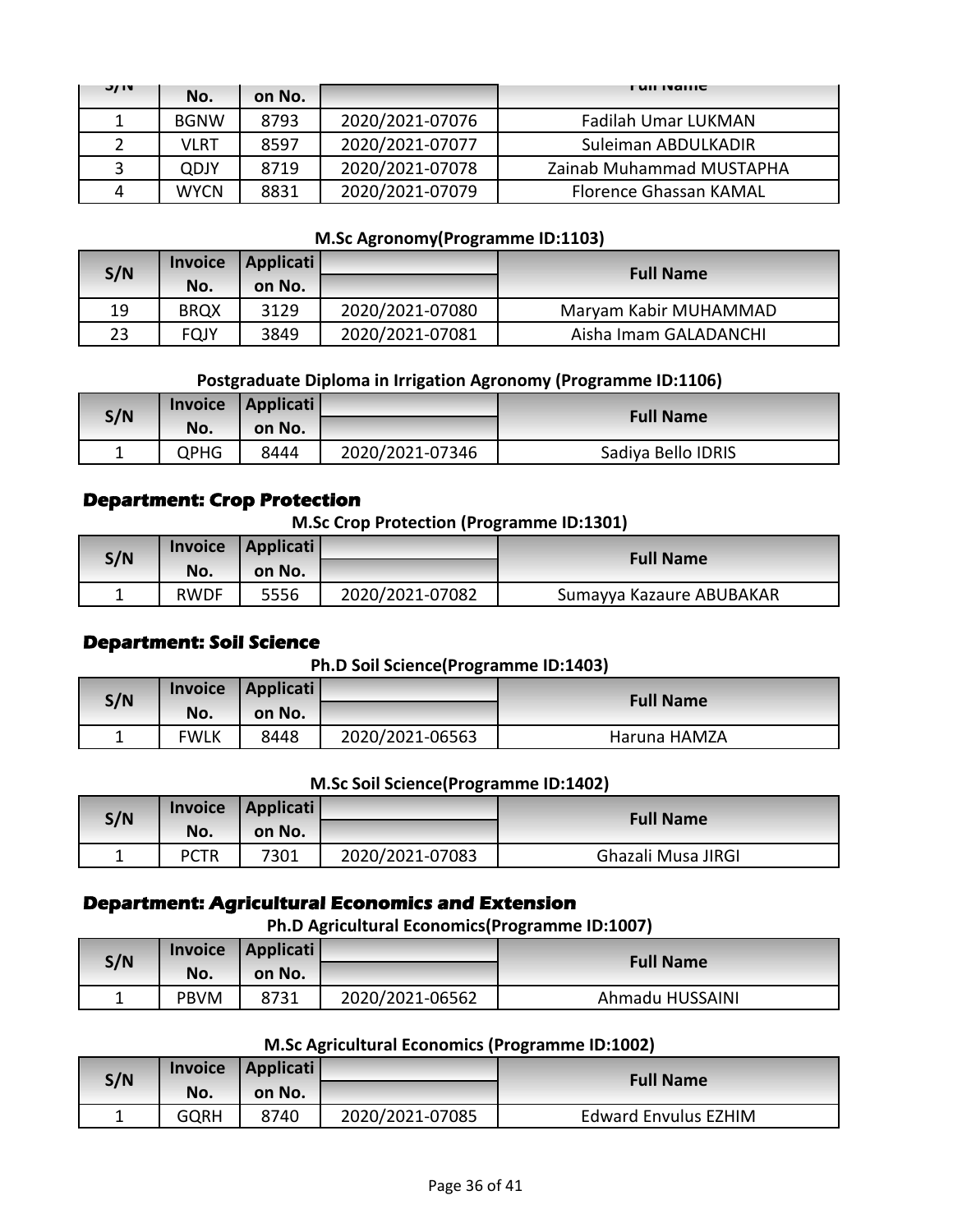| LXQZ | 8910 | 2020/2021-07086 | Abdulmajid ABDULLAHI            |
|------|------|-----------------|---------------------------------|
|      | 8985 | 2020/2021-07087 | <b>Mukhtar Muhammad HUSSEIN</b> |

| M.Sc Agricultural Economics (Programme ID:1005) |  |  |  |
|-------------------------------------------------|--|--|--|
|-------------------------------------------------|--|--|--|

| S/N | Invoice     | Applicati |                 | <b>Full Name</b>      |
|-----|-------------|-----------|-----------------|-----------------------|
|     | No.         | on No.    |                 |                       |
|     | <b>TKCL</b> | 8524      | 2020/2021-07084 | Hindatu Baiwa IBRAHIM |

### **M.Sc Agricultural Extension(Programme ID:1003)**

| S/N | <b>Invoice</b> | Applicati |                 | <b>Full Name</b> |
|-----|----------------|-----------|-----------------|------------------|
|     | No.            | on No.    |                 |                  |
|     | LKCM           | 8653      | 2020/2021-07088 | Abdullahi HABIB  |

### **Department: Animal Science**

#### **M.Sc Animal Science (Programme ID:1227)**

| S/N | <b>Invoice</b> | Applicati |                 | <b>Full Name</b>      |
|-----|----------------|-----------|-----------------|-----------------------|
|     | No.            | on No.    |                 |                       |
|     | MDBG           | 8919      | 2020/2021-07089 | Hussainah MUHAMMED    |
|     | VHCF           | 8356      | 2020/2021-07090 | Aliyu Tijjani SHUAIBU |

### **Postgraduate Diploma in Animal Science (Programme ID:1211)**

| S/N           | <b>Invoice</b> | <b>Applicati</b> |                 | <b>Full Name</b>        |
|---------------|----------------|------------------|-----------------|-------------------------|
|               | No.            | on No.           |                 |                         |
|               | <b>MRGQ</b>    | 8390             | 2020/2021-07347 | Ahmad Sani ISHAQ        |
| $\mathcal{P}$ | <b>XPMR</b>    | 8394             | 2020/2021-07348 | Kamalu Umar MAKODA      |
| 3             | <b>XCRF</b>    | 8655             | 2020/2021-07349 | Hauwa Danyaro MUHAMMAD  |
| 4             | <b>YTMB</b>    | 8786             | 2020/2021-07350 | Habiba Abubakar SALE    |
|               | <b>RLNX</b>    | 8955             | 2020/2021-07351 | Ibrahim Gamawa MOHAMMED |

### **Postgraduate Diploma in Dryland Agriculture(Programme ID:1224)**

| S/N | <b>Invoice</b> | Applicati |                 | <b>Full Name</b>     |
|-----|----------------|-----------|-----------------|----------------------|
|     | No.            | on No.    |                 |                      |
|     | <b>ROMV</b>    | 8691      | 2020/2021-07352 | Hafsat Mabai SAMAILA |
|     | TPNB           | 8767      | 2020/2021-07353 | Tasiu ZAKARI         |

### **Faculty of Engineering Department: Agricultural Engineering**

**Ph.D Agricultural Engineering (Programme ID:10007)**

| S/N | <b>Invoice</b> | Applicati |                 | <b>Full Name</b>  |
|-----|----------------|-----------|-----------------|-------------------|
|     | No.            | on No.    |                 |                   |
|     | QFBD           | 8386      | 2020/2021-06567 | Aminu Matori SANI |

#### **M.Sc Agricultural Technology(Programme ID:10010)**

| C/N | Invoice Applicati | Eull Namo |
|-----|-------------------|-----------|
|     |                   |           |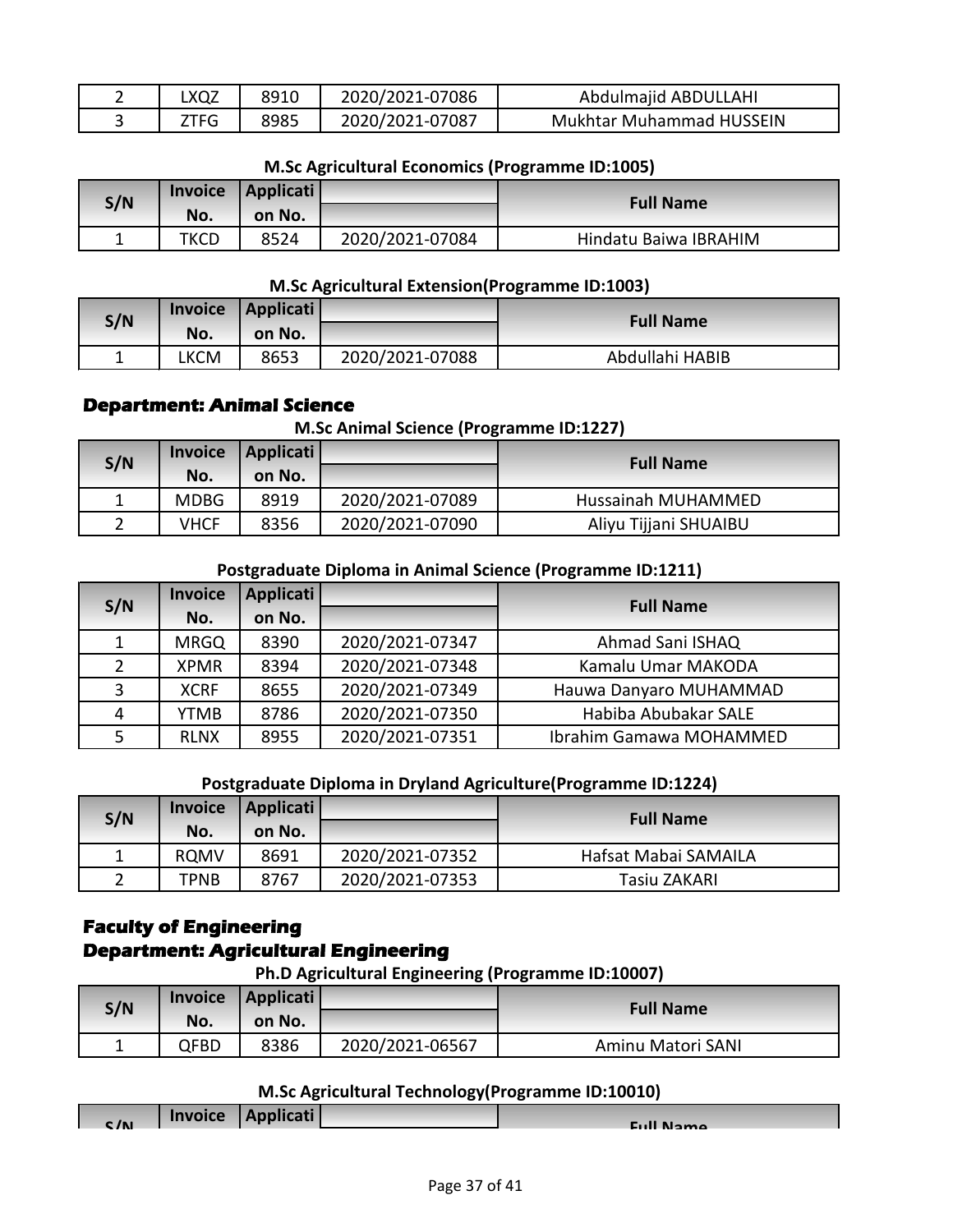|     |     |        |                 | <b>FUILIVALLIC</b>   |
|-----|-----|--------|-----------------|----------------------|
| J/N | No. | on No. |                 |                      |
|     |     | 8940   | 2020/2021-07091 | Fredrick Tope ODOFIN |

### **Postgraduate Diploma in Agricultural Engineering(Programme ID:10011)**

| S/N | <b>Invoice</b> | Applicati |                 | <b>Full Name</b>    |
|-----|----------------|-----------|-----------------|---------------------|
|     | No.            | on No.    |                 |                     |
|     | XZML           | 8607      | 2020/2021-07354 | Isiaka Avinde AKEEM |

### **Department: Civil Engineering**

### **Ph.D Civil Engineering(Programme ID:10113)**

| S/N |             | Invoice   Applicati |                 | <b>Full Name</b>  |
|-----|-------------|---------------------|-----------------|-------------------|
|     | No.         | on No.              |                 |                   |
|     | <b>BQYJ</b> | 6566                | 2020/2021-06565 | Obinna Obasi UCHE |

#### **Ph.D Civil Engineering(Programme ID:10117)**

| S/N | <b>Invoice</b> | <b>Applicati</b> |                 | <b>Full Name</b>    |
|-----|----------------|------------------|-----------------|---------------------|
|     | No.            | on No.           |                 |                     |
|     | ZRPY           | 7375             | 2020/2021-06566 | Saeed Modibbo SAEED |

#### **M.Eng Civil Engineering (Programme ID:10107)**

| S/N            | <b>Invoice</b> | <b>Applicati</b> |                 | <b>Full Name</b>                |
|----------------|----------------|------------------|-----------------|---------------------------------|
|                | No.            | on No.           |                 |                                 |
|                | <b>DFZB</b>    | 6706             | 2020/2021-07092 | Ibrahim Muazzam SALISU          |
| $\overline{2}$ | <b>GNRM</b>    | 6783             | 2020/2021-07093 | Salim Said MIJINYAWA            |
| 3              | <b>XCVT</b>    | 7011             | 2020/2021-07094 | Murtala Kabir TANDAMA           |
| 4              | <b>BYMP</b>    | 7960             | 2020/2021-07095 | Babakura Bukar MODU             |
| 5.             | <b>ZXHP</b>    | 8696             | 2020/2021-07096 | Ibrahim Ibrahim SULEIMAN        |
| 6              | <b>NZFR</b>    | 8460             | 2020/2021-07097 | <b>Usman MUKHTAR</b>            |
| 7              | <b>TRQX</b>    | 8480             | 2020/2021-07098 | Muhammad Mahmud KAMBARI         |
| 8              | <b>WHLY</b>    | 8635             | 2020/2021-07099 | Musa Kyarama GARBA              |
| 9              | <b>PQNL</b>    | 8879             | 2020/2021-07100 | Abdulrahman Abdullahi MAIAUDUGA |
| 10             | <b>BCLY</b>    | 8984             | 2020/2021-07101 | Abubakar Bala UMAR              |

### **M.Eng Civil Engineering (Programme ID:10108)**

| S/N | <b>Invoice</b> | Applicati |                 | <b>Full Name</b>      |
|-----|----------------|-----------|-----------------|-----------------------|
|     | No.            | on No.    |                 |                       |
|     | <b>RXFV</b>    | 6675      | 2020/2021-07102 | Abubakar Usman KHALIL |
|     | <b>MKFN</b>    | 7426      | 2020/2021-07103 | Moses Benjamin AKUSO  |

### **M.Eng Civil Engineering (Programme ID:10112)**

| S/N | <b>Invoice</b> | Applicati |                 | <b>Full Name</b>  |
|-----|----------------|-----------|-----------------|-------------------|
|     | No.            | on No.    |                 |                   |
|     | <b>GKZR</b>    | 6884      | 2020/2021-07104 | Yasin Isah SURAJO |
|     | <b>NRTY</b>    | 6701      | 2020/2021-07105 | Adamu SHUAIBU     |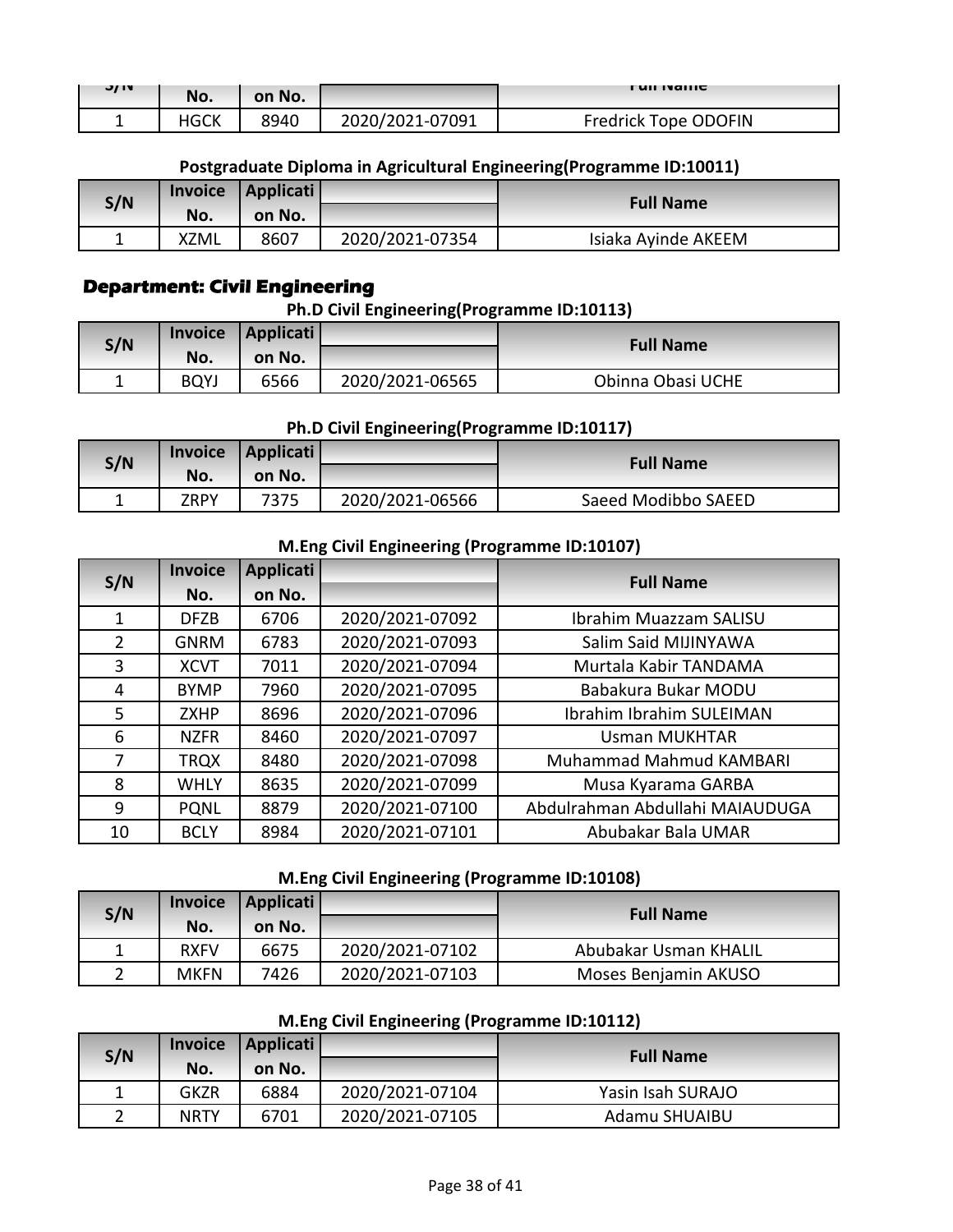| $\tilde{\phantom{a}}$ | $\cdots$<br>או<br>טאוא<br>ັ | 0101<br>0101 | 106<br>. ע−י<br>ZUZUI ZUZI | ASHIM<br>$A^{\rm C}$<br>Abdullahi |
|-----------------------|-----------------------------|--------------|----------------------------|-----------------------------------|

|  | <b>M.Eng Civil Engineering (Programme ID:10110)</b> |  |  |
|--|-----------------------------------------------------|--|--|
|--|-----------------------------------------------------|--|--|

| S/N | <b>Invoice</b> | Applicati |                 | <b>Full Name</b>    |
|-----|----------------|-----------|-----------------|---------------------|
|     | No.            | on No.    |                 |                     |
|     | <b>DCXK</b>    | 7971      | 2020/2021-07107 | Sulyman Umar WAKILI |
|     | <b>MWFZ</b>    | 8023      | 2020/2021-07108 | <b>Mahbub MASUD</b> |
|     | <b>ZDNK</b>    | 6455      | 2020/2021-07109 | Kabir ABUBAKAR      |

### **M.Eng Civil Engineering (Programme ID:10109)**

| S/N          | <b>Invoice</b> | Applicati |                 | <b>Full Name</b>             |
|--------------|----------------|-----------|-----------------|------------------------------|
|              | No.            | on No.    |                 |                              |
| $\mathbf{1}$ | <b>VPLK</b>    | 7226      | 2020/2021-07110 | <b>Ibrahim Auwal SAYYADI</b> |
| 2            | <b>ZKFT</b>    | 7225      | 2020/2021-07111 | Nasir Mararraba ABDULHAMID   |
| 3            | <b>WQZX</b>    | 7233      | 2020/2021-07112 | Abdullahi Sani SHUAIB        |
| 4            | <b>NRXH</b>    | 8841      | 2020/2021-07113 | Mikailu Samuel NADRO         |
|              | <b>KXJP</b>    | 8845      | 2020/2021-07114 | Victor Eneji PETER           |

# **M.Eng Civil Engineering (Programme ID:10106)**

| S/N            | <b>Invoice</b> | <b>Applicati</b> |                 | <b>Full Name</b>           |
|----------------|----------------|------------------|-----------------|----------------------------|
|                | No.            | on No.           |                 |                            |
| 1              | <b>YLWT</b>    | 6547             | 2020/2021-07115 | Mustapha Ibrahim SANI      |
| 2              | <b>WCPG</b>    | 7417             | 2020/2021-07116 | Abubakar RAMADAN           |
| 3              | <b>NZDT</b>    | 7079             | 2020/2021-07117 | Ibrahim Adamu FANTA        |
| 4              | <b>RTFZ</b>    | 7314             | 2020/2021-07118 | Mustapha Abdurrauf TUKUR   |
| 5              | <b>RHNB</b>    | 6964             | 2020/2021-07119 | Muhammad YAHAYA            |
| 6              | <b>RZPW</b>    | 7227             | 2020/2021-07120 | <b>Ismail Ismail AMINU</b> |
| $\overline{7}$ | <b>DTGM</b>    | 7758             | 2020/2021-07121 | Julius Ikechukwu OKEZUE    |
| 8              | <b>WTHD</b>    | 8271             | 2020/2021-07122 | Aminu Suleiman ISAH        |
| 9              | JXHK           | 8618             | 2020/2021-07123 | Habibu ABUBAKAR            |
| 10             | <b>FYLD</b>    | 8742             | 2020/2021-07124 | Umar Jibrin MUHAMMAD       |

### **Postgraduate Diploma in Civil Engineering (Programme ID:10111)**

| S/N | <b>Invoice</b> | <b>Applicati</b> |                 | <b>Full Name</b>          |
|-----|----------------|------------------|-----------------|---------------------------|
|     | No.            | on No.           |                 |                           |
|     | ZHVW           | 8517             | 2020/2021-07355 | Yahaya SALIHU             |
|     | <b>YDWN</b>    | 8599             | 2020/2021-07356 | Muhammad ALHASSAN         |
| 3   | <b>KHCF</b>    | 8673             | 2020/2021-07357 | <b>Bilyaminu ISAH</b>     |
| 4   | <b>XYZB</b>    | 8753             | 2020/2021-07358 | Eyis Bamidele PAUL        |
| 5   | <b>NQYD</b>    | 8860             | 2020/2021-07359 | Virginia Oyilonye OCHOLA  |
| 6   | <b>YRJQ</b>    | 8972             | 2020/2021-07360 | Abdulgadir Tijjani NASIDI |
|     | <b>JLMH</b>    | 8975             | 2020/2021-07361 | Mahmoud ALIYU             |
| 8   | <b>RZNQ</b>    | 7083             | 2020/2021-07362 | <b>Abdurrashid SANUSI</b> |
| 9   | <b>TJFZ</b>    | 7096             | 2020/2021-07363 | Adam Shehu USMAN          |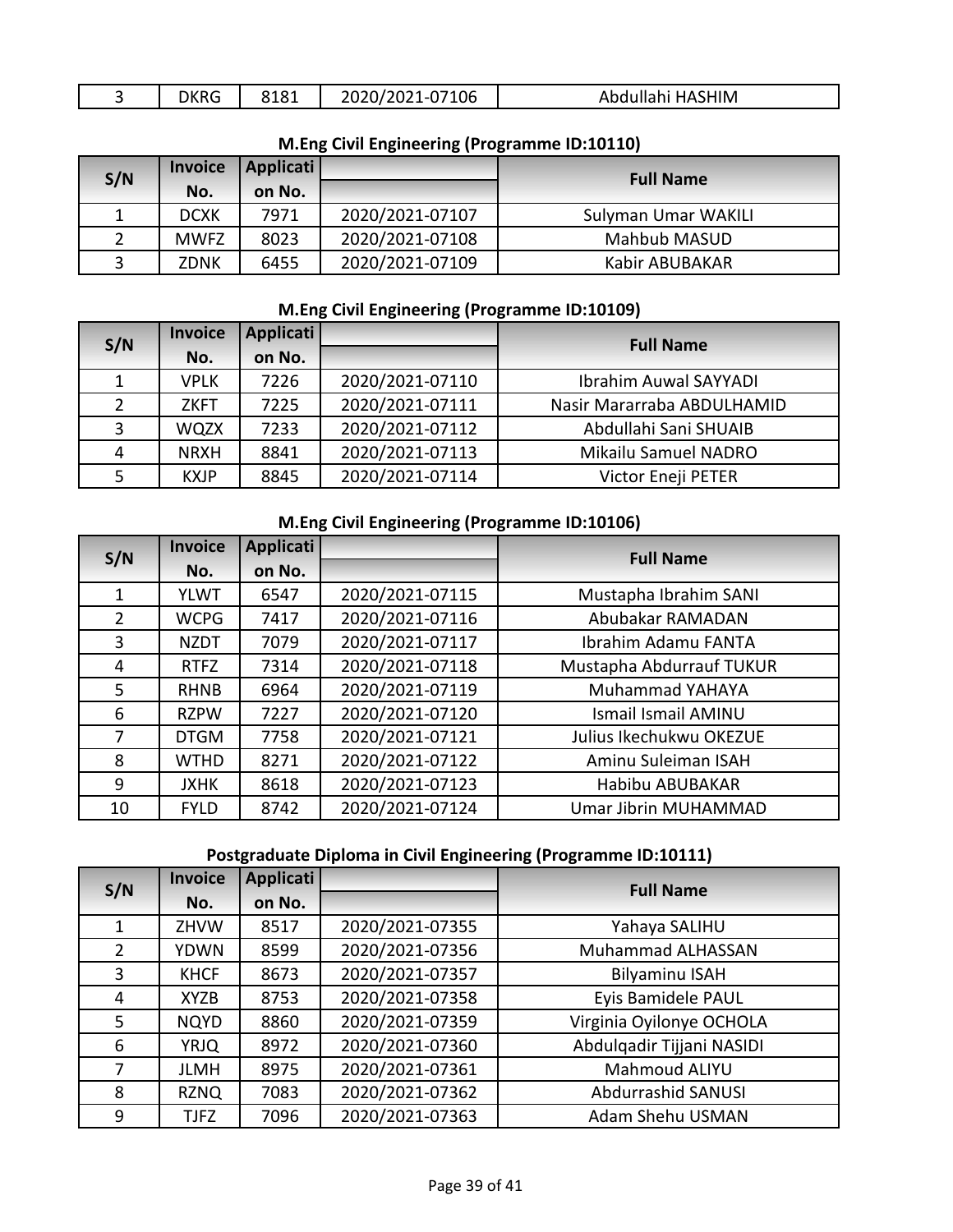| 10 | <b>KWDC</b> | 8214 | 2020/2021-07364 | <b>Idris IBRAHIM</b>    |
|----|-------------|------|-----------------|-------------------------|
| ᆠᆠ | CMGR        | 8341 | 2020/2021-07365 | Ovewale Hammed OMOTOSHO |

### **Department: Electrical Engineering**

#### **M.Eng. Electrical Engineering (Programme ID:10202)**

| S/N | <b>Invoice</b> | Applicati |                 | <b>Full Name</b>      |
|-----|----------------|-----------|-----------------|-----------------------|
|     | No.            | on No.    |                 |                       |
|     | <b>MTHJ</b>    | 8582      | 2020/2021-07125 | Abubakar ABDULSALAM   |
|     | ZXGT           | 8621      | 2020/2021-07126 | Ahmed Tahir MUHAMMADU |

#### **M.Eng. Electrical Engineering (Programme ID:10203)**

| S/N | <b>Invoice</b> | Applicati |                 |                                  |
|-----|----------------|-----------|-----------------|----------------------------------|
|     | No.            | on No.    |                 | <b>Full Name</b>                 |
|     | TKQM           | 8568      | 2020/2021-07127 | <b>Rukevwe Damaris KENERHIMU</b> |

#### **M.Eng. Electrical Engineering (Programme ID:10204)**

| S/N | <b>Invoice</b> | Applicati |                 | <b>Full Name</b>          |
|-----|----------------|-----------|-----------------|---------------------------|
|     | No.            | on No.    |                 |                           |
|     | QZDK           | 8384      | 2020/2021-07128 | Auwal Idris DAUDA         |
|     | YVBF           | 8835      | 2020/2021-07129 | Mustapha Abubakar MODIBBO |

#### **Postgraduate Diploma in Electrical Engineering (Programme ID:10206)**

| S/N            | <b>Invoice</b> | Applicati |                 | <b>Full Name</b>                  |
|----------------|----------------|-----------|-----------------|-----------------------------------|
|                | No.            | on No.    |                 |                                   |
|                | <b>KZMX</b>    | 8662      | 2020/2021-07366 | Aisha Atiku MAHMOUD               |
| $\overline{2}$ | ZNWK           | 8723      | 2020/2021-07367 | Okafor Kaosisochukwu CHUKWUEMERIE |
| ર              | <b>MYHQ</b>    | 8795      | 2020/2021-07368 | <b>Bala SULEIMAN</b>              |

### **Department: Mechanical Engineering**

#### **M.Eng Energy Engineering(Programme ID:10304)**

| S/N            | <b>Invoice</b> | Applicati |                 | <b>Full Name</b>              |
|----------------|----------------|-----------|-----------------|-------------------------------|
|                | No.            | on No.    |                 |                               |
|                | <b>XFQC</b>    | 6910      | 2020/2021-07130 | Abdulhamid Kida SHUAIBU       |
| $\overline{2}$ | <b>DHYF</b>    | 6728      | 2020/2021-07131 | Ahmad Sadiq INUWA             |
| 3              | <b>HVMR</b>    | 6924      | 2020/2021-07132 | Muhammad ALI                  |
| 4              | <b>RCTY</b>    | 7520      | 2020/2021-07133 | Mahmud TIJJANI                |
| 5              | <b>JTCQ</b>    | 8166      | 2020/2021-07134 | <b>Mohammed Sanusi UMAR</b>   |
| 6              | <b>PXGC</b>    | 6495      | 2020/2021-07135 | Mustapha SHAIBU               |
| 7              | <b>JPRL</b>    | 8589      | 2020/2021-07136 | Salim Ahmad IBRAHIM           |
| 8              | <b>TLYK</b>    | 8936      | 2020/2021-07137 | <b>Ahmed Adewale TAJUDEEN</b> |
| 9              | <b>MFNG</b>    | 8998      | 2020/2021-07138 | Faroug Muhammad GANA          |

### **M.Eng Production Engineering(Programme ID:10305)**